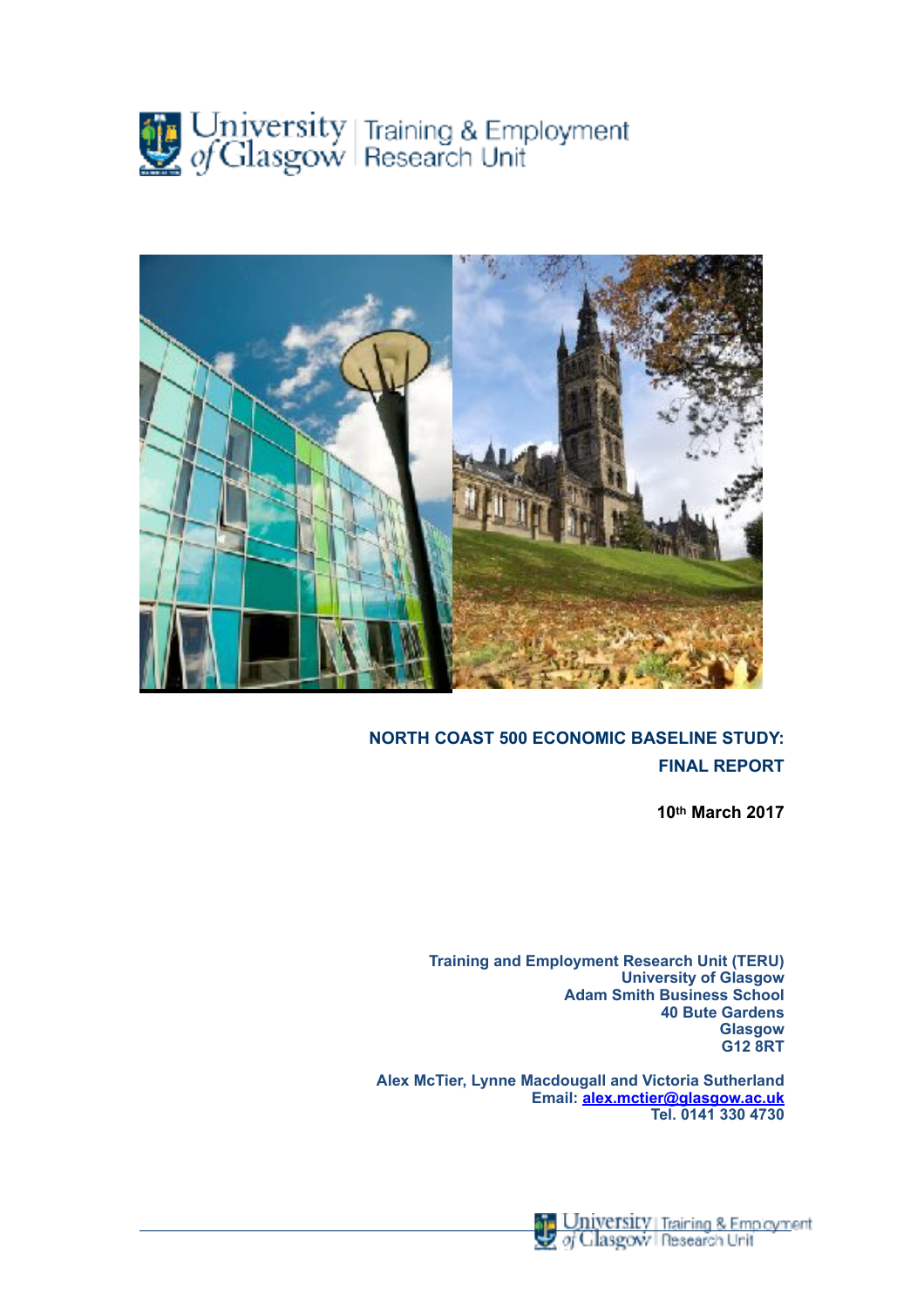#### **1. INTRODUCTION**

#### **Background**

The 516-mile North Coast 500 route was created by the North Highland Initiative (NHI) as a tourism product that would capitalise on the natural and cultural assets in the North Highlands and generate economic opportunities for the area. Established in 2014 and with its official launch in June 2016, the NC500 has received substantial media coverage and anecdotal evidence has indicated that it has been a real success with a very positive impact on visitor numbers.

To help realise the potentially significant economic benefits of the NC500, a multiagency NC500 Working Group has recently been established. Its role is to inform, guide, challenge and support the strategic delivery of the NC500, with thematic subgroups to be set up to focus on specific and/or operational issues. The members of the Working Group include Highlands and Islands Enterprise (HIE), Highland Council, High Life Highland, Scottish National Heritage (SNH), Visit Scotland, the Scottish Government, Police Scotland, NHI and NC500 Ltd (the company set up by NHI to promote the route).

#### **Aims of the Research**

To help inform the work of the NC500 Working Group, this research has been commissioned by Highlands and Islands Enterprise (HIE) to produce an *economic baseline* that can be used to measure the impact of the NC500. Specific requirements of the research are to:

- *Assess the impact of the NC500 route to date* through the collation of key statistics and interviews with employers and wider stakeholders.
- *Develop a measurement framework* that can be used to monitor the impact of NC500 over the medium- to long-term.

Reflecting on the research aims outlined above, it is important to underline that the main objective of the research is to establish a baseline (with 2015 being the baseline year) against which the impact of the NC500 can be measured in future years. Indeed, although the NC500 has now reached the end of Year 1, it is difficult to evidence the impact that the NC500 has had in Year 1 because of the time lag in reporting statistical data. Nevertheless, there is some data available for 2016 that enables an interim assessment of the Year 1 impact to be made.

#### **Methodology**

The research methodology has involved the following elements:

- A scoping out and collection of available statistical data  $-$  using statistics published nationally and statistics held by NC500 Working Group partners – to develop the *NC500 Impact Measurement Framework* (see Box 1.1 for further detail).
- *Interviews with key stakeholders* for their views of the impacts of the NC500 and how these impacts could be measured. 15 interviews were completed with stakeholders from NC500 Ltd, NHI, Highland Council, Visit Scotland, HIE, Transport Scotland, Police Scotland, SNH, Caithness Chamber of Commerce and High Life Highland. The research's draft findings were also presented to the NC500 Working Group in February 2017 for comment and discussion, so providing stakeholders a second opportunity to input into the research.
- *Interviews with businesses along the NC500* to understand the type and scale of impacts the NC500 had had on their business. 15 interviews were completed by the research team.
- *Analysis of the NC500 Business Survey* that was developed and distributed by NC500 Ltd, with 221 survey respondents.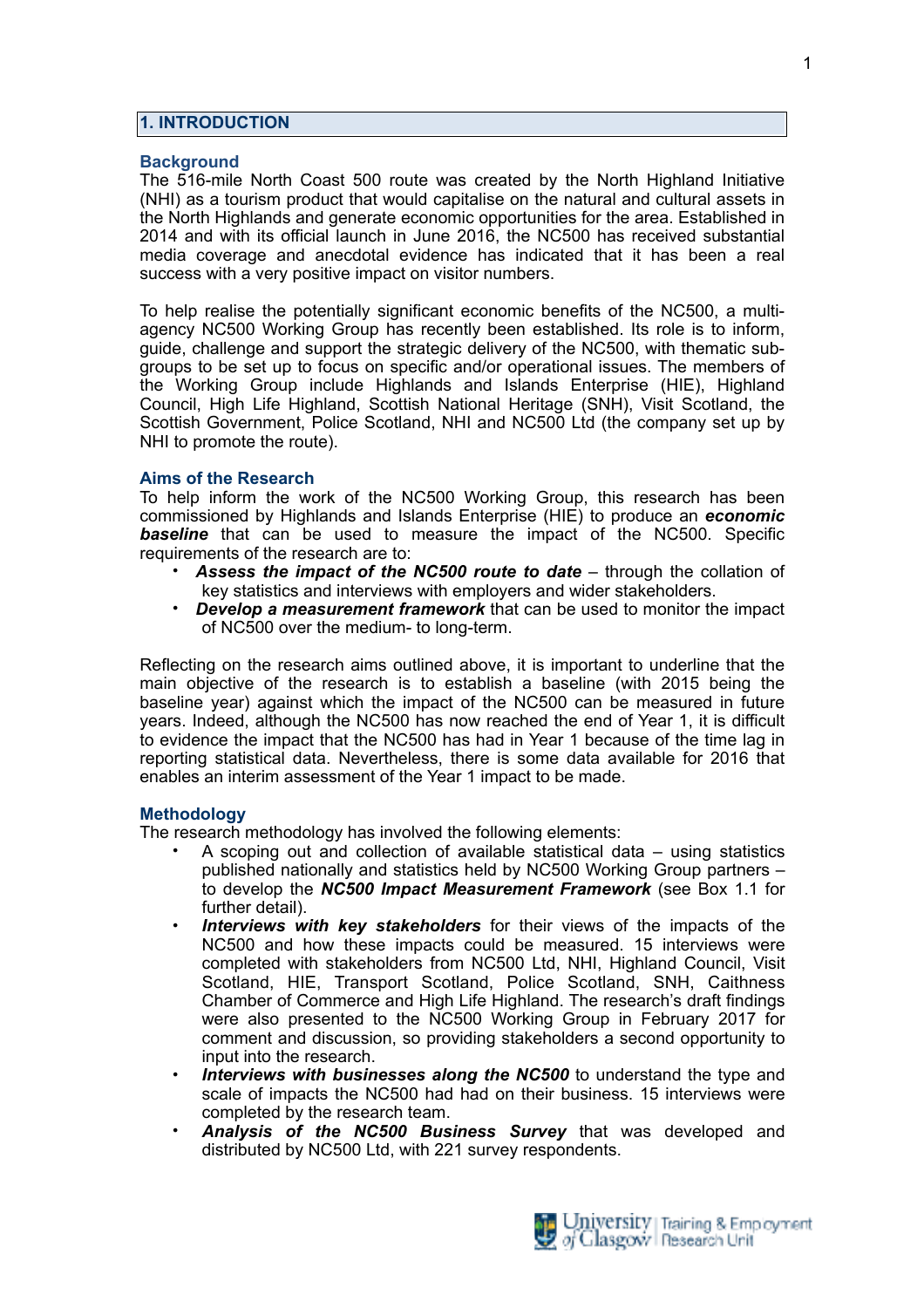• *Analysis of the NC500 Visitor Survey* that was developed and distributed by NC500 Ltd, with 819 survey respondents (see Appendix 1 for a full summary of results).

In addition, to inform the methodology outlined above, a review of other economic impact studies of similar tourism initiatives/long-distance routes was undertaken. These methodologies are outlined in Appendix 5 and highlight the need for a mixed methods approach that draws on published statistics and surveys of visitors and businesses.

## **Box 1.1: NC500 Impact Measurement Framework**

A key aim of the research was to develop a measurement framework that can be used to monitor the impact of NC500 over the medium- to long-term. This has been taken forward through the development of the *NC500 Impact Measurement Framework* which has collated relevant, available data across different indicator themes, geographies and years to help evidence the full range of impacts that the NC500 is having.

## *Indicator Themes*

Data has been collated across *different themes* in recognition that the NC500 can potentially impact on the economy, labour market, transport infrastructure, environment and place attractiveness. Specifically, indicators have been collated for:

- **Tourism sector** visitor attractions, Visit Scotland i-centres, employment, and (at the Highlands level) visitor number, duration and spend data.
- **Transport** traffic count/road use and ferry data.
- **Place attractiveness** social media statistics.
- **Wider impacts** total employment, population, and Gross Value Added data.

The statistics have been sourced through nationally published datasets and datasets and reports held by NC500 Working Group partners.

## *Geographies*

For nationally published statistics (e.g. BRES employment data and NRS population data), the research has collected data for the geographies outlined below.

- **NC500 route (excluding Inverness)** using the 107 datazones which the NC500 passes through or adjoins but excluding Inverness datazones.
- **NC500 route (including Inverness) using the 205 datazones which the** NC500 passes through or adjoins and including the Inverness datazones.
- **Key settlements** with the four settlements Dingwall, Thurso, Wick and **Ullapool** – at different stages along the route and of sufficient scale where there is more than one datazone in the settlement (e.g. Ullapool is the smallest settlement with two datazones). Appendix A3 has the full list of datazones used.
- **HIE areas** namely, Caithness and Sutherland, Inner Moray Firth, and **Lochaber, Skye and Wester Ross.**
- **Highland Council local authority area.**
- **Highlands and Islands.**
- Scotland.

For datasets held and provided by partners, data has been collated and presented that is specific to the North Highlands. For example, only the Visit Scotland i-Centre data for its four North Highlands locations are provided. *Years* 

Where available, annual data has been collated from 2011 onwards to enable longer-term trends to be identified. In this report, however, analysis has focused on the change from 2015 (as the baseline year) to 2016 (as Year 1 of the NC500).

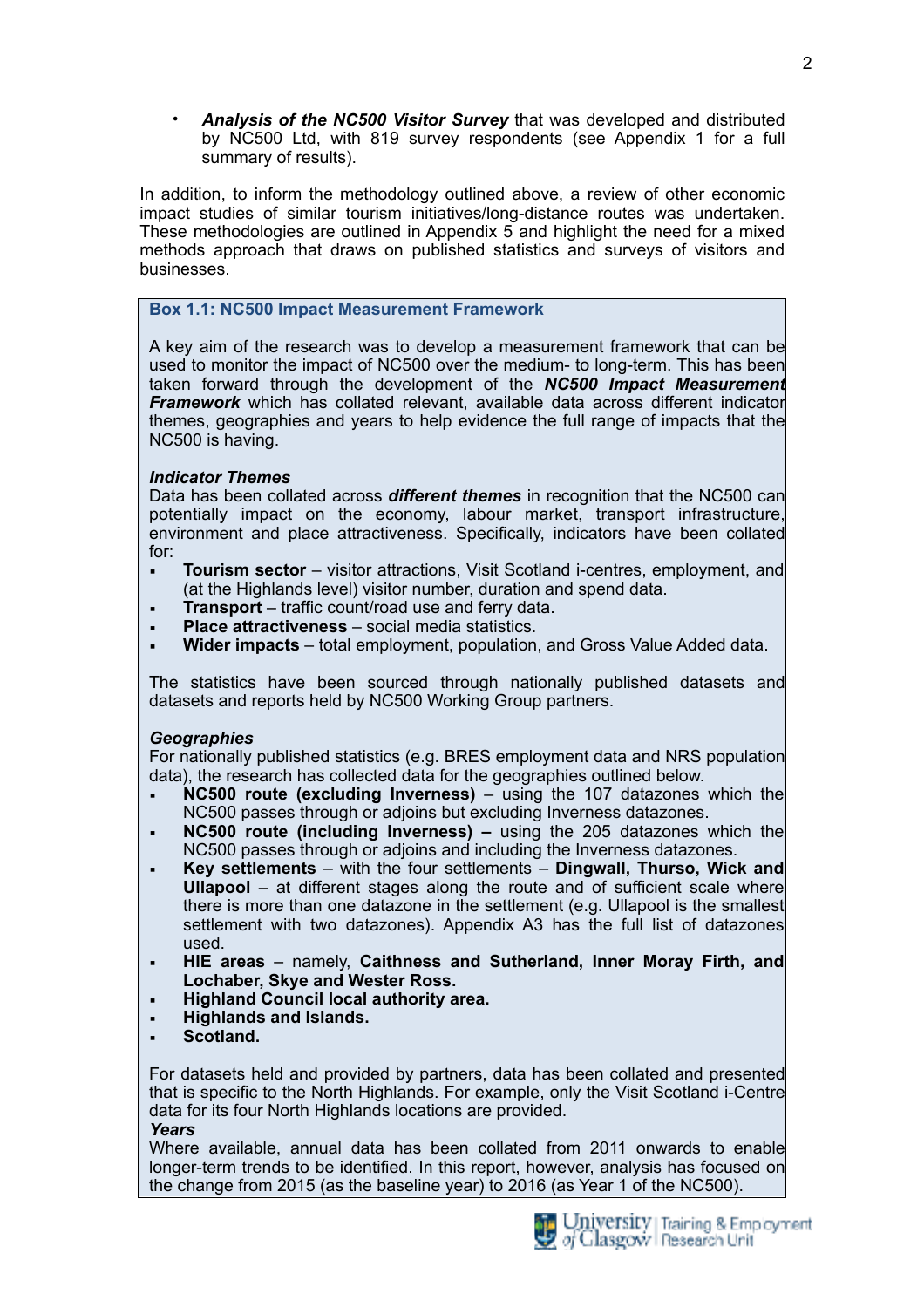All data has been complied in a *Microsoft Excel database* for ease of updating in future years, with selected data then presented in Chapters 2 to 5 of this report. The full composition of the NC500 Impact Measurement Framework is outlined in Appendix 2.

## **Data Limitations**

In constructing the NC500 economic baseline, it is important to acknowledge some of the limitations of the research. These are as follows:

- There is limited statistical data available at the sub-local authority area level, noting that datazone geographies have been used to construct the NC500 route, key settlements and HIE areas.
- The likelihood of statistical inconsistencies and inaccuracies are increased when collating and analysing data for rural, sub-local authority areas such as the North Highland[s1](#page-3-0).
- <span id="page-3-1"></span>• As indicated above, there is a time lag in reporting statistical data which means 2016 data is not yet available for some indicators.
- Notwithstanding the large number of responses to the NC500 Business and Visitor surveys, respondents were self-selecting rather than randomly sampled, meaning the results cannot be fully validated.

## **Report Structure**

The report is organised under the following chapters:

- Chapter 2 NC500 Impact on North Highland's Tourism Sector.
- Chapter 3 NC500 Impact on North Highland's Transport and Road Infrastructure.
- Chapter 4 NC500 Impact on North Highland's Place Awareness and Marketing.
- Chapter 5 Estimates of NC500 Impact on Tourism Numbers, Spend and Employment.
- Chapter 6 Conclusions and Recommendations.

The report is then supported by the three appendices:

- Appendix 1 NC500 Visitor Survey results.
- Appendix 2 NC500 Impact Measurement Framework.
- Appendix 3 Datazones used for NC500 geographies (NC500 route, settlements and HIE areas).
- Appendix 4 Profile of the NC500 Business Survey completers.
- Appendix 5 Review of similar economic impact study methodologies.

<span id="page-3-0"></span><sup>&</sup>lt;sup>1</sup>The Business Register and Employment Survey (BRES) data that provides employment data should in particular be interpreted with caution at the sub-local authority area level.

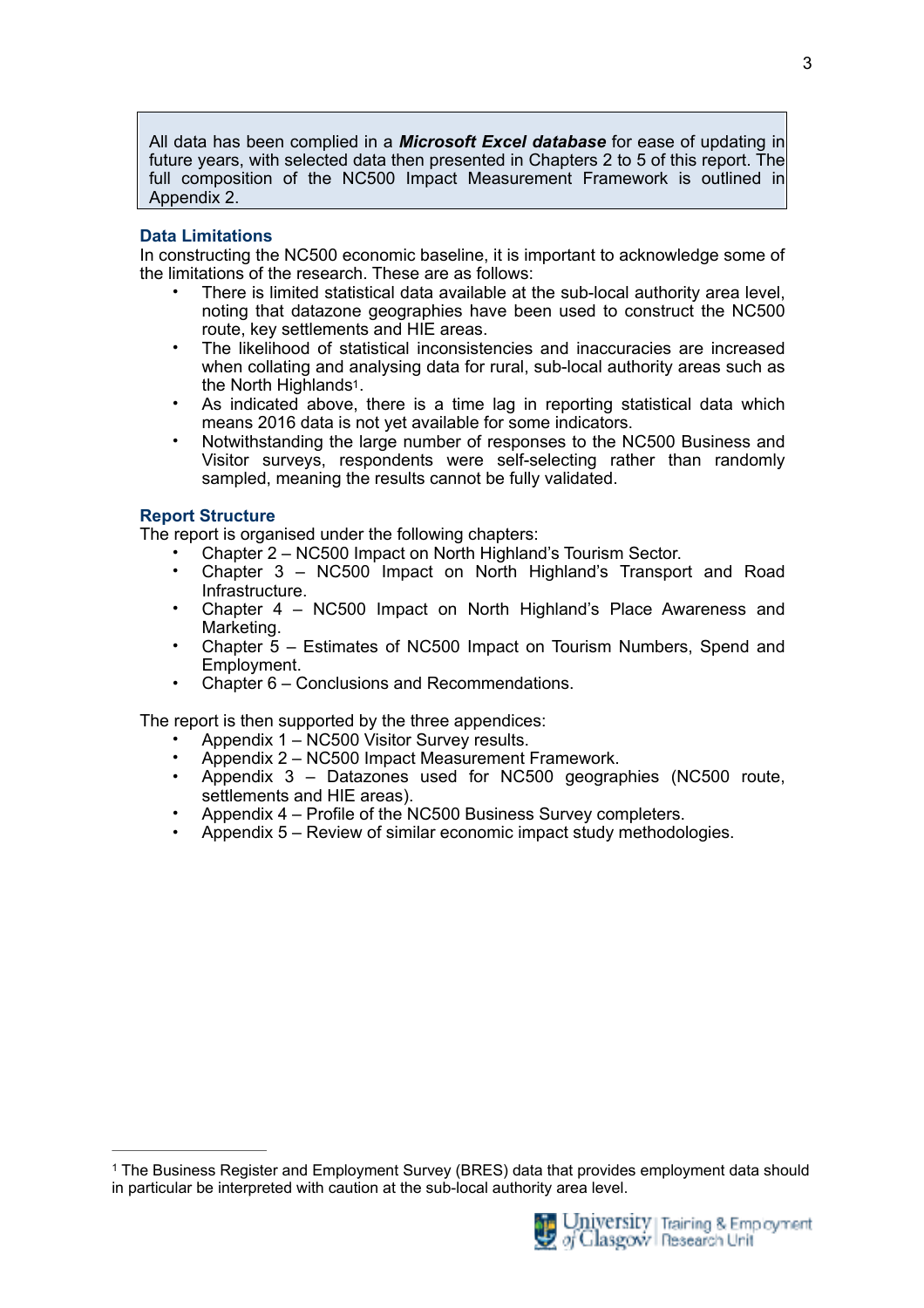#### **2. NC500 IMPACT ON NORTH HIGHLAND'S TOURISM SECTOR**

#### **Introduction**

This chapter sets out the available statistics and wider evidence gathered on the impact that the NC500 has had on the tourism sector in the North Highlands. It is organised around the following sub-headings:

- NC500 Impact Measurement Framework data.
- Impact on Businesses NC500 Business Survey and Business Interviews.
- Stakeholder interview feedback.

#### **NC500 Impact Measurement Framework Data**

Only one of the statistical datasets captured in the NC500 Impact Measurement Framework – *Visit Scotland i-Centre visitor numbers* – provides 2016 data that can help evidence the impact the NC500 has had in Year 1. However, the Moffat Centre's *Scottish Visitor Attraction Monitor report* data has also been presented in this section as it provides supporting statistical information for how the North Highlands tourism sector was performing before the NC500 was launched. The section ends with the sustainable tourism employment data along the NC500 route.

#### *Visit Scotland i-Centres along the NC500*

There are four Visit Scotland i-Centres along the NC500 route – Durness, Lochinver, Thurso and Ullapool – and Figure 2.1 shows the annual number of visitors for 2014 to 2016. The key findings are:

- *In the year prior to the NC500's launch* (i.e. between 2014 and 2015):
	- *The four i-Centres along the NC500 on average experienced a 5% decrease in use*.
	- The 5% decrease was in line with the Scotland decrease (-6%) but the Highlands as a whole experienced a small increase (+2%).
- In Year 1 of the NC500 (i.e. between 2015 and 2016), a very different picture can be seen.
	- *The four i-Centres along the NC500 on average experienced a 26% increase in use* (and this includes a 1% decrease in Lochinver, something that Visit Scotland cannot explain).
	- The Highlands i-Centres also experienced an increase (6%) but not to the extent of the four i-Centres along the NC500.
	- Scotland's i-Centres experienced a small decrease (-1%) but this can partly be attributable to some i-Centres closing.

#### **Figure 2.1: Visit Scotland i-Centre Visitor Data**

|                            | 2014      | 2015      | 2016      | % Change       |         |
|----------------------------|-----------|-----------|-----------|----------------|---------|
|                            |           |           |           | 2014-15        | 2015-16 |
| <b>Durness i-centre</b>    | 26,892    | 26,366    | 33.765    | $-2$           | 28      |
| Lochinver i-centre         | 19,367    | 15,997    | 15,865    | $-17$          | $-1$    |
| Thurso i-centre            | 18,421    | 19,317    | 25,807    | 5              | 34      |
| <b>Ullapool i-centre</b>   | 34,161    | 31,759    | 41,832    | $-7$           | 32      |
| NC500 Total                | 98.841    | 93.439    | 117,269   | -5             | 26      |
| <b>Highlands i-centres</b> | 732,915   | 743.915   | 789.828   | $\overline{2}$ | 6       |
| <b>Scotland i-centres</b>  | 3,330,420 | 3,137,516 | 3.099,245 | $-6$           | $-1$    |

*Source*: Visit Scotland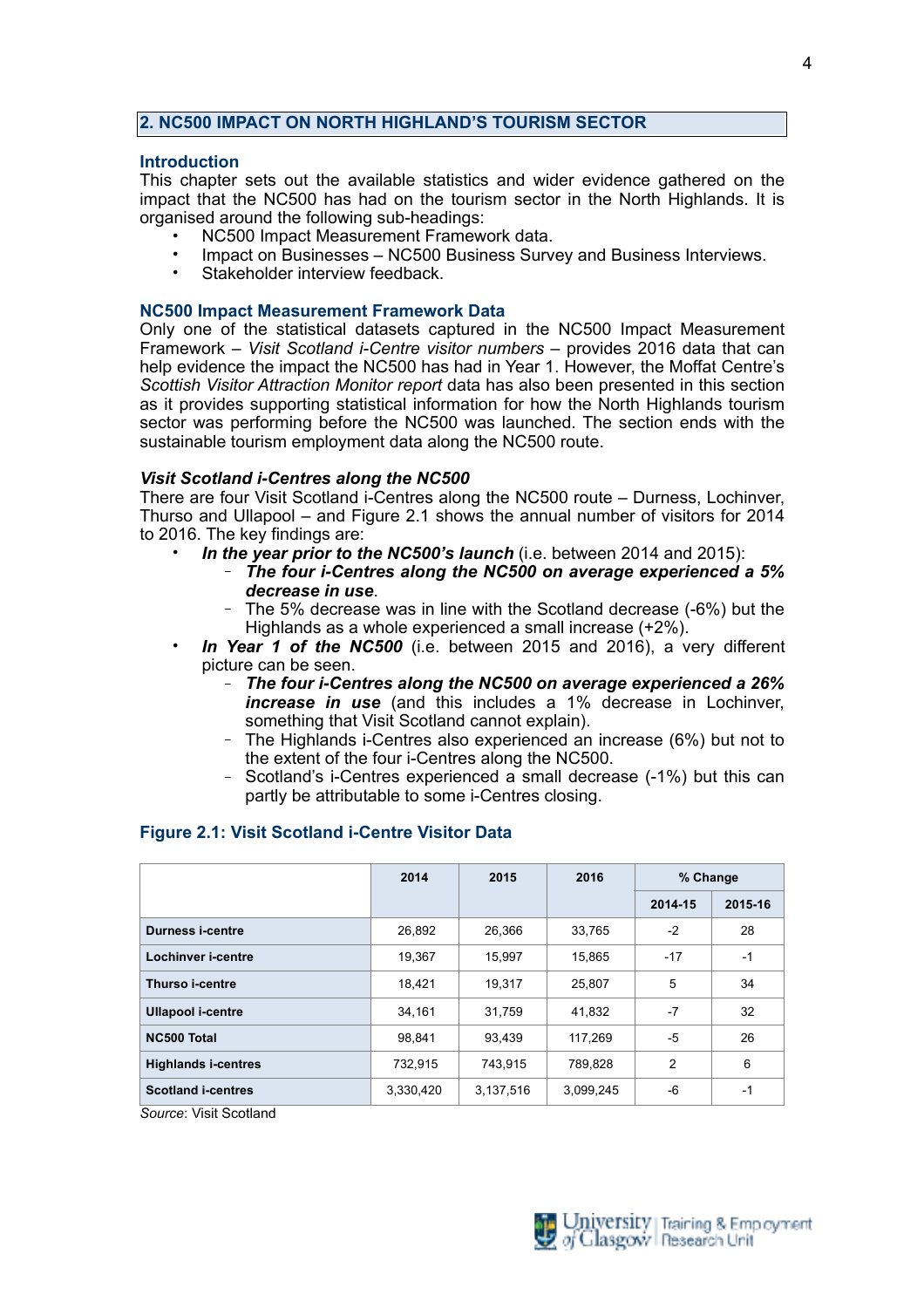#### *Visitor Attractions on the NC500*

The Moffat Centre at Glasgow Caledonian University produce the annual *Scottish Visitor Attraction Monitor report* using visitor number data provided/self-reported by attractions – with 24 visitor attractions on or near the NC500 providing dat[a2](#page-5-0).

The annual reports have been shared by Highland Council for this research, with the latest providing data up to 2015. Aggregating the 24 NC500 visitor attractions, the data shows a very similar pattern to the i-Centre data in Figure 2.1.

- <span id="page-5-2"></span>• *In the year prior to the NC500's launch* (i.e. between 2014 and 2015):
	- The 24 NC500 attractions included in the report on average experienced a 4% decrease in visitors.
	- In contrast, attractions across the Highlands had a good year with a 5% increase, while Scotland experienced a 2% increase.

#### **Figure 2.2: North Highlands Visitor Attraction Data**

|                                         | 2014       | 2015       | 2016 | % Change |           |
|-----------------------------------------|------------|------------|------|----------|-----------|
|                                         |            |            |      | 2014-15  | 2015-16   |
| NC500 Visitor Attractions (24 in total) | 503,560    | 485,630    | NA   | $-4$     | <b>NA</b> |
| <b>Highlands</b>                        | 3,516,290  | 3,704,773  | NA   | 5        | <b>NA</b> |
| <b>Scotland</b>                         | 56,366,800 | 57,593,387 | NA   | 2        | <b>NA</b> |

*Source*: Moffat Centre – Scottish Visitor Attraction Monitor report (provided for this research by Highland Council)

#### *Sustainable Tourism Employment*

The main source of employment data is the Business Register and Employment Survey (BRES). Published annually it allows analysis of different geographies and sectors – and the NC500 Impact Measurement Framework provides 'sustainable tourism', 'accommodation and food services', 'retail' and 'arts, entertainment and recreation' employment data for all the geographies listed in Box 1.1. Most relevant here is the 'sustainable tourism' employment measure that uses the Scottish Government definition of the tourism sector using an aggregation of different subsectors. Using this measure, there were an *estimated 4,200 sustainable tourism jobs along the NC500 in 2015*<sup>[3](#page-5-1)</sup>. We do not know, however, whether these are fulltime or part-time jobs, nor whether they are permanent or temporary contracts

<span id="page-5-3"></span>In summary, Figures 2.1 and 2.2 show that the North Highlands does not automatically benefit from the Highlands having a good tourism season. For example, between 2014 and 2015, i-Centre and visitor attraction numbers in the Highlands increased but the equivalent numbers in the North Highlands decreased. As discussed later, stakeholders interviewed as part of this research were keen to point out that attracting visitors beyond Inverness to the North Highlands has historically been a key challenge. The i-Centre data presented in Figure 2.1 provides preliminary evidence that the NC500 is helping to address this with the 'swing' from an average 5% decrease in the four i-Centres along the NC500 route between 2014-15 to a 26% increase between 2015-16, while the Highlands i-Centre visitor numbers increased by only 6%.

**Impact on Businesses – Business Interviews and NC500 Business Survey**  The impact on businesses has been captured through two mechanisms:



<span id="page-5-0"></span>Appendix 2 lists the 24 visitor attractions. [2](#page-5-2)

<span id="page-5-1"></span>Estimated figure because there can be inaccuracies within BRES at the local level given that the *[3](#page-5-3)* data is survey based and businesses self-identify.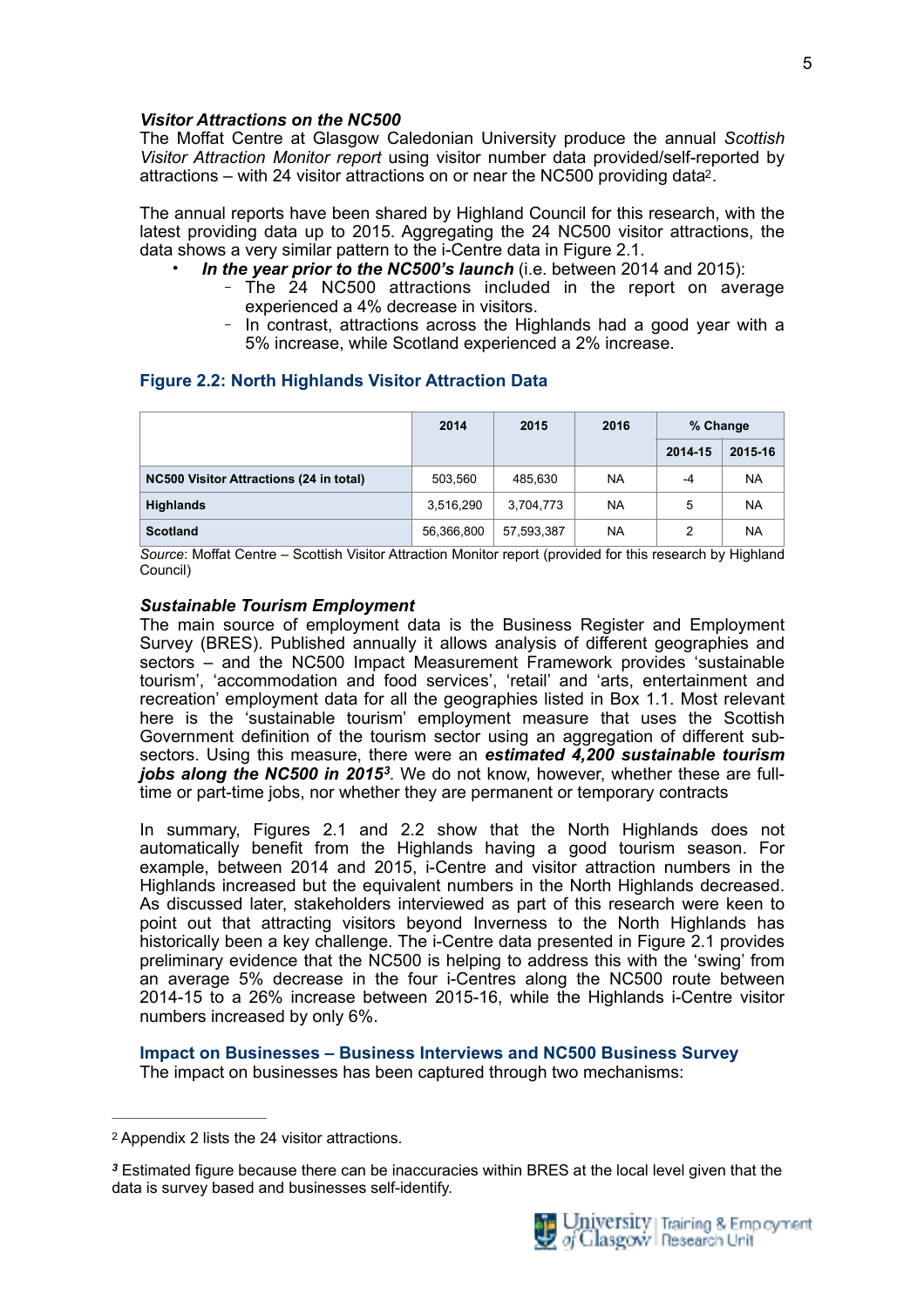- 15 telephone interviews completed by the research team with tourism businesses located on the NC500.
- The *North Coast 500 Business Survey*, which was distributed via direct email by North Coast 500 Ltd to North Highlands tourism-based businesses in mid-September 2016. The survey was completed by 221 businesses (with a breakdown of the respondent characteristics provided in Appendix 4). This is a large sample size and the results can therefore be interpreted with some confidence. Visit Scotland work with 668 tourism businesses in the North Highland[s4,](#page-6-0) and so the survey has seemingly engaged with around a third of tourism businesses.

The feedback from businesses across the two sources has been organised under the following headings:

- <span id="page-6-1"></span>Impact on trade.
- Impact on employment.
- Other business impacts opportunities and challenges.

## *Impact on Trade – Business Interviews*

Beginning with the business interview feedback, businesses were asked about the changes in their number of customers, business turnover and profits.

Presenting the feedback from the 15 business interviews, by *number of customers*:

- Of the six visitor attractions interviewed, four reported a 2015-16 increase in visitors of between 15% and 18%, one reported a five-fold increase in visitors, while one did not report an increase in visitor numbers.
- Of the five hotels interviewed, three reported increases but only one of these could provide any data (stating that occupancy had increased from 60-70% in summer months to almost 100%). Two hotels reported no impact.
- Of the two campsites interviewed, one reported an increase but was not comfortable attributing the increase to the NC500 alone. The other reported no impact.
- The one guest house interviewed reported a 20% increase in customers.

Reading across the business responses, the feedback suggests that *businesses have on average experienced a 15-20% increase in Year 1 of the NC500*. While trade has increased, some businesses felt they could not attribute all of the increase to the NC500. These other potential contributory factors are elaborated on further in this chapter's Stakeholder Views section.

Asked about the change in *business turnover*:

- Of the six visitor attractions interviewed, five reported an increase. Of these, one reported a six-fold increase in turnover, one reported a 63% increase (n.b. the increase is reported from 2014 to 2016, rather than from 2015 to 2016), one reported a 17% increase, and two could not provide data.
- Of the five hotels interviewed, four reported increases in turnover. Of these, one reported a 20-30% increase, one reported a 10% increase, and two could not provide data. One hotel reported no impact.
- The two campsites and the quest house did not report an increase in turnover.

Businesses were less forthcoming with the change in *profits*:

- Two of the six visitor attractions reported an increase in profits but could not specify by how much.
- Three of the five hotels interviewed reported an increase in profits, with one stating a 5% increase. Of these, one hotel explained that to raise the quality

<span id="page-6-0"></span>Visit Scotland have used the following postcodes to calculate the 668 tourism businesses: IV1, [4](#page-6-1) 4-11, 14-28, 54 and KW1-3, 5-11, 13-14

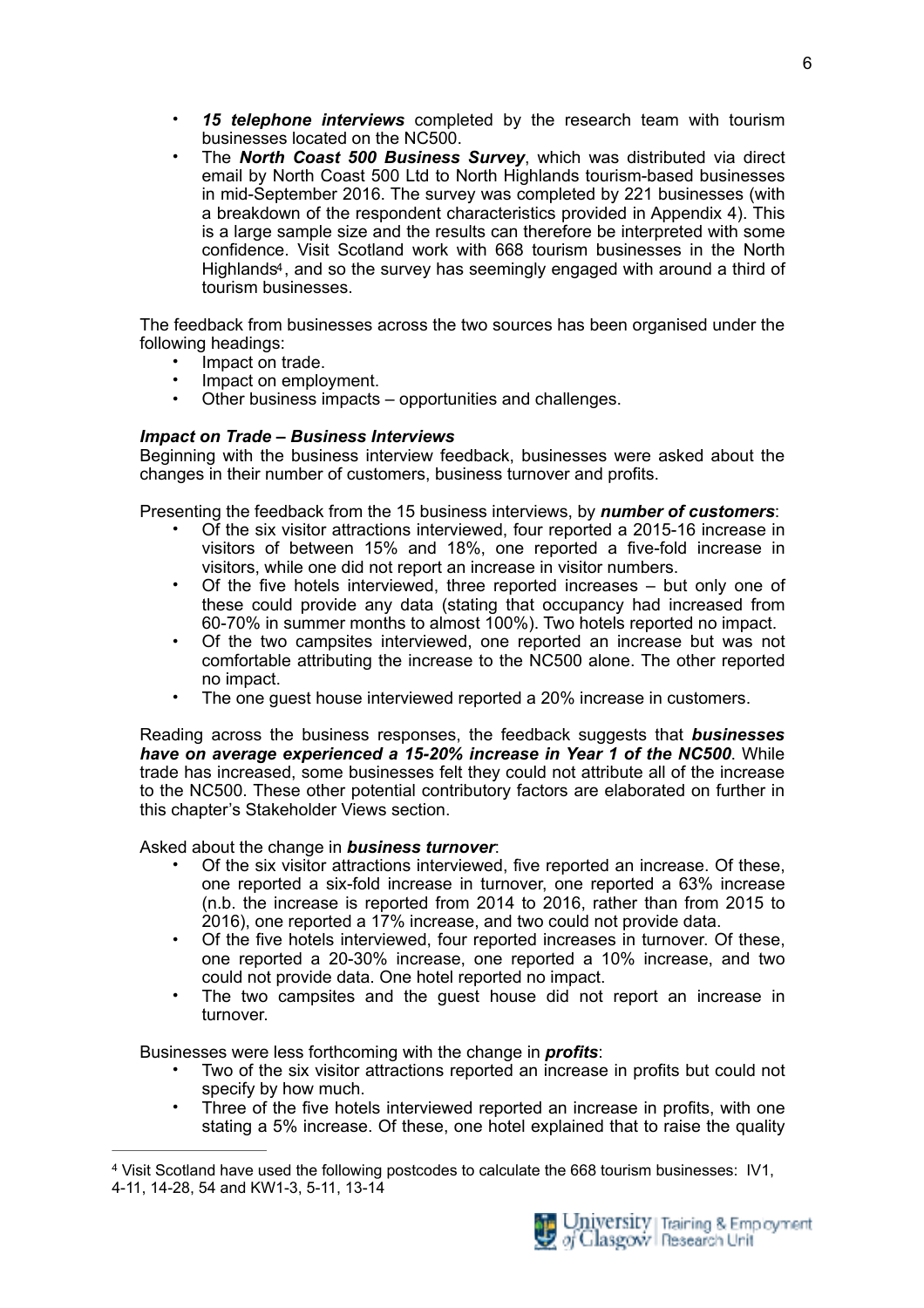<span id="page-7-1"></span>of their business, they had reinvested the profits into refurbishments, while overheads and staffing costs had also increased.

Overall, *all of the businesses interviewed reported that they were busier*. In addition, some businesses noted that *NC500 visitors often have more disposable income* than other visitors, with reference made to many NC500 visitors being in the 45 to 65 year old age group, looking for higher quality dining experiences (e.g. restaurants rather than cafés, and seeking local produce), willing and able to buy local crafts and food and drink produce, and demanding of Wi-Fi services. Referring to Visit Scotland's market segmentation researc[h5](#page-7-0), these visitor characteristics most closely align with the '*Engaged Sightseers*' market segment, followed by '*Natural Advocates'* and (to a lesser extent) '*Food-Loving Culturalists'*. In response, and discussed later in this chapter, this has prompted some businesses to improve the quality of their offer to meet NC500 visitor demand for higher quality products and services.

## *Impact on Trade – NC500 Business Survey*

Turning to the NC500 Business Survey data, the survey asked businesses to estimate the difference in trade that the NC500 has made to their business. The meaning of 'trade' as a term was not specified in the survey to enable businesses to interpret 'trade' as best befits their business  $-$  e.g. in relation to customer numbers, turnover, profits or other measures of business activity. With this caveat, the survey used a scale of 10%, 20%, 30%, 40%, 50% and 100% increase or decrease and the overall response from businesses set out in Figure 2.3 shows:

- 60% of businesses reported a positive impact on trade.
- 19% businesses reported no change in trade.
- 1% of businesses reported a negative impact on trade.
- $17\%$  of businesses could not provide an estimate  $-$  and reasons given included that the businesses had only started in 2016, that data was not recorded, and that it was 'hard to tell' as the business has always been busy.

While the impact scale used in the survey (and the number of 'don't knows') inhibits a mean and/or median increase in estimated trade to be accurately calculated, an *increase in trade of between 10% and 20% across the survey respondents can be derived* from the data. This is in line with the business interview feedback reported above.

|               | Increase in Trade |    |    |    |    |    | Decrease in Trade |    | <b>DK</b> |    |    |
|---------------|-------------------|----|----|----|----|----|-------------------|----|-----------|----|----|
|               | 100               | 50 | 40 | 30 | 20 | 10 |                   | 10 | 20        | 30 |    |
| <b>Number</b> | Δ                 | 12 |    | 26 | 33 | 56 | 48                |    |           |    | 38 |
| %             |                   | 5  |    | 12 | 15 | 25 | 22                |    |           |    |    |

## **Figure 2.3: Estimated Difference in Trade from NC500**

*Source*: NC500 Business Survey

## *By type of business*, Figure 2.4 shows:

- The business types most commonly reporting an increase in trade were:
	- Hotels 86% of businesses reported an increase.
	- Food and drink 78% of businesses.
	- Activities 70% of businesses.
	- B&Bs and Guest Houses 68% of businesses.
- The business types least likely to report an increase:
	- Self-catering 39% of businesses reported an increase.
	- $Reta = 57\%$  of businesses.

<span id="page-7-0"></span>[5](#page-7-1) Visit Scotland (2014) *An Overview of Our Target Segments*.

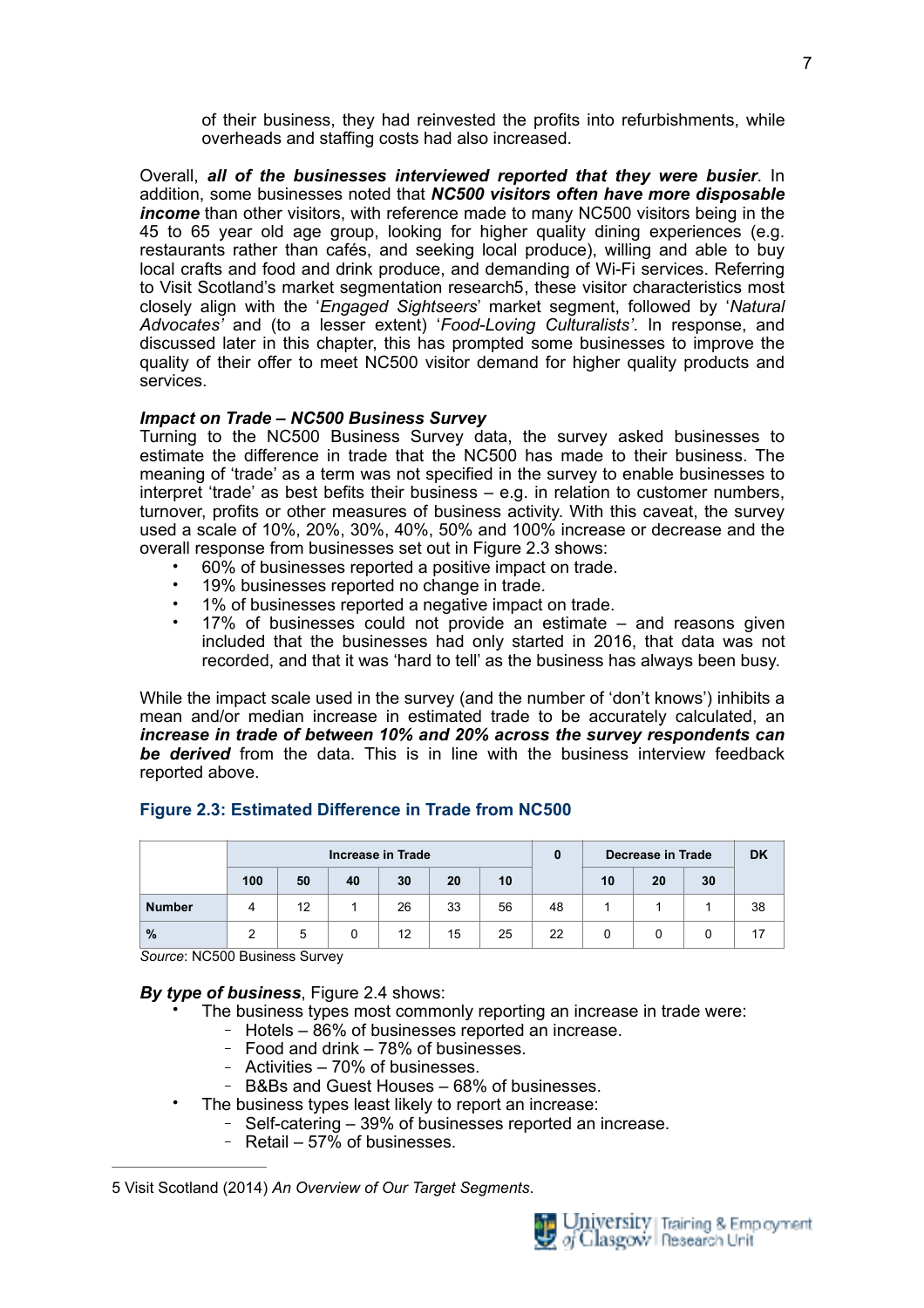It is important to note that the NC500 Visitor Survey (see Appendix 1 for full summary of survey results) found that the most common type of accommodation used by survey respondents was motorhome/campervan (51% of visitors), followed by B&Bs and Guest Houses (37%), hotels (32%) and self-catering (8%). In interpreting the NC500 Visitor Survey data, respondents could have stayed in more than one type of accommodation during their trip.

|                                      | <b>Increase in Trade</b> |                |              |          |                | $\mathbf{0}$ |    | Decrease in Trade |                | <b>DK</b>   |    |
|--------------------------------------|--------------------------|----------------|--------------|----------|----------------|--------------|----|-------------------|----------------|-------------|----|
|                                      | 100                      | 50             | 40           | 30       | 20             | 10           |    | 10                | 20             | 30          |    |
| <b>B&amp;B/Guest</b><br><b>House</b> | 1                        | 7              | 1            | 14       | 13             | 30           | 17 | 1                 | 0              | 0           | 14 |
| Self-catering                        | $\mathbf{0}$             | 3              | $\Omega$     | 13       | $\overline{7}$ | 16           | 46 | $\mathbf 0$       | 0              | 0           | 15 |
| <b>Hotels</b>                        | $\mathbf 0$              | 13             | $\mathbf 0$  | 9        | 16             | 47           | 3  | $\mathbf 0$       | 0              | 0           | 13 |
| Food &<br><b>Drink</b>               | 5                        | 8              | $\Omega$     | 18       | 13             | 32           | 8  | $\Omega$          | 0              | 3           | 11 |
| <b>Retail</b>                        | $\mathbf 0$              | $\overline{4}$ | $\mathbf 0$  | 11       | 14             | 29           | 18 | $\mathbf 0$       | $\overline{4}$ | 0           | 21 |
| <b>Activity</b>                      | $\mathbf 0$              | 15             | $\mathbf 0$  | $\Omega$ | 20             | 35           | 10 | $\mathbf 0$       | 0              | 0           | 20 |
| <b>Visitor</b><br><b>Attraction</b>  | 6                        | 6              | $\Omega$     | 6        | 19             | 25           | 6  | $\Omega$          | 0              | $\Omega$    | 31 |
| <b>TOTAL</b>                         | $\overline{2}$           | 5              | $\mathbf{0}$ | 12       | 15             | 25           | 22 | $\mathbf 0$       | $\mathbf 0$    | $\mathbf 0$ | 17 |

#### **Figure 2.4: Estimated Difference in Trade from NC500 by Business Type (%)**

*Source*: NC500 Business Survey

*By location of business*, Figure 2.5 begins with whether the business is located *'on' or 'off' the NC500* and shows:

- 62% of businesses located on or 'just off' the NC500 route reported an increase in trade.
- 56% of businesses located off the NC500 route reported an increase in trade.

Turning to their *location in the North Highlands*, Figure 2.5 shows:

- 67% of businesses located in the North (Durness to John O'Groats) reported an increase in trade.
- 61% of businesses located in the East (Dingwall to Wick) reported an increase in trade.
- 57% of businesses located in the West (Lochcarron to Kinlochbervie) reported an increase in trade.
- 43% of businesses located in Inverness reported an increase in trade.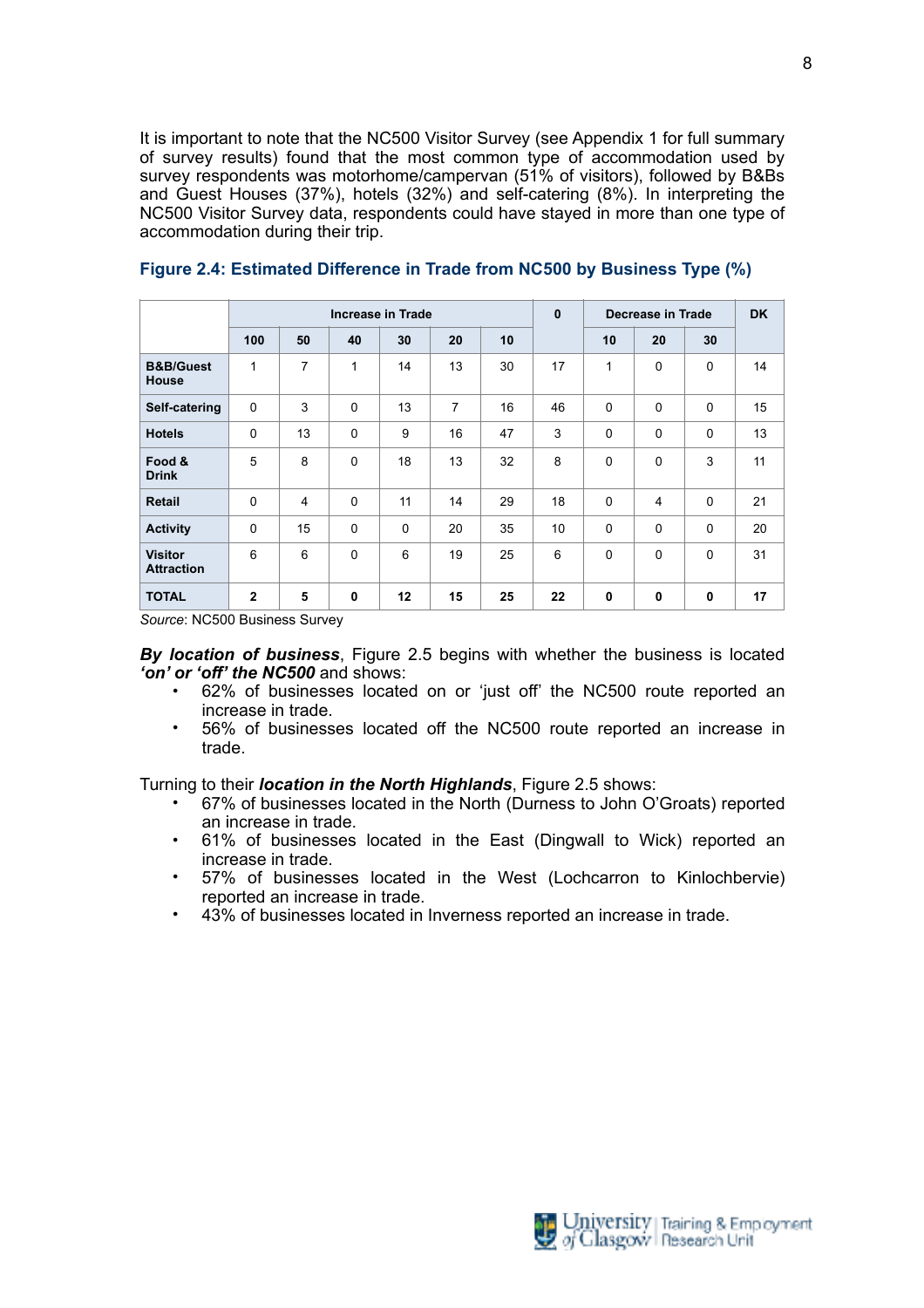|                 | <b>Increase in Trade</b> |                         |             |                |                |    | $\mathbf{0}$ |             | <b>Decrease in Trade</b> |              | <b>DK</b> |
|-----------------|--------------------------|-------------------------|-------------|----------------|----------------|----|--------------|-------------|--------------------------|--------------|-----------|
|                 | 100                      | 50                      | 40          | 30             | 20             | 10 |              | 10          | 20                       | 30           |           |
| <b>On NC500</b> | 3                        | 6                       | 1           | 10             | 17             | 25 | 21           | 1           | 1                        | 0            | 15        |
| Off NC500       | $\mathbf 0$              | $\overline{4}$          | $\mathbf 0$ | 14             | 11             | 26 | 22           | $\mathbf 0$ | 0                        | $\mathbf{1}$ | 21        |
|                 |                          |                         |             |                |                |    |              |             |                          |              |           |
| East            | $\overline{2}$           | 7                       | $\mathbf 0$ | $\overline{7}$ | 14             | 31 | 22           | $\mathbf 0$ | $\mathbf 0$              | 2            | 15        |
| <b>North</b>    | 5                        | 9                       | $\mathbf 0$ | 21             | $\overline{7}$ | 26 | 21           | $\mathbf 0$ | 0                        | 0            | 12        |
| West            | 1                        | $\overline{\mathbf{4}}$ | 1           | 12             | 18             | 22 | 28           | 1           | $\mathbf{1}$             | 0            | 13        |
| Inverness*      | $\mathbf 0$              | $\mathbf 0$             | $\mathbf 0$ | $\mathbf 0$    | 21             | 21 | 36           | $\mathbf 0$ | $\mathbf 0$              | $\mathbf 0$  | 21        |
|                 |                          |                         |             |                |                |    |              |             |                          |              |           |
| <b>TOTAL</b>    | $\mathbf{2}$             | 5                       | $\mathbf 0$ | 12             | 15             | 25 | 22           | 0           | $\mathbf 0$              | $\mathbf 0$  | 17        |

## **Figure 2.5: Estimated Difference in Trade from NC500 by Location (%)**

*Source*: NC500 Business Survey

*Note*: \* based on sample size of 14 Inverness businesses

In summary, tourism businesses are reporting an average Year 1 increase in customers/visitors of between 10% and 20%. Set against early indications that tourism levels across the Highlands (and Scotland) increased by 5%[6,](#page-9-0) means the NC500's additional impact in terms of visitor numbers to the North Highlands between 2015 and 2016 is in the region of 5% to 15%. Importantly, this level of impact is being reported by businesses on and off the NC500, by businesses located on the East, North and West of the NC500 route, and by different business sectors.

## *Impact on Employment – Business Interviews*

Turning to employment, the research's business interviews asked whether there had been a change in the number of employees between 2015 and 2016. The feedback from the 15 business interviews was:

- <span id="page-9-1"></span>• Three businesses (two visitor attractions and one hotel) stated they had recruited additional staff in 2016 (in total, creating 11 jobs).
- One campsite had not recruited additional staff in 2016, but plans to recruit four additional staff in 2017.
- The other 11 businesses did not report an employment increase.

In summary, the employment impact in Year 1 appears to have been small but positive – indicating that businesses have tried to meet the additional tourism demand in Year 1 through their existing staffing capacity.

#### *Impact on Employment – NC500 Business Survey*

The NC500 Business Survey took a different approach to the business interviews and asked businesses whether they intended to hire additional staff in the future due to the increasing popularity of the NC500 – i.e. it provided a forward look to 2017.Of the 221 businesses completing the survey, 57 (or 26%) reported that they would. From their responses, these 57 businesses would *create an estimated 201 additional jobs, which is a 16% uplift on the workforce across the 221 businesses*. We cannot know if this 200 job increase will be realised, nor do we know whether these are full-time, part-time, permanent or temporary jobs. It also not clear when these jobs will be created but tourism businesses tend to focus on a yearby-year basis and so it is expected that the jobs will be created for the 2017 tourism



<span id="page-9-0"></span><sup>&</sup>lt;sup>6</sup> Tourism Scotland (2017) Scotland's Tourism Performance Quarter 3 / 2016 [http://](http://www.visitscotland.org/pdf/2016%2520Q3%2520Stats%2520Summary.pdf) [www.visitscotland.org/pdf/2016%20Q3%20Stats%20Summary.pdf](http://www.visitscotland.org/pdf/2016%2520Q3%2520Stats%2520Summary.pdf); and Visit Scotland i-Centre data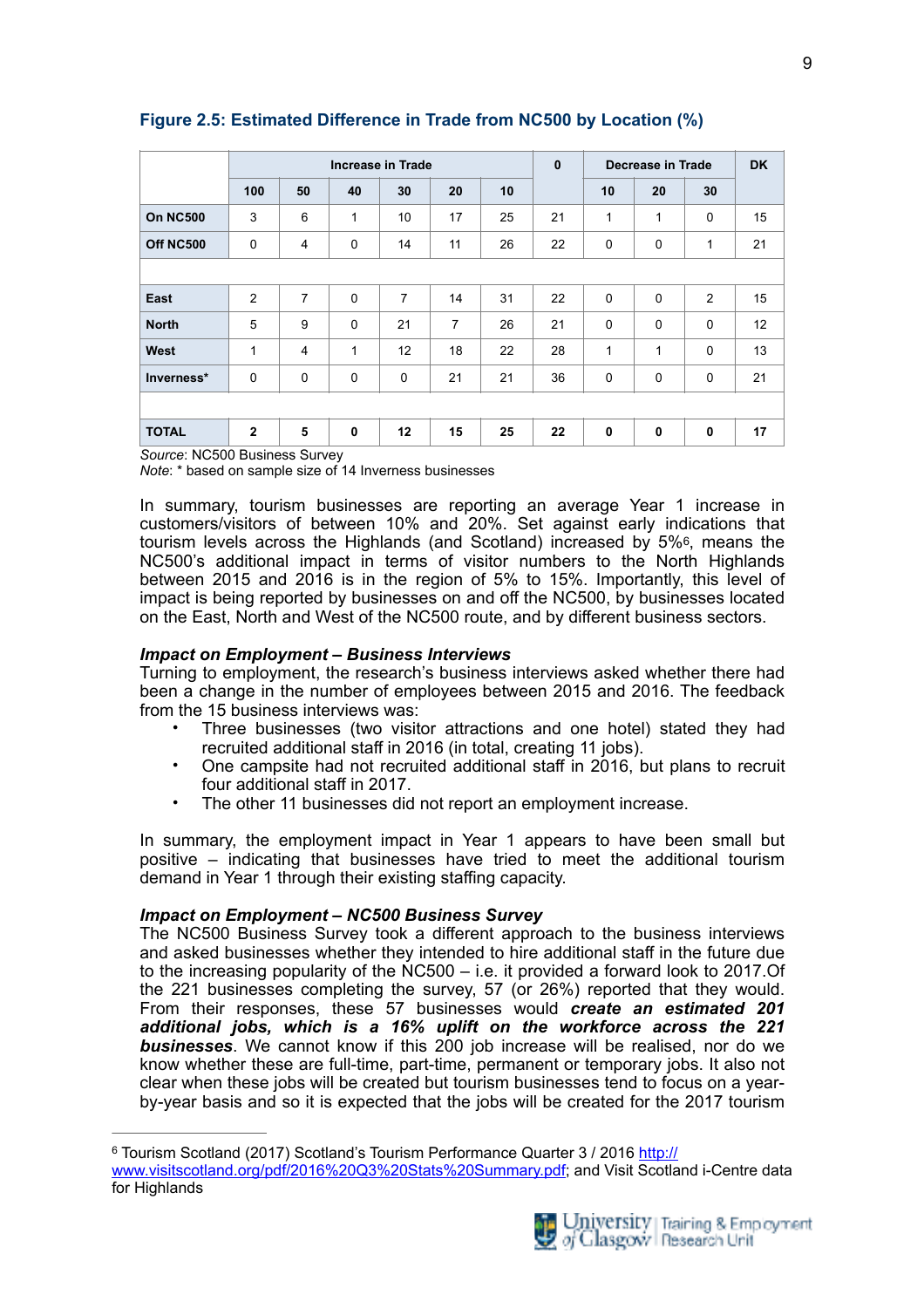season. While there are caveats associated with the anticipated employment increase, the results provide a strong indication of the increased business confidence brought about by the NC500.

*By location of business*, Figure 2.6 shows that by location on the NC500 route:

- 39 businesses on the NC500 stated that they intended to hire additional staff, in total generating an estimated 123 additional jobs (an uplift of 13%).
- 18 businesses off the NC500 stated that they intended to hire additional staff, in total generating an estimated 78 additional jobs (an uplift of 31%).

## *By location in the North Highlands*, Figure 2.6 shows:

- 14 businesses in the East stated that they intended to hire additional staff, in total generating an estimated 92 additional jobs (an uplift of 19%).
- 18 businesses in the North stated that they intended to hire additional staff, in total generating an estimated 56 additional jobs (an uplift of 28%).
- 22 businesses in the West stated that they intended to hire additional staff, in total generating an estimated 49 additional jobs (an uplift of 10%).

## **Figure 2.6: Estimated Future Employment Impact of NC500 by Location**

|                              | <b>Total Workforce Across</b><br>all Businesses, 2016 | <b>Number of Businesses</b><br><b>Recruiting Additional</b><br>Staff for 2017 | <b>Estimated Number of</b><br><b>Additional Staff for 2017</b> |
|------------------------------|-------------------------------------------------------|-------------------------------------------------------------------------------|----------------------------------------------------------------|
| <b>On NC500</b>              | 978                                                   | 39                                                                            | 123                                                            |
| Off NC500                    | 254                                                   | 18                                                                            | 78                                                             |
|                              |                                                       |                                                                               |                                                                |
| East                         | 480                                                   | 14                                                                            | 92                                                             |
| <b>North</b>                 | 203                                                   | 18                                                                            | 56                                                             |
| West                         | 512                                                   | 22                                                                            | 49                                                             |
| Inverness*                   | 36                                                    | 3                                                                             | 4                                                              |
|                              |                                                       |                                                                               |                                                                |
| <b>Total</b><br>$\mathbf{1}$ | 1,232<br>$\sim$                                       | 57                                                                            | 201                                                            |

*Source*: NC500 Business Survey

*Note:* Workforce data excludes Highlife Highland data, which employed 1,086 in 2016

\* based on sample size of 14 Inverness businesses

In summary, the business interviews indicate that there had been a small increase in tourism jobs in 2016 but generally the increased customer/visitor numbers had been met by existing staff capacity. However, looking forward to 2017 and beyond, the NC500 Business Survey results indicate a 16% uplift in tourism employment across the businesses surveyed.

#### *Other Business Impacts – Business Interviews*

Beyond trade, turnover, profits and employment, it is important to understand other impacts that the NC500 is having on local businesses. In the main, the opportunities that the NC500 has opened up for businesses were highlighted but it is also important to understand the emerging challenges that the success of the NC500 has brought for some businesses.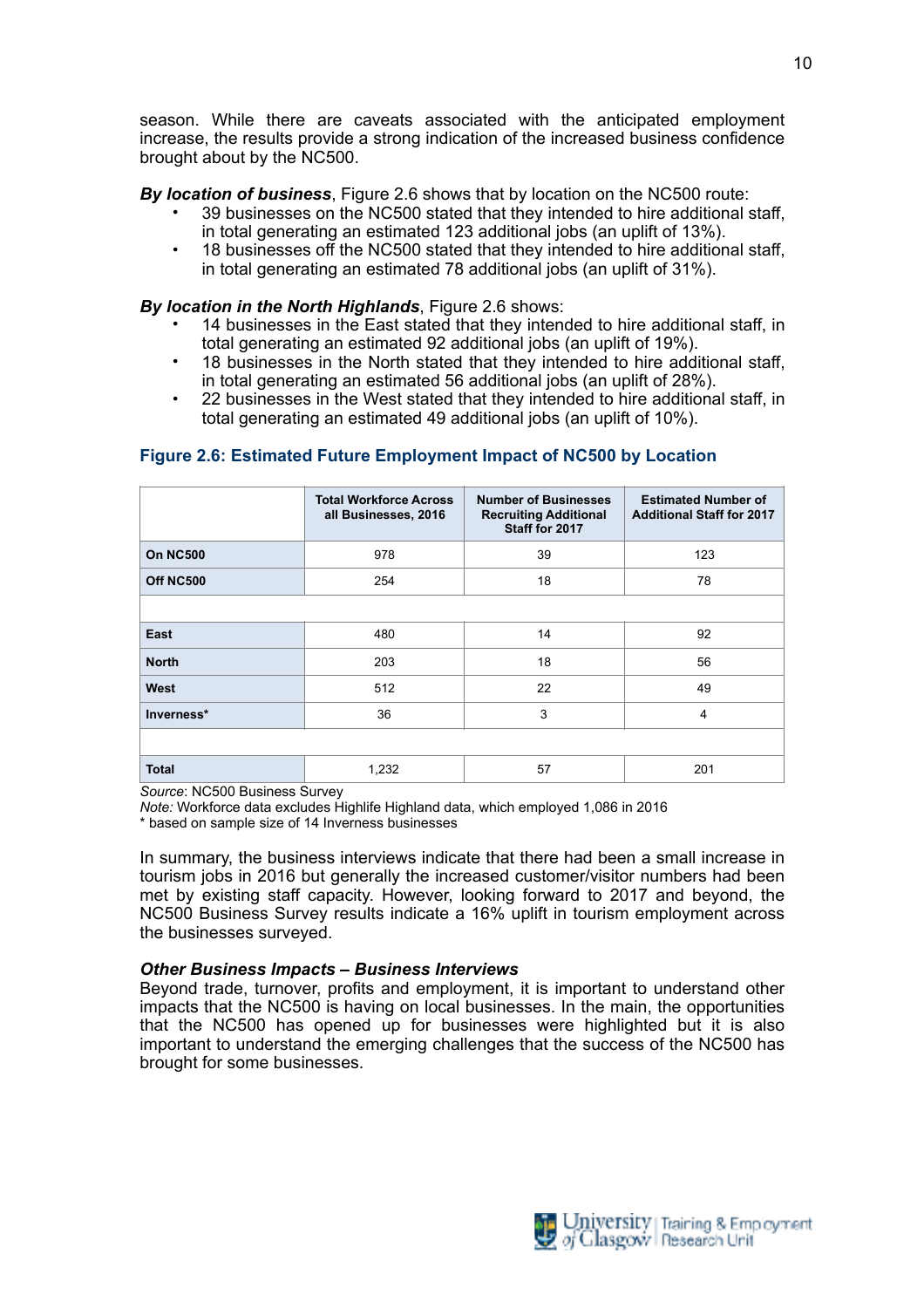## *Opportunities*

Beginning with the opportunities, a common theme identified across the 15 North Highlands tourist businesses was the *extending of the tourist season*. Specific examples include:

- One visitor attraction extending its opening into December, when in the past visitor numbers had largely been between May and August.
- One visitor attraction opening some parts of its business all-year round.
- One hotel and one visitor attraction both reporting increased enquiries about November and January – so leading the visitor attraction to consider lengthening its opening months.

Linked to the extending of the tourist season, a number of businesses reported that they are *increasing their opening hours / hours of service*.

- One visitor attraction will now be open longer each day within season, but will not extend their season for maintenance reasons.
- Two hotels and one campsite reported that they are increasing the hours when they serve meals.
- One visitor attraction is increasing the frequency (and the range) of their tours.

Another common theme identified by businesses was their *increased profile*. Specific examples include:

- Two visitor attractions believes the NC500 has contributed to extending its profile across the UK and internationally – particularly due to the visitor attractions being on the NC500 website.
- One visitor attraction perceived that its high (global) profile had begun to wane over the last 10 years, but the NC500 has acted as a catalyst to increase its profile again.

Five businesses reported that they are undertaking *capital investments to expand capacity and/or improve quality of offer in their business*.

- One visitor attraction is extending their shop and visitor centre.
- One visitor attraction has extended its visitor centre and café, with the aim of not only meeting increased visitor demand but also improving the quality of its offer to reflect the expectations of NC500 visitors.
- One visitor attraction is improving its parking areas and extending its catering areas to accommodate more visitors.
- One hotel is refurbishing its premises to give the hotel a unique selling point to visitors.
- One campsite has invested in a new shower block to meet increasing visitor numbers.

Two businesses are actively looking to *diversify their business into new areas*.

- One hotel, which has seen occupancy rates increase, is looking to develop 'pods' for camping in the hotel grounds as a means of expand their accommodation offer.
- One (historic) guest house is looking to develop guided tours of the building and start a café to make it more of a visitor attraction. The owners would probably not have considered this without the NC500.

Three other businesses were also considering some form of diversification and/or expansion but had no firm plans to do so yet.

Another impact, reported by one hotel, was that the NC500 had encouraged them to work harder at *building their online profile* (particularly on social media) to capture as much of the NC500 market as they can.

#### *Challenges*

The challenges put forward by some of the businesses interviewed are relatively few in number because they were very supportive of the NC500 and generally took a 'can

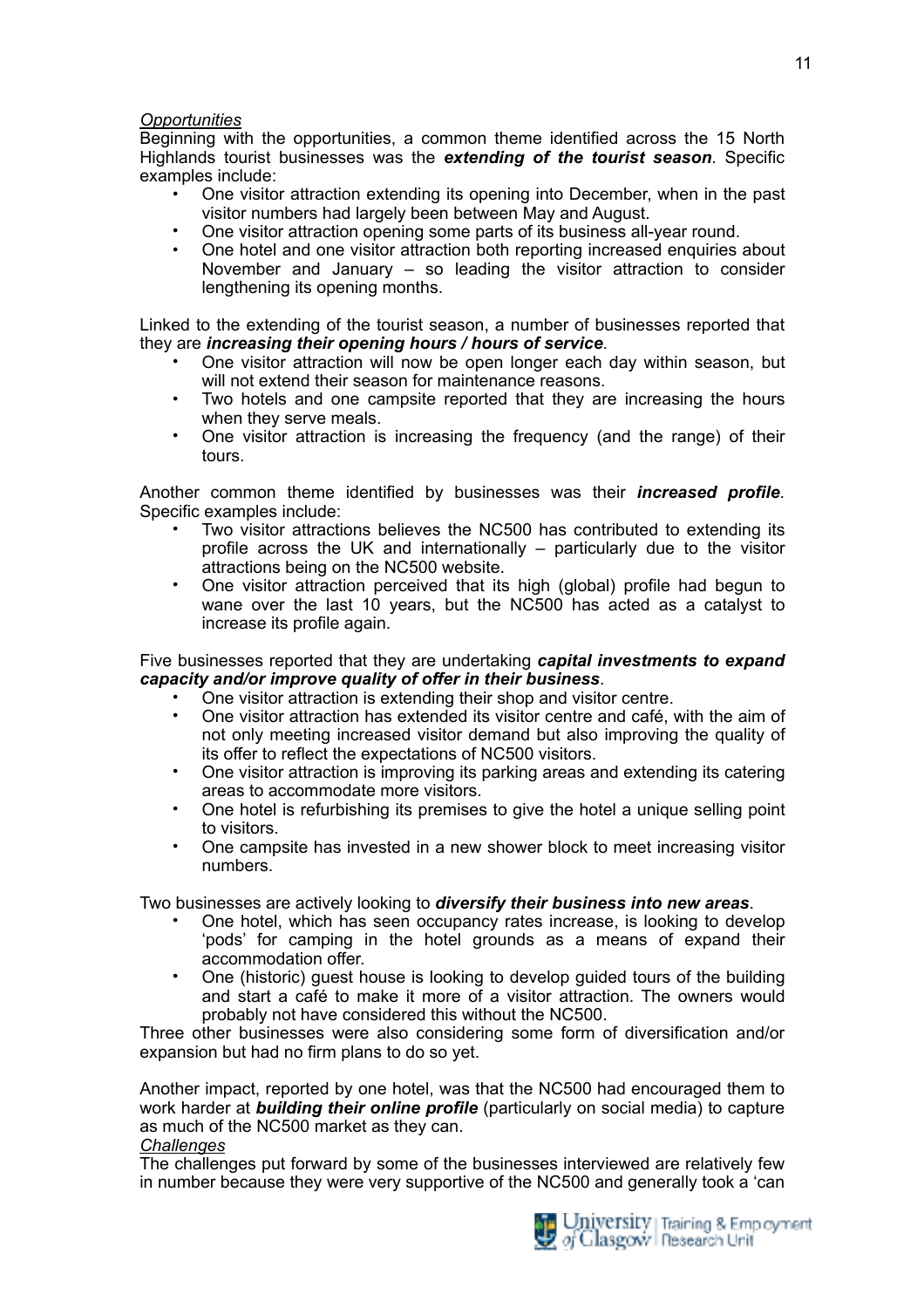do' attitude towards taking advantage of the opportunities created and/or action to address any business challenges arising. As a consequence, challenges were rarely raised but those that were are outlined below.

The most immediate challenge reported by accommodation providers was how to respond to the *increased demand for single night stays*. More one-night stays – increases the volume of work required to service the rooms compared to multi-night stays. However, as one business reported, 'One night is more labour intensive for housekeeping but this is not really a negative. New business is always good'. There is evidence from the NC500 Business Survey that a small number of businesses are planning to introduce a small one-night premium on accommodation costs to reflect the increased workload of one-night stays.

Of relevance to the anticipated increase in employment, some businesses reported *difficulties recruiting staff* – with examples being:

- One campsite found it difficult to recruit local staff because of the limited number of young people living in the area. In response, they tend to recruit people from elsewhere in the EU.
- One visitor attraction relies on overseas recruits because they struggle to recruit local people with the high quality hospitality skills they need. That said, the business is investing in training and aims to offer higher pay and better working terms and conditions to attract high quality staff.
- One hotel reported that it has always been difficult to recruit and retain good quality skilled staff. The NC500 had exacerbated these difficulties due to increased demand and competition for labour.

Other challenges reported during the business interviews were:

- *Ensuring businesses had a strong digital profile* (to help attract customers) and *digital systems* in place (to help convert customer enquiries and interest into bookings).
- *Some difficulties attracting visitors if not on the NC500* some businesses reported difficulties attracting visitors when they are located off the NC500. To address this, they suggested improved signage of other attractions. Two businesses had put up their own signs highlighting that they offered free Wi-Fi, toilets, tea and coffee, etc.
- *Change in target market* one visitor attraction has had to cut back on some of its business activities (e.g. hosting weddings and functions) in order to focus on meeting the demands of increasing visitor numbers.

In summary, businesses report that the NC500 has attracted additional visitors to the North Highlands and this is creating opportunities and confidence for local businesses to invest in their products and services – including business expansions, upgrades and diversification. Looking forward, a key challenge for businesses may lie in attracting and retaining staff as recruitment difficulties have already been reported and demand for labour is expected to increase in 2017.

#### **Stakeholder Views**

This section reports the views of the stakeholders interviewed as part of this research. In reporting on these, an important caveat that many of the stakeholders raised is that their views are largely based on anecdotal evidence. All therefore recognised the importance of this baseline research because it provides a robust, objective evidence base upon which partners can make more informed decisions can be made.

#### *Impact of the NC500*

Notwithstanding the caveat above, stakeholders were in agreement that the *NC500 has attracted more visitors to the North Highlands*. Two different perspectives were then offered by stakeholders.

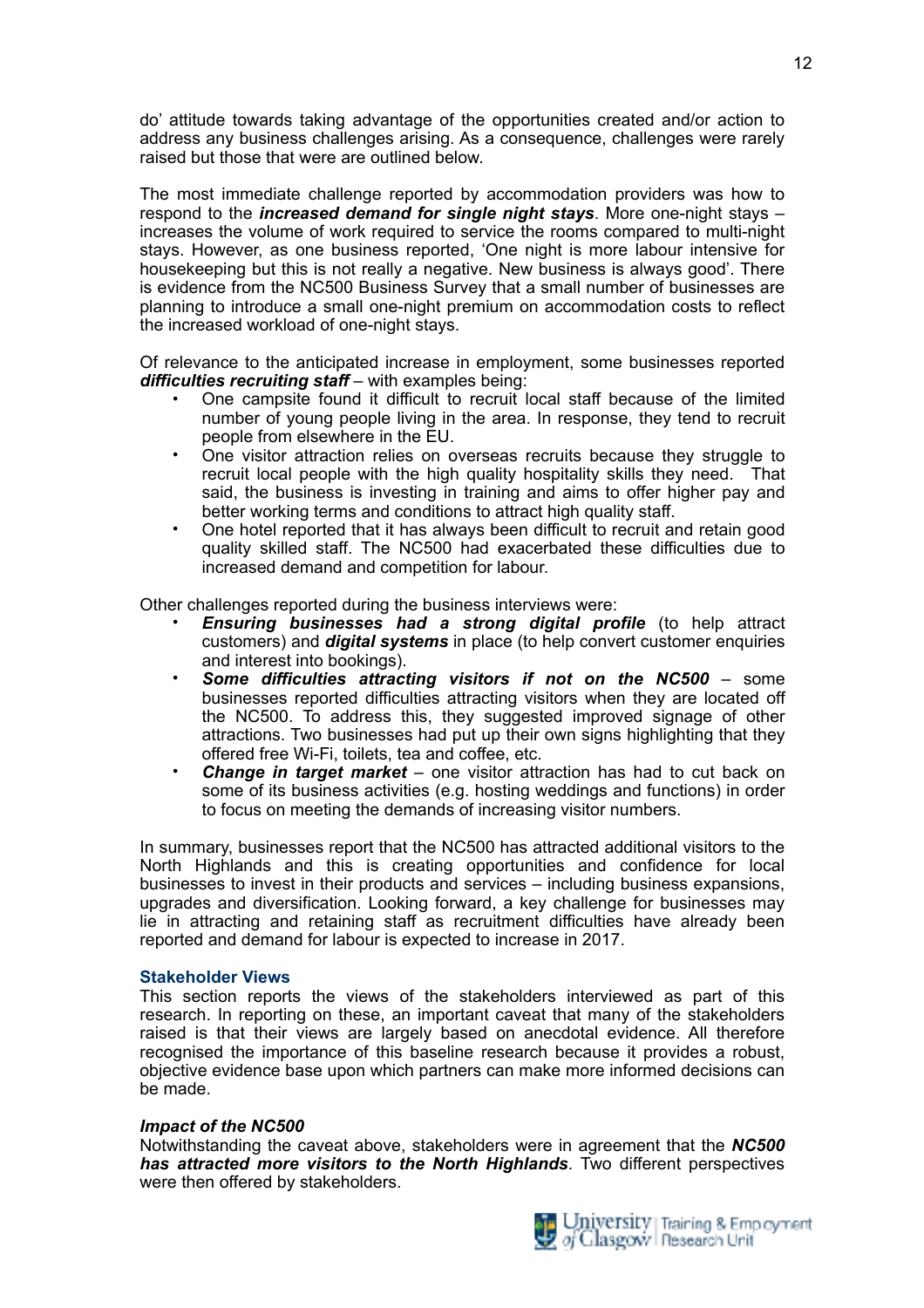- First, stakeholders felt it important to contextualise the impact of the NC500 with the strong tourism year for Scotland and the Highland in 2016. Contributory factors behind 2016 being a good year include:
	- £ Sterling's low exchange rate against other major currencies, which can encourage more UK residents to holiday in the UK (due to the higher cost of holidays abroad) and encourage more overseas visitors to the UK (because UK prices are comparatively lower for them).
	- Improved marketing of Scotland as a tourist destination by Visit Scotland, with the North Highlands likely to benefit from this.
	- Introduction of reduced fare rates on ferries to Scotland's islands through Road Equivalent Tariffs. 2016 was the first full year that RETs were in place across the network and the awareness of RETs could have encouraged more visitors to the Highlands and Islands. An indication of the RETs' impact is that there was an average 16% increase in cars across Calmac's routes between 2015 and 201[67](#page-13-0).
	- Increased security and terrorism threats abroad.
	- Increased popularity of the 'staycation'.
- <span id="page-13-2"></span>Second, stakeholders highlighted it has historically been difficult to encourage visitors to travel further north from Inverness to the North Highlands.

While 2016 was reportedly a good tourism year for Scotland, stakeholders believed that the *North Highlands had a larger proportionate increase in visitor numbers*. Importantly, this *increase is also widely attributed to the NC500* because the contributory factors outlined above are not locally specific and would impact across Scotland. Some local factors were put forward by stakeholders but they also recognised that the impact of these would be relatively small. These local factors were:

- <span id="page-13-3"></span>• Increase in the number of cruise ships – with Invergordon a key port.
- The £6.5m redevelopment of John O'Groat[s8](#page-13-1), helping to make it a more attractive tourist destination.
- Improved connectivity of Inverness Airport with new routes established, so enabling quicker access to the North Highlands.
- Strong tourism seasons in Skye and Orkney with many of the visitors to these islands likely to use parts of the NC500 during their trips.

The NC500 is therefore widely seen to have led to an increase in visitor numbers to the North Highlands, with this impacting on different parts of the tourism sector.

- Increased occupancy levels across all accommodation types, which in turn has led to a reduced need for businesses to discount (so increasing turnover and profits).
- Increased custom in cafés and restaurants along the NC500.
- Increased visitors to tourist attractions along the NC500.
- An extension of the tourism season in the North Highlands into the 'shoulder months' of February-April and October-November. This, in turn, may help overcome the seasonality of tourism employment and make the tourism sector a more attractive and sustainable employment option and career for local residents.

However, some stakeholders questioned whether the level of impact is felt equally along the whole NC500 route or whether the impact is proportionately greater in existing tourism 'honeypots' (e.g. Applecross) and/or in the settlements marketed as overnight stopovers in the NC500 suggested itineraries. To help spread the benefits, some stakeholders suggested that alternative itineraries (including business working

<span id="page-13-0"></span>[<sup>7</sup>](#page-13-2) https://www.calmac.co.uk/corporate/carrying-statistics

<span id="page-13-1"></span>http://www.weareglm.com/project/redevelopment-of-john-o-groats/ [8](#page-13-3)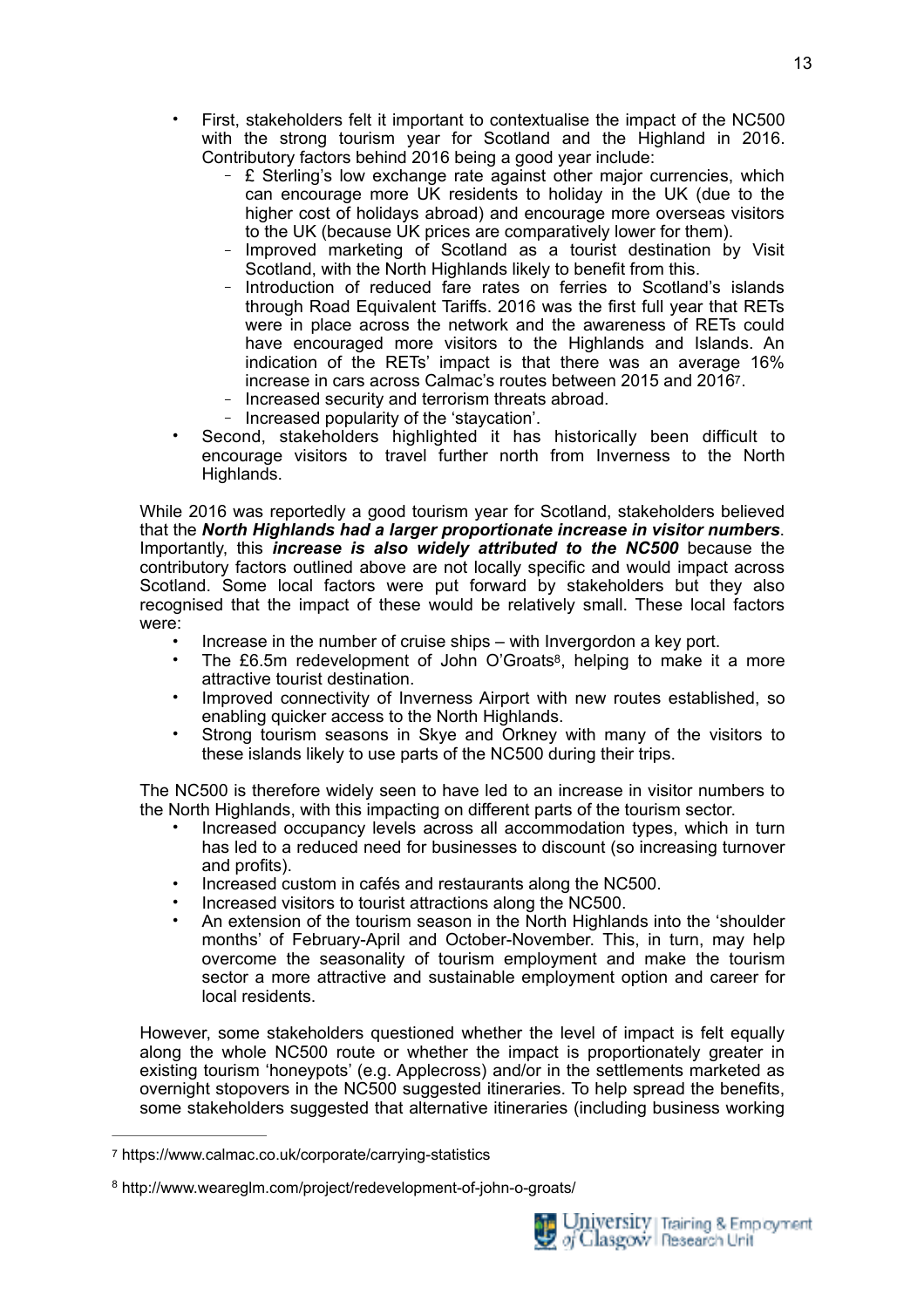collaboratively to develop joint itineraries<sup>9</sup>) and alternative NC500 entry points (e.g. from Lochaber) could be more strongly marketed to visitors as these would potentially lead to different overnight stopover locations.

## *Opportunities from the NC500*

Stakeholders were aware that tourism businesses were becoming increasingly attuned to the opportunities of the NC500. Examples they gave included:

- <span id="page-14-1"></span>• High Life Highland partnering with NC500 to offer the primary 'NC500 user' free use of High Life Highland's leisure facilities. While uptake of facilities is understood to be limited to date (partly due to Thurso and Wick's leisure centres being closed for refurbishment in 2016), the rationale for this arrangement is that fellow visitors of the primary NC500 user will use and pay for the facilities, while the increased number of users will spillover to increased café and vending machine revenue.
- The NC500 increasing business confidence leading to some businesses investing in extended and upgraded tourism facilities (see Box 2.3 above).
- The NC500 creating opportunities for new tourism ventures  $-$  e.g. tours, guides and experiential businesses.
- Future opportunities for 'local producers' to diversify their business and also become visitor attractions. These include businesses in the:
	- Food and drink sector.
	- Creative industries (e.g. galleries, jewellery, crafts).

In addition to the opportunities for tourism businesses, stakeholders also reported examples of the NC500 impacting positively on other sectors of the economy – albeit it is difficult to quantify the impact. Examples included:

- Increased business for local shops and retailers.
- Increased business for supply chain businesses  $-$  e.g. food and drink suppliers to tourism businesses.
- Opportunities to develop marina sites and connect with the marine leisure sector.

In the longer term, some stakeholders believed that people's experience of the NC500 could in time lead to more people considering living, working and/or starting a business in the North Highlands – so boosting the local population and business base.

## *Implications of the NC500*

The NC500 has brought business opportunities but the increased visitor numbers have also placed and/or exacerbated pressures on some businesses. Stakeholders reported:

- Higher demand for 1-night stays as opposed to longer 3-day or 7-day stays. This has led to accommodation providers having to revise their business model to cater for higher volumes of short-term stays and higher visitor turnover. Examples include:
	- Some businesses setting a 2-night minimum stay policy in the high season.
	- One of the businesses interviewed as part of this research changing from self-catering to B&B. It has seen improved bookings as a consequence.
- Increased demands for diverse accommodation types (from camping and bunk houses to glamping pods and hotels) to meet the different users of the NC500.

<span id="page-14-0"></span><sup>&</sup>lt;sup>9</sup>A good example of businesses working together is the plan among the [9](#page-14-1)-hole golf courses to market a '9-hole ticket' which would give discounted entry to all nine courses along the NC500.

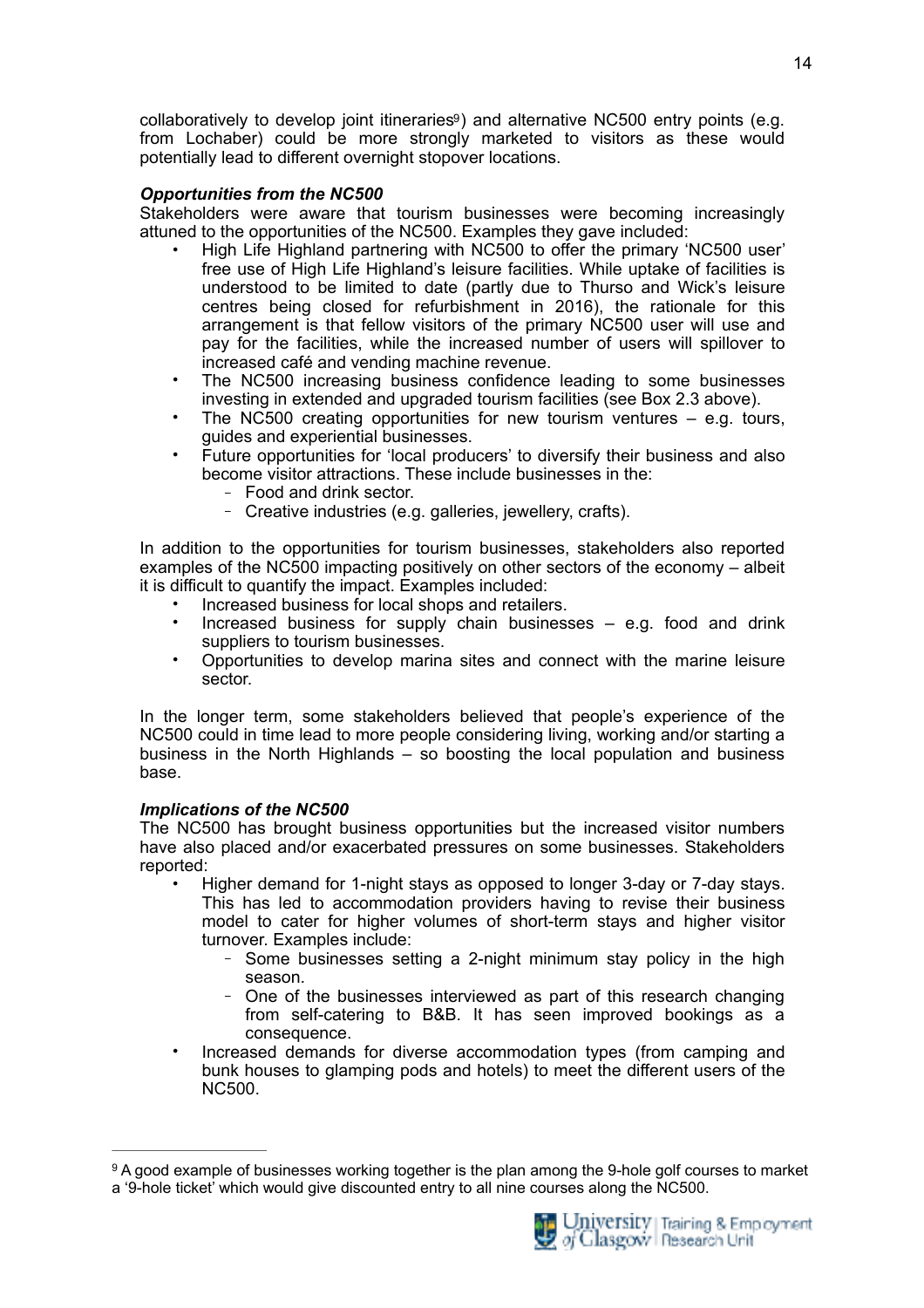- Increased demand for year-round opening and longer daily opening and/or serving hours, which some businesses do not have the capacity, business model or desire to provide.
- Increased (and potentially unwanted) pressures on lifestyle accommodation businesses who were content with smaller volumes of longer-stay visitors rather than daily business demands.
- Challenges meeting the (increasing) demand for labour. In some locations there are already difficulties housing staff, while Brexit may in the future limit opportunities to recruit migrant labour.
- Some stakeholders noted that the NC500 (like Scotland's tourism offer as a whole) is not a cheap holiday destination and so there is a need to ensure that:
	- The quality of products and services (including food and drink) are high and meet visitor expectations.
	- The tourism workforce (and indeed all tourist-facing positions such as shops and transport operators) have the skills to provide a high quality visitor experience.

By doing so the reputation of the NC500 is maintained and/or enhanced.

#### **Chapter Summary**

While there is limited 2016 data to evidence the Year 1 impact, the indications are that the NC500 has had a very positive impact on visitor numbers to the North Highlands. For example, between 2015 and 2016:

- The four Visit Scotland i-Centres along the NC500 experienced an average 26% increase in use, compared to a 6% increase across the Highlands' i-**Centres**
- The research's 15 business interviews along the NC500 identified a 15%-20% increase in trade in 2016.
- The NC500 Business Survey data indicates a 10%-20% increase in business trade in 2016, with an anticipated increase of 200 jobs in 2017 across the businesses responding to the survey.

Collectively, these point towards a 10%-20% increase in trade among North Highlands tourism businesses which, set against early indications that tourism levels across the Highlands (and Scotland) increased by 5%, means the NC500's additional impact in terms of visitor numbers to the North Highlands between 2015 and 2016 is in the region of 5% to 15%.

Related to the increased visitor numbers, businesses and stakeholders reported a number of wider benefits for the North Highlands tourism sector that has been driven (at least in part) by the increased business confidence generated by the NC500. These include:

- Extending of the tourism season.
- Increase in opening hours.
- Increase in the awareness and profile of the business and the North Highlands as a tourist destination.
- Opportunities for businesses to invest in the expansion, upgrading or diversification of their businesses.
- Opportunities for supply chain businesses  $-$  e.g. food and drink suppliers.

Few business-related challenges were identified by the businesses and stakeholders interviewed but where raised these typically related to the increased demand for one-night stays, having the capacity to respond to increased tourism volumes and changing demands, and recruiting and retaining staff.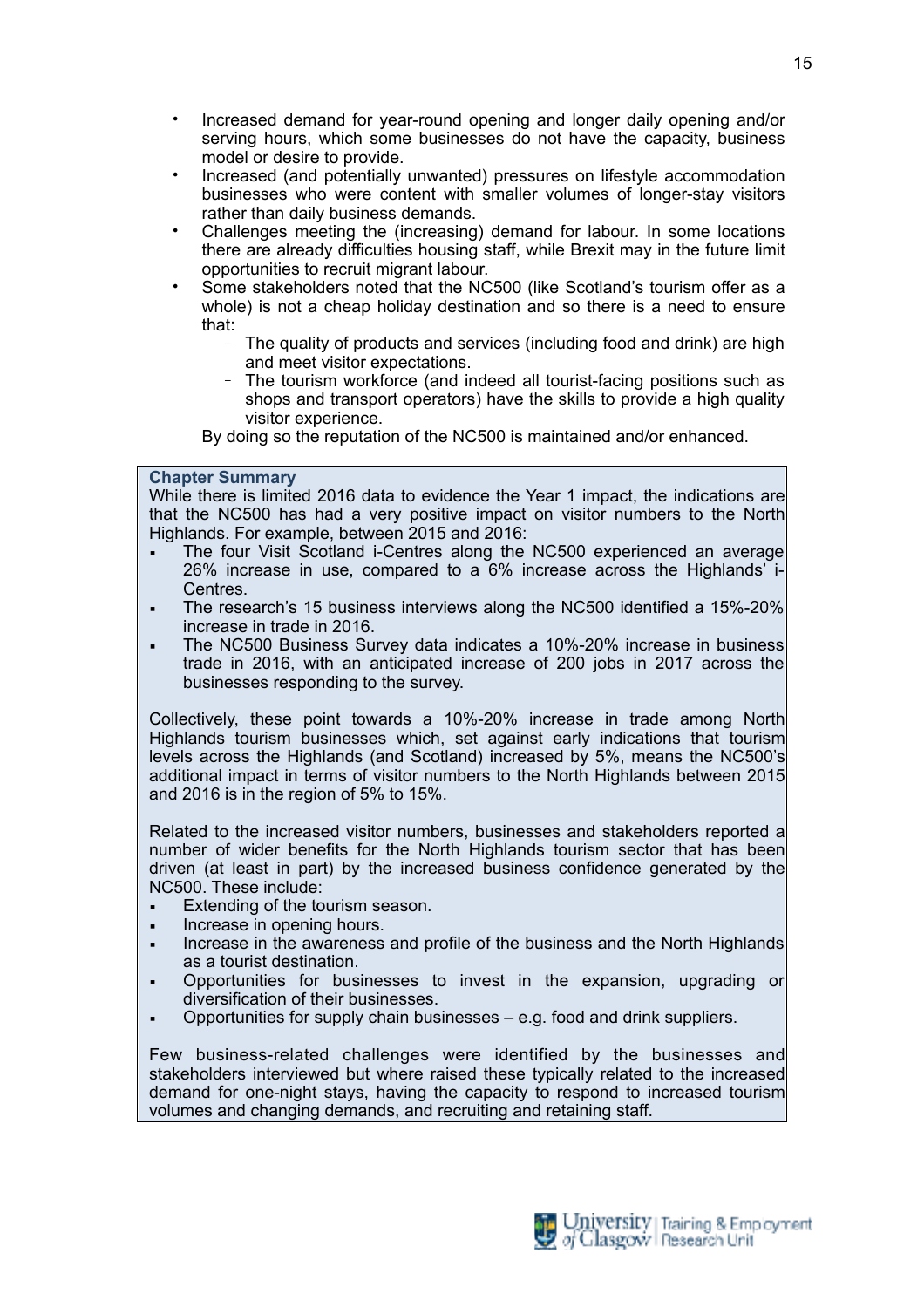#### **3. NC500 IMPACT ON NORTH HIGHLAND'S TRANSPORT AND ROAD INFRASTRUCTURE**

#### **Introduction**

This chapter sets out the available statistics and wider evidence gathered on the impact that the NC500 has had on the North Highlands transport and road infrastructure. It is organised around the following sub-headings:

- NC500 Impact Measurement Framework Data.
- NC500 Visitor Survey.
- Stakeholder views.

#### **NC500 Impact Measurement Framework Data**

As part of the NC500 Impact Measurement Framework, *traffic count* data from the UK Department for Transport (for trunk roads) and Highland Council (for the minor, non-trunk roads) has been collated. Specifically, annual average daily count flow data has been collated for nine different count points along the NC500, with these count points permanently fixed so allowing a robust analysis of traffic flows over time to be made. The data is presented in Figure 3.1 and shows:

- *In the year prior to the NC500's launch* (i.e. between 2014 and 2015), traffic volumes along the NC500 route had increased in the range of 3-5%.
- *In Year 1 of the NC500* (i.e. between 2015 and 2016), and with the caveat that only Highland Council data for 2016 is currently available, the data shows that traffic volumes along the NC500 route had increased by around 10% (noting that the A836 between Dounreay and Thurso appears to have seen an increase of just 2%).

|                                        | 2014  | 2015  | 2016      | % Change |                |  |  |  |
|----------------------------------------|-------|-------|-----------|----------|----------------|--|--|--|
|                                        |       |       |           | 2014-15  | 2015-16        |  |  |  |
| <b>Department for Transport counts</b> |       |       |           |          |                |  |  |  |
| A9 Brora (code: 30721)                 | 2,697 | 2,768 | <b>NA</b> | 3        | <b>NA</b>      |  |  |  |
| A836 Tongue (code: 50938)              | 479   | 492   | <b>NA</b> | 3        | <b>NA</b>      |  |  |  |
| A837 Lochinver (code: 50936)           | 726   | 746   | NA.       | 3        | NA.            |  |  |  |
| A832 Achnasheen (code: 40933)          | 1,427 | 1,470 | <b>NA</b> | 3        | NA.            |  |  |  |
| <b>Highland Council counts</b>         |       |       |           |          |                |  |  |  |
| A832 Gairloch to Poolewe               | 1,061 | 1,068 | 1,180     | 1        | 10             |  |  |  |
| A832 Dundonnell to Braemare Junction   | 604   | 606   | 686       | $\Omega$ | 13             |  |  |  |
| A832 Gorston to Achnasheen             | 1,630 | 1,731 | 1,937     | 6        | 12             |  |  |  |
| A836 Dounreay to Thurso                | 2,384 | 2,476 | 2,533     | 4        | $\mathfrak{p}$ |  |  |  |
| A838 Laxford Bridge to Rhiconish       | 451   | 479   | <b>NA</b> | 6        | <b>NA</b>      |  |  |  |

## **Figure 3.1: NC500 Traffic Counts**

*Source*: Department for Transport; Highland Council

#### **North Coast 500 Visitor Survey**

The North Coast 500 Visitor Survey was developed by NC500 Ltd to gain a better understanding of the visitor profile and their experiences of visiting the NC500. It was distributed in mid-September 2016 via its own Facebook site and two other independent, NC500-focused Facebook sites. A full summary of the survey results is presented in Appendix 1 but outlined below are the results of the transport-related questions.

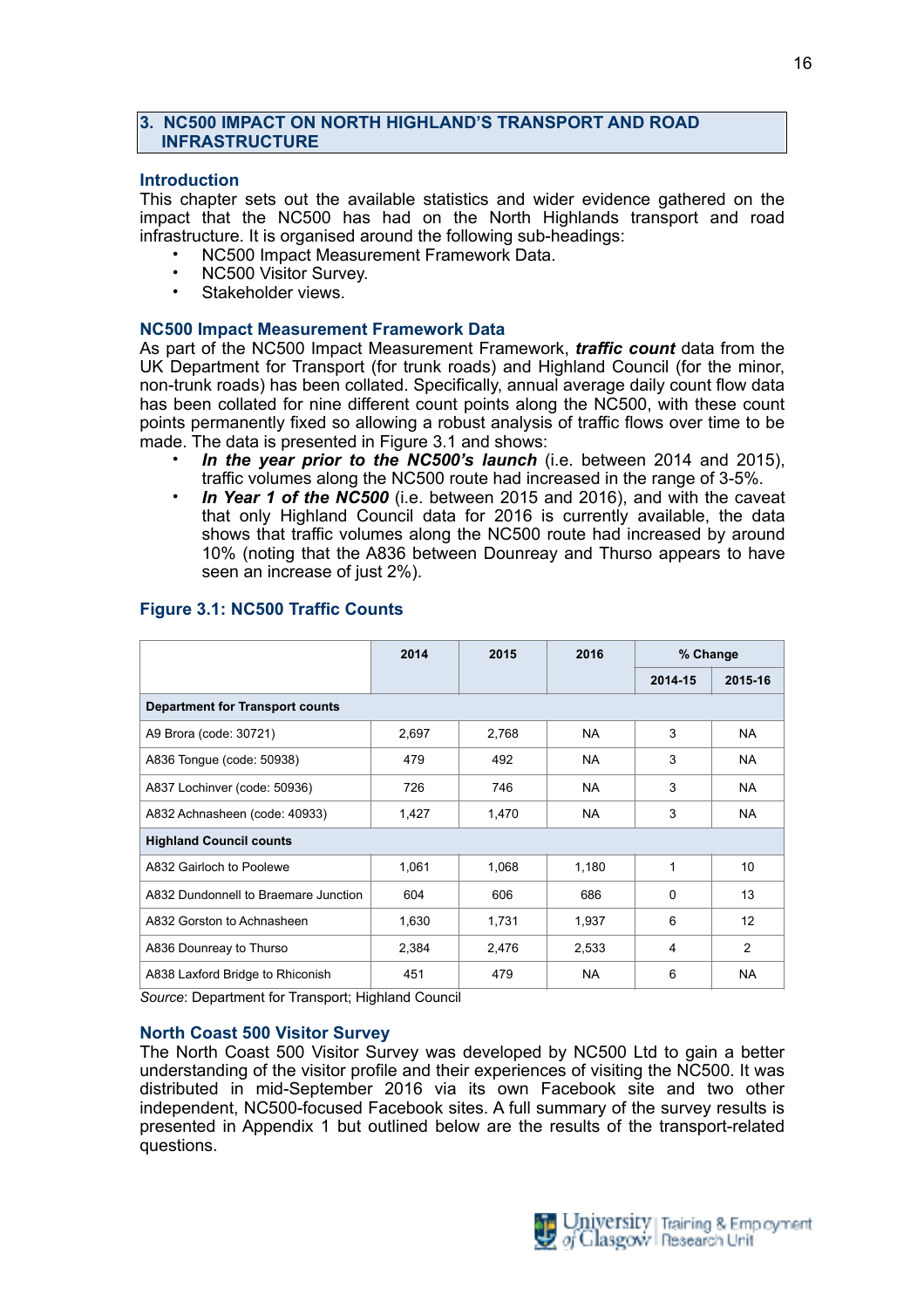Of the 819 responses to the survey, the results show that in terms of their travel itineraries:

- *By direction of travel*, travelling in a clockwise direction (i.e. West first) was marginally more popular.
	- 57% of visitor parties travelled clockwise.
	- 43% of visitor parties travelled anti-clockwise.
- <span id="page-17-1"></span>• *By length of journey*, trips/holidays of 5 or more days were most common. For context, the average trip duration to the Highlands is 4 nights<sup>10</sup>.
	- 36% of visitor parties spent 1 week or more travelling the NC500.
	- 30% of visitor parties spend 5-6 days travelling the NC500.
	- 26% of visitor parties spend 3-4 days travelling the NC500.
	- 9% of visitor parties spend 1-2 days travelling the NC500.
- *By type of vehicle*, cars are used by half of visitor parties but a quarter of visitors are travelling by motorhome or campervan.
	- $-$  Car  $-$  54%.
	- Motorhome / campervan 26%.
	- Motorcycle 11%.
	- $-$  Bicycle  $-6\%$ .
	- $-$  Van  $-$  3%.
	- $-$  Bus / coach  $-1\%$ .

The NC500 Visitor Survey then asked respondents for their views on the traffic levels on the NC500 and the condition of the roads.

- Beginning with their views of the *traffic levels* while travelling around the NC500, their responses were:
	- 84% of visitor parties did not come across any congestion or delays.
	- 14% of visitor parties reported there was some congestion or delays.
	- 2% of visitor parties reported there was significant congestion or delays.
	- Rating the *conditions of the roads* around the NC500, their responses were:
		- $-$  Excellent  $-$  13%.
		- $-$  Good  $-51%$ .
		- Average  $-27%$ .
		- $-$  Poor  $-7\%$ .
		- $-$  Very Poor  $-1\%$ .

## **Stakeholder Views**

Road traffic volume is widely reported by stakeholders to have increased along the NC500. This is an inevitable consequence of the success of the NC500 and the increased number of visitors to the North Highlands. However, a number of stakeholders did raise concerns about the increased traffic volume – and these are summarised below organised under short-term and longer-term impacts.

- *In the short-term*, stakeholders are reporting (based on their own experiences and those expressed by local businesses and residents):
	- Increased travel times due to increased traffic.
	- Accelerated deterioration of road surfaces and verges on the minor roads managed by Highland Council. This is caused by verges being used instead of passing places and the increased road use by larger vehicles (particularly motorhomes).
	- Poor or inexperienced driver behaviour for example, inexperienced use of passing places.
	- Pressures on car parking provision in towns, villages and at stopping/ photo points along the route.
	- Increased instances of speeding (but it is important to state here that Police Scotland have no data that supports this claim and, in reality, the

<span id="page-17-0"></span><sup>&</sup>lt;sup>[10](#page-17-1)</sup> Visit Scotland (2016) *Tourism in Scotland's Regions.*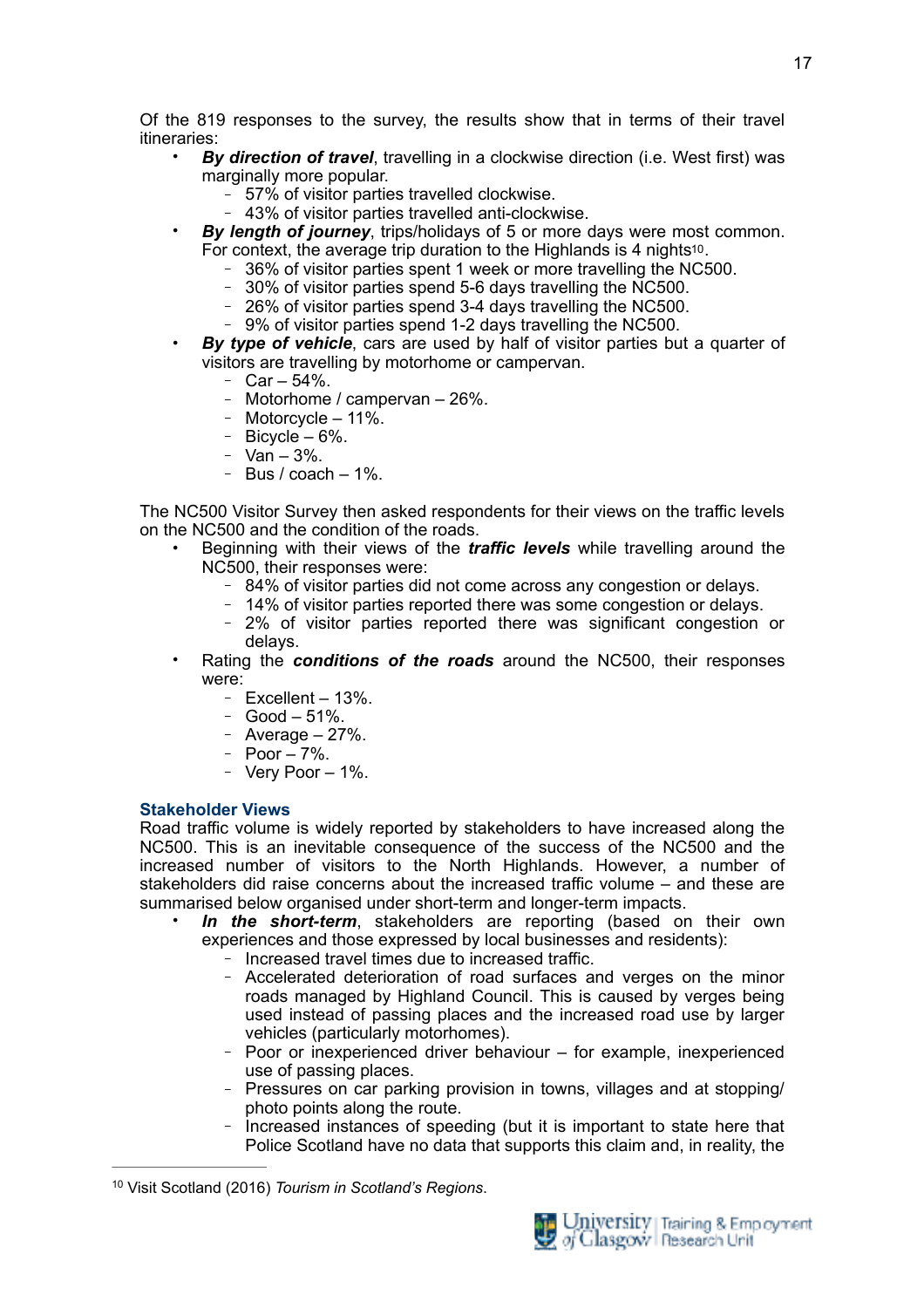<span id="page-18-1"></span>increased traffic volumes along the NC500 appears to have reduced average speeds and the number of road traffic incidents).

- *In the longer-term*, stakeholders were concerned around:
	- How to finance the maintenance and upkeep of the NC500 route and potentially upgrade the roads in the future. Referring here to the minor roads managed by Highland Council<sup>11</sup>, stakeholders noted the difficulties in managing the increasing traffic volumes, changes in vehicle type (e.g. more motorhomes), and the ever-increasing pressures on public sector budgets.
	- The supporting infrastructure that helps to ensure that the NC500 is a high quality visitor experience – for example, public toilets, waste facilities (particularly for motorhomes), and car parking.

Closely related to the increased traffic volumes, some stakeholders highlighted the need to consider the *environmental impact of the NC500*. While no notable negative impacts had been identified to date, some stakeholders recognised the importance of considering:

- The environmental dilemma of promoting carbon emissions through increased vehicle emissions and increased laundry (brought about through more 1-night stays).
- The increased levels of waste and litter  $-$  with the available waste facilities potentially not always sufficient in coping with the increased volume of waste. The disposal of chemical toilets is a particular issue.
- Overnight camping / stays in unofficial sites.
- The need to maintain and protect the National Scenic Areas, Sites of Special Scientific Interest and Special Areas of Conservation along the NC500 route.

#### **Chapter Summary**

The main source of data to evidence the impact of the NC500 is the traffic count data provided by Highland Council and the Department for Transport. Only the Highland Council traffic count data for 2016 is currently available to assess the Year 1 impact and it indicates a 10% increase in traffic volume between 2015 and 2016.

Traffic volumes along the NC500 therefore appear to have increased and this has led to stakeholders reporting some concerns about poor and/or inexperienced driver behaviour, increasing pressures being placed on the supporting road infrastructure (e.g. parking, waste facilities and public toilets), and the condition of some stretches of the NC500 route.

Getting data that directly responds to these concerns is difficult but one source of data that could be collated in future years comes from the NC500 Visitor Survey which found that:

- 84% of NC500 visitors reported that they did not come across any congestion or delays.
- 64% of NC500 visitors rated the conditions of the roads as 'excellent' or 'good'.

<span id="page-18-0"></span> $11$  No concerns were reported to date by Transport Scotland relating to the NC500 trunk roads.

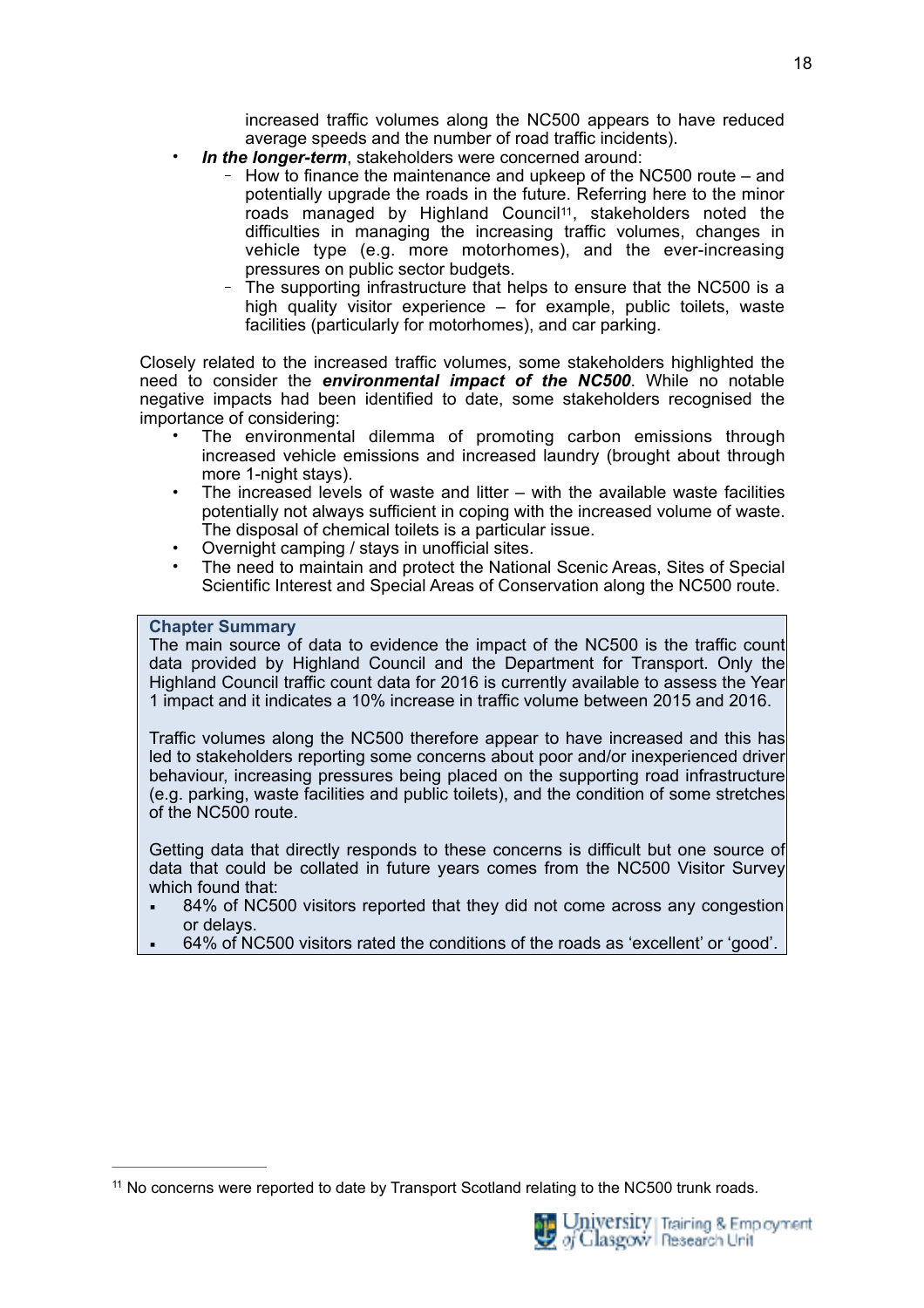#### **4. NC500 IMPACT ON NORTH HIGHLAND'S PLACE AWARENESS AND MARKETING**

#### **Introduction**

This chapter sets out the available statistics and wider evidence gathered on the impact that the NC500 has had around place marketing and awareness. It is organised around the following sub-headings:

- NC500 Impact Measurement Framework Data.
- NC500 Visitor Survey.
- Stakeholder views.

#### **NC500 Impact Measurement Framework Data**

As part of the NC500 Impact Measurement Framework, data has been collected for the:

- NC500 website.
- NC500 Facebook page.
- Other NC500 social media Twitter, Instagram and YouTube.

In all cases, 2016 data is available only.

Another source of data that can potentially be added to the NC500 Impact Measurement Framework in future years is that provided through MeltWater, which is a media analysis tool that can identify the use of key terms (e.g. NC500) across different media types. NC500 Ltd have recently subscribed to MeltWater and data has started to be captured from January 2017.

Beginning with the *NC500 website* Google Analytics data, the key findings to take from Figure 4.1 are:

- 78% of sessions are from the UK.
- 54% of sessions are from people aged 45 or above.
- 62% of sessions are from males.

#### **Figure 4.1: NC500 Website**

|                             | 1 Jan - 31 Dec 2016 |
|-----------------------------|---------------------|
| <b>Total Sessions</b>       | 777,310             |
| <b>Total Page Views</b>     | 2,402,252           |
| <b>COUNTRY</b>              |                     |
| UK Sessions (%)             | 78%                 |
| Non-UK Sessions (%)         | 22%                 |
| <b>AGE</b>                  |                     |
| 18-24 Year Old Sessions (%) | 7%                  |
| 25-34 Year Old Sessions (%) | 21%                 |
| 35-44 Year Old Sessions (%) | 19%                 |
| 45-54 Year Old Sessions (%) | 23%                 |
| 55-64 Year Old Sessions (%) | 19%                 |
| 65+ Year Old Sessions (%)   | 12%                 |
| <b>GENDER</b>               |                     |
| Male Sessions (%)           | 62%                 |
| Female Sessions (%)         | 38%                 |
| Source: NC500               |                     |



University | Training & Employment of Clasgovy Research Unit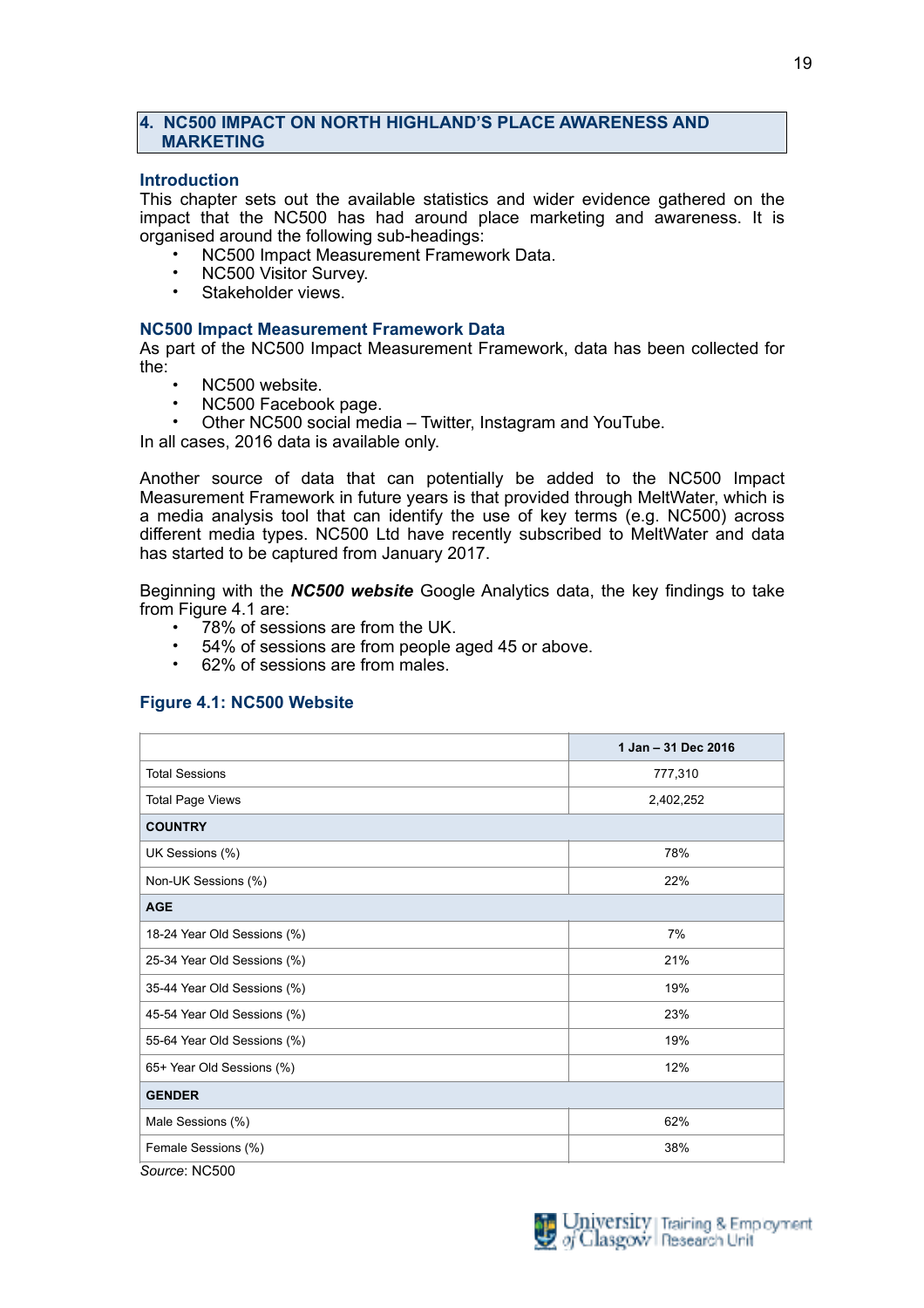The *NC500 Facebook* page data presented in Figure 4.2 show:

- 86% of fans are from the UK.
- 46% of fans are from people aged 45 or above.
- 52% of fans are from males.

## **Figure 4.2: NC500 Facebook**

|                         | 1 Jan - 31 Dec 2016 |
|-------------------------|---------------------|
| Impressions             | 6,878,097           |
| Post Engagements        | 86,387              |
| <b>Link Clicks</b>      | 57,035              |
| <b>Total Fans</b>       | 29,034              |
| <b>COUNTRY</b>          |                     |
| UK Fans (%)             | 86%                 |
| Non-UK Fans (%)         | 14%                 |
| <b>AGE OF FANS</b>      |                     |
| 18-24 Year Old Fans (%) | 6%                  |
| 25-34 Year Old Fans (%) | 23%                 |
| 35-44 Year Old Fans (%) | 26%                 |
| 45-54 Year Old Fans (%) | 28%                 |
| 55-64 Year Old Fans (%) | 13%                 |
| 65+ Year Old Fans %)    | 5%                  |
| <b>GENDER OF FANS</b>   |                     |
| Male Fans (%)           | 52%                 |
| Female Fans (%)         | 48%                 |
| Source: NC500           |                     |

The other social media statistics in Figure 4.3 are presented for baseline purposes.

## **Figure 4.3: NC500 Other Social Media**

|                                    | As of 31 Dec 2016 |
|------------------------------------|-------------------|
| <b>Twitter Followers</b>           | 7,500             |
| <b>Instagram Followers</b>         | 10,100            |
| <b>YouTube Channel Subscribers</b> | 640               |
| <b>YouTube Channel Views</b>       | 26,000            |

*Source*: NC500

#### **NC500 Visitor Survey**

Figures 4.1 to 4.3 help to show the social media reach of the NC500 with key patterns being that its reach is greater with males, people aged 45 or over, and people from the UK. The NC500 Visitor Survey (see Appendix 1 for full summary of survey results) provides an indication of whether the social media profile is reflected in those actually visiting the NC500. NC500 visitors by gender, age and country of residence are all presented below.

• *By gender*, there are a higher proportion of males who have visited the NC500.

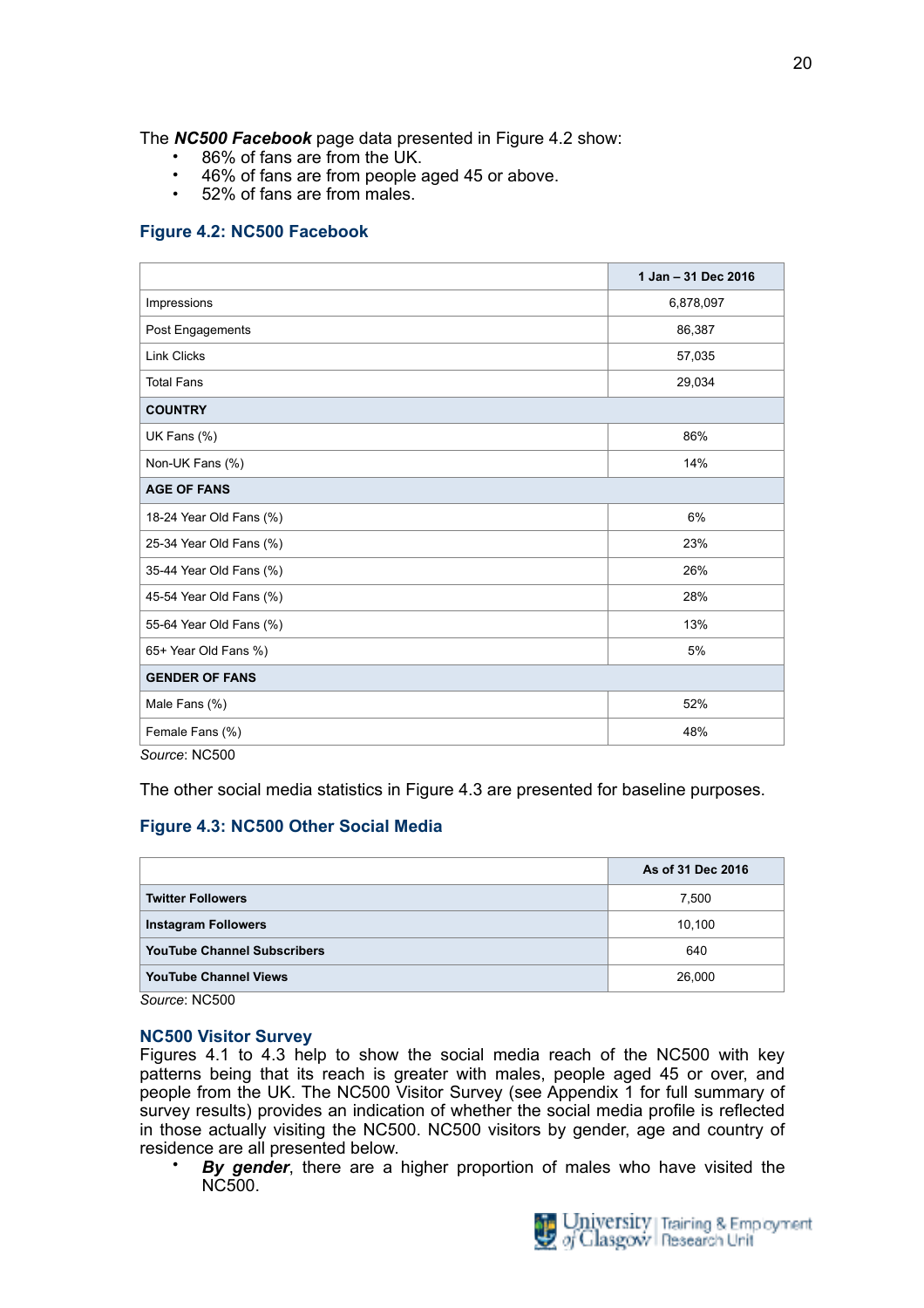- 61% of visitors were male.
- <span id="page-21-2"></span>39% of visitors were female.
- *By age*, the NC500 attracts an older demographic profile with 60% of visitors aged 45 or above. This is marginally older that the age profile of visitors to Scotland as a whole, which is reported to be 55% aged 45 or above<sup>12</sup>.
	- 4% of visitors were aged under 18.
	- 4% of visitors were aged 18-24.
	- 15% of visitors were aged 25-34.
	- 16% of visitors were aged 35-44.
	- 32% of visitors were aged 45-54.
	- 22% of visitors were aged 55-64.
	- 6% of visitors were aged 65 or above.
- <span id="page-21-3"></span>• *By country of residence*, the UK provides over 90% of NC500 visitors. In interpreting this data, one must appreciate that international visitors may be less prepared to complete an English-language e-survey. For the Highlands as a whole, 77-78% of visitors are from Great Britai[n13](#page-21-1).
	- 50% of visitor parties came from Scotland.
	- 40% of visitor parties came from England.
	- 2% of visitor parties came from the USA.
	- 1% of visitor parties came from Wales.
	- 1% of visitor parties came from Germany.
	- 1% of visitor parties came from the Netherlands.

The last question presented in this section is that asking about *how visitors first heard about the NC500*. The responses show that social media was the main mechanism (though an important caveat is that the NC500 Visitor Surveys were posted on Facebook sites – so potentially skewing the responses to this question).

- Social media 37%.
- Word of mouth  $-20\%$ .
- Television  $-9\%$ .
- Other website  $-8\%$ .
- Newspaper 8%.
- NC500 website  $-7\%$ .
- Magazine  $-4\%$ .
- Local / previous visitor  $-4\%$ .
- $Radio 1\%$ .

## **Stakeholder Views**

For stakeholders, the effectiveness of the NC500's marketing and social media profile is seen to have been central to the success of the NC500 and the increasing visitor numbers to the North Highlands. Key accolades that the NC500 have helped bring about include being named:

- Number 2 of the '101 Reasons to Travel Now' (*National Geographic Traveller*).
- Number 2 in the World's Top 10 Road Trips (*CNN*).
- Number 1 of the six best road trips in the UK (*Rough Guides*).
- One of the top five coastal touring routes in the world (*The Times* Travel section).

Furthermore, not only has the NC500's marketing and social media profile increased awareness of the North Highlands, but it is also seen to have benefited the Highlands and Scotland as a whole – as evidenced by the Rough Guide naming Scotland as the 2nd top country to visit in 2017, with the NC500 featuring heavily in the reasons for visiting Scotland.

<span id="page-21-1"></span><sup>&</sup>lt;sup>[13](#page-21-3)</sup> Visit Scotland (2016) *Tourism in Scotland's Regions.* 



<span id="page-21-0"></span><sup>&</sup>lt;sup>[12](#page-21-2)</sup> Visit Scotland (2016) *Scotland: The Key Facts on Tourism in 2015*.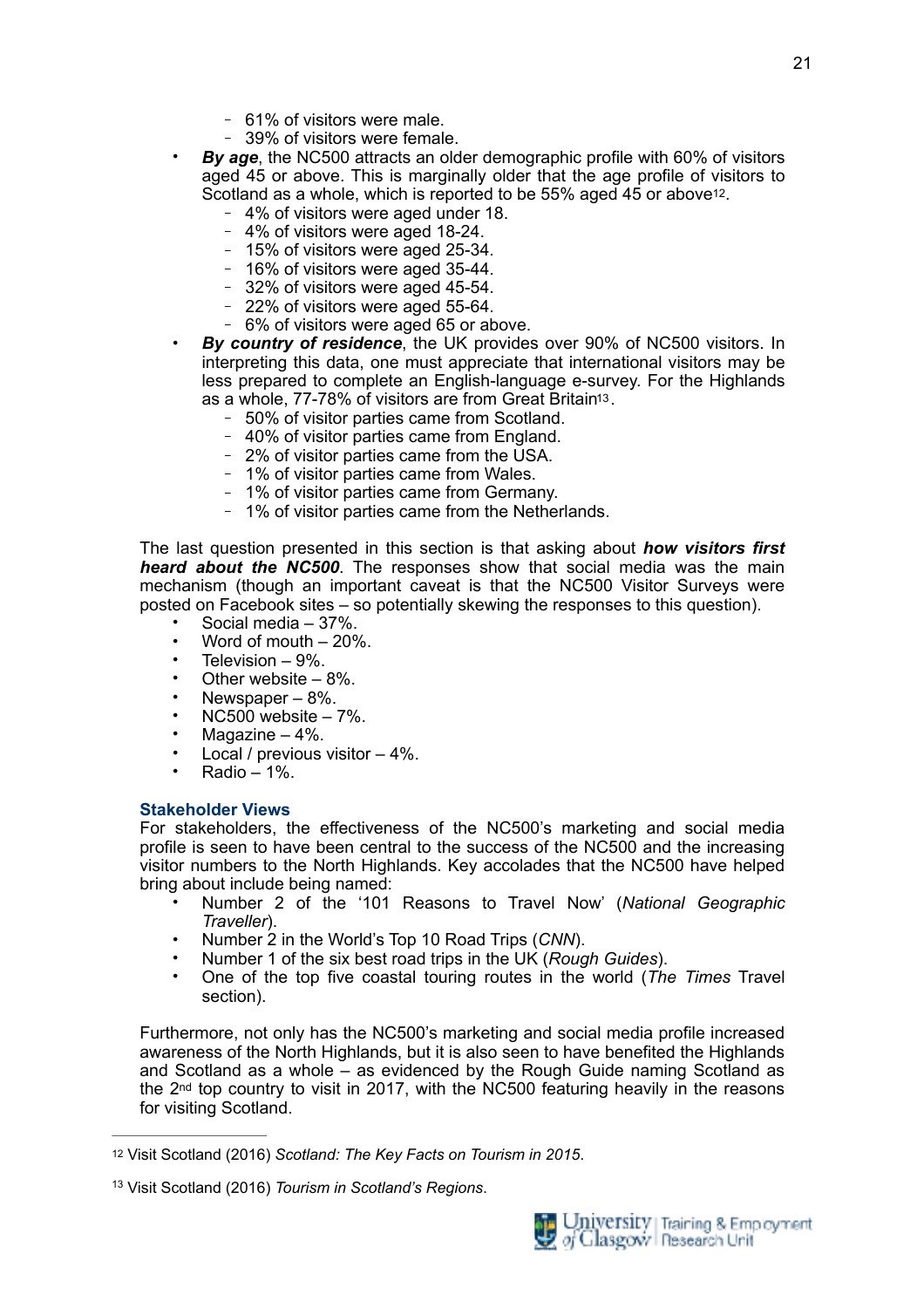The challenge lies in keeping the NC500 brand 'fresh' and ensuring that the actual visitor experience meets the expectations generated by the marketing.

#### **Chapter Summary**

The place awareness and marketing data presented in this chapter mainly draws on the reach and user profile of the NC500 website and social media. These sources indicate that awareness and interest in the NC500 is greatest among UK residents aged 45 or above, with males more aware than females. This pattern is then reflected in the results of the NC500 Visitor Survey and closely align with the '*Engaged Sightseers*' market segment identified in Visit Scotland's market segmentation research<sup>[14](#page-22-0)</sup>, followed by '*Natural Advocates*' and (to a lesser extent) '*Food-Loving Culturalists*'.

<span id="page-22-1"></span>More generally, stakeholders and businesses noted that the NC500 has raised the awareness and profile of the North Highlands (and the Highlands and Scotland) as a world-leading tourism destination.

<span id="page-22-0"></span><sup>&</sup>lt;sup>[14](#page-22-1)</sup> Visit Scotland (2014) An Overview of Our Target Segments.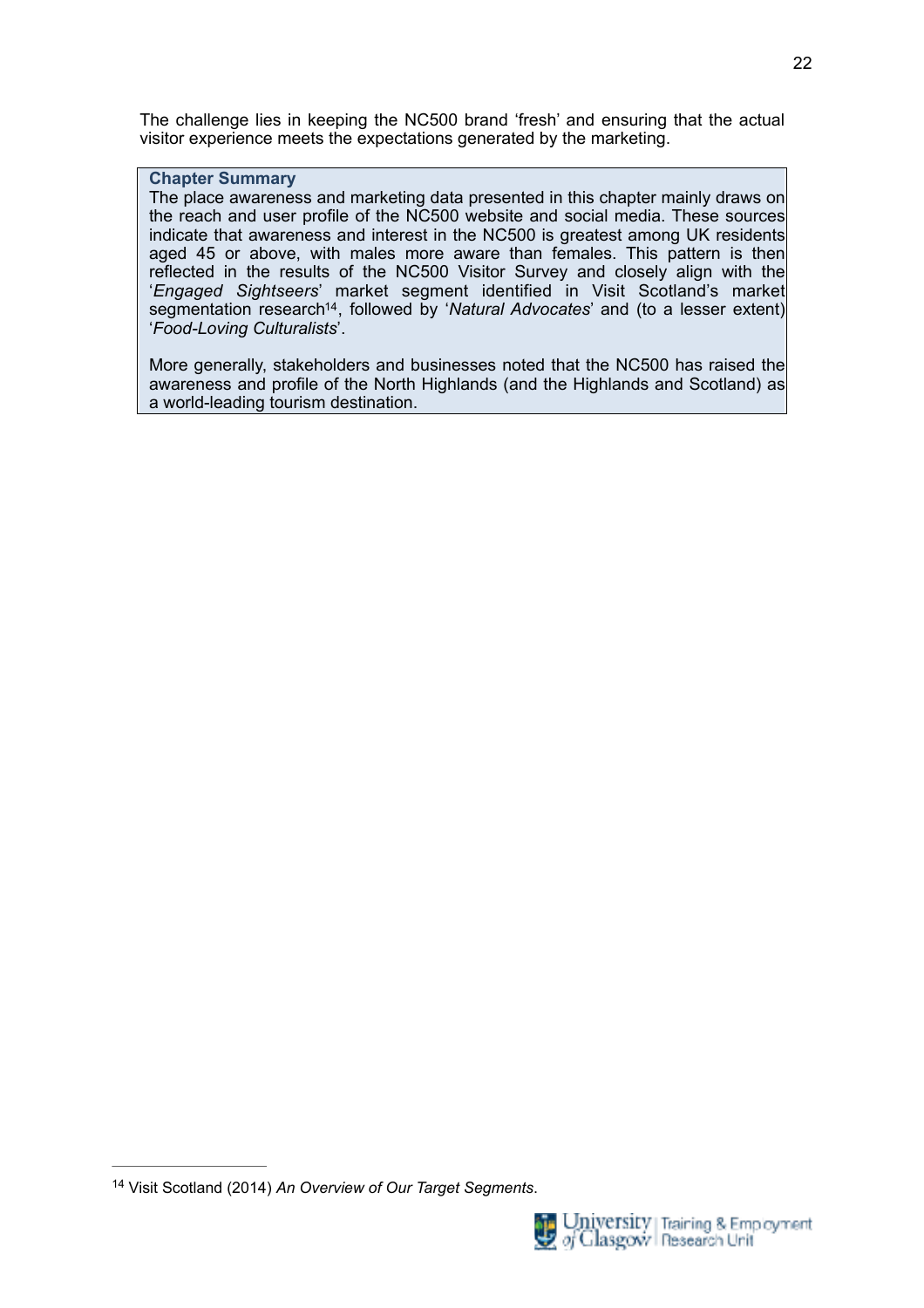#### **5. ESTIMATES OF NC500 IMPACT ON TOURISM NUMBERS, SPEND AND EMPLOYMENT**

#### **Introduction**

This chapter draws on the data presented in Chapters 2 to 4, along with other data collated within the NC500 Impact Measurement Framework, to provide baseline and Year 1 estimates of the number of visitors to the North Highlands, total visitor spend in the North Highlands, and the number of tourism jobs in the North Highlands. For each measure, the figures presented are estimates and should be interpreted with caution. It is for this reason that the methodology and assumptions made in arriving at each of the estimates are fully articulated.

#### **Estimated Number of North Highlands Visitors**

<span id="page-23-2"></span>Visit Scotland[15](#page-23-0) report that in 2015 the Highlands had 2,259,000 tourist trips (1,751,000 from GB tourists and 508,000 from overseas tourists). North Highlands data is not available.

To estimate North Highlands visitor numbers, there are *two options* from the available statistics that can be used:

#### • *i-Centre visitor numbers*:

- The four NC500 i-Centres had 93,439 visitors in 2015 and Highlands i-Centres had 743,915 visitors.
- This equates to the four NC500 i-Centres attracting 13% of the Highlands total.
- Applying the 13% to the 2,259,000 total Highlands visitors equates to the North Highlands attracting 294,000 visitors in 2015.
- *Visitor attraction data*:
	- The 24 NC500 visitor attractions had 485,630 visitors in 2015 and the Highlands' visitor attractions as a whole had 3,704,773.
	- This equates to the 24 NC500 visitor attractions attracting 13% of the Highlands total.
	- Applying the 13% to the 2,259,000 total Highlands visitors equates to the North Highlands attracting 294,000 visitors in 2015.

The two sources therefore both indicate that the *North Highlands attracted 13% or 294,000 of the Highlands' visitors in 2015*.

Using this baseline figure, there are three available sources that provide data that is of relevance to the Year 1 impact of the NC500. These are:

- Visitor numbers to the four NC500 i-Centres showed an average increase of 26%. Across the Highlands, the increase was 6%.
- Businesses via the research interviews and NC500 business survey data indicated an increase in trade of 10-20%.
- <span id="page-23-3"></span>• Highland Council traffic count data indicate a 10% increase in traffic along the NC500.

Reading across these different measures, the data indicates that there has been an increase in the number of North Highlands visitors of between 10% and 20% from 2015 to 2016. At the same time, early indications suggest that tourism levels across the Highlands (and Scotland) increased by 5[%16](#page-23-1).

<span id="page-23-0"></span><sup>&</sup>lt;sup>[15](#page-23-2)</sup> Visit Scotland (2016) *Tourism in Scotland's Regions 2015*.

<span id="page-23-1"></span><sup>&</sup>lt;sup>16</sup> Tourism Scotland (2017) Scotland's Tourism Performance Quarter 3 / 2016 [http://](http://www.visitscotland.org/pdf/2016%2520Q3%2520Stats%2520Summary.pdf) [www.visitscotland.org/pdf/2016%20Q3%20Stats%20Summary.pdf](http://www.visitscotland.org/pdf/2016%2520Q3%2520Stats%2520Summary.pdf); and Visit Scotland i-Centre data for Highlands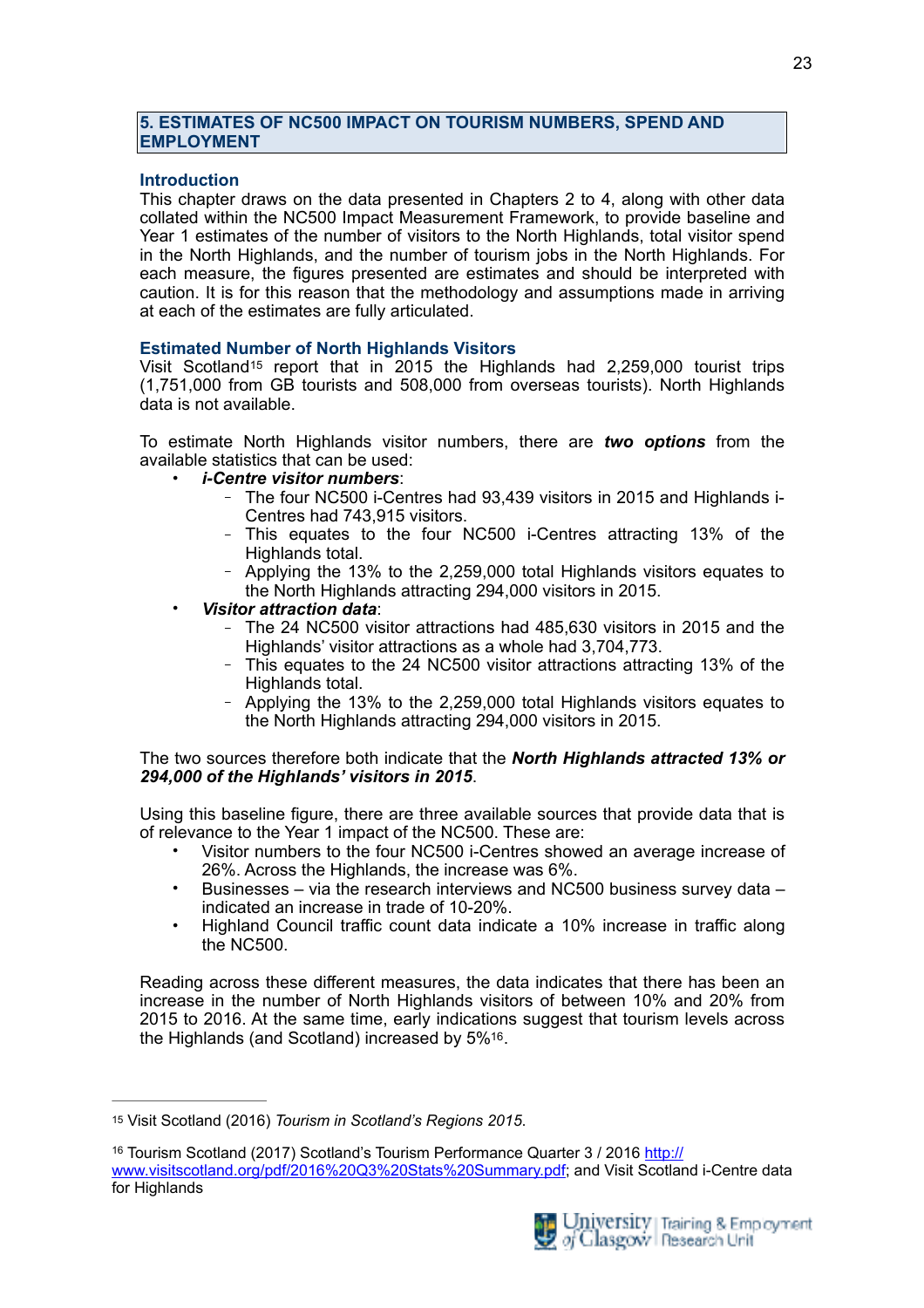This would mean that the *NC500's additional impact in terms of visitor numbers to the North Highlands between 2015 and 2016 is in the region of 5% to 15%* (i.e. 10-20% minus 5% increase across the Highlands and Scotland). Taking these as the low and high case scenarios, the estimated additional increase in North Highlands visitors would be:

- 5% low case scenario equates to 15,000 additional visitors.
- 10% mid case scenario equates to 29,000 additional visitors.
- 15% high case scenario equates to 44,000 additional visitors.

The visitor increase calculated above refers to the local North Highlands impact and does not take into account the potential displacement of visitors from other parts of Scotland to the North Highlands. However, given the NC500's international profile, it is also possible that other parts of Scotland benefit from the NC500 through its value as a marketing tool for Scotland as a whole.

In summary, it is estimated that there were *294,000 visitors to the North Highlands in 2015*. Using the mid case scenario, the *available supporting evidence indicates that the NC500 has attracted around 29,000 additional visitors in Year 1*.

#### **Estimated Spend of North Highlands Visitors**

<span id="page-24-2"></span>Visit Scotlan[d17](#page-24-0) report that in 2015 GB tourists to the Highlands spent £536 million (or £306 per person) and overseas tourists to the Highlands spent £170m (or £335 per person). Visit Scotland also report that 77-78% of tourist trips to the Highlands are made by GB tourists.

To estimate the North Highlands spend for 2015, the Highlands spend per head figures can be applied to the estimated number of visitors. In doing so, we assume that 80% of visitors are from GB and 20% are from oversea[s18](#page-24-1).

- If 80% or 235,000 of the estimated 294,000 North Highlands visitors are from GB, the £306/person spend equates to £72 million.
- <span id="page-24-3"></span>• If 20% or 59,000 of the estimated 294,000 North Highlands visitors are from overseas, the £335/person spend equates to £20 million.

#### Adding these together, the *total estimated visitor spend in the North Highlands in 2015 was £92 million*.

To estimate the additional North Highlands spend generated by the NC500, the Highlands spend per head figures can be applied to the estimated additional number of visitors. In doing so, we maintain the ratio that 80% of visitors are from GB and 20% are from overseas.

- Applying the £306/person spend to the estimated additional GB visitors:
	- Low case scenario: 12,000 additional GB visitors equates to a spend of £4 million.
	- Mid case scenario: 23,000 additional GB visitors equates to a spend of £7 million.
	- High case scenario: 35,000 additional GB visitors equates to a spend of £11 million.
- Applying the £335/person spend to the estimated additional overseas visitors:
	- Low case scenario: 3,000 additional overseas visitors equates to a spend of £1 million.
	- Mid case scenario: 6,000 additional overseas visitors equates to a spend of £2 million.

<span id="page-24-0"></span><sup>&</sup>lt;sup>[17](#page-24-2)</sup> Visit Scotland (2016) *Tourism in Scotland's Regions 2015.* 

<span id="page-24-1"></span> $18$  It should be noted that the NC500 evidence indicates that the breakdown in the North Highlands may be nearer to 85-90% GB visitors and 10-15% overseas visitors.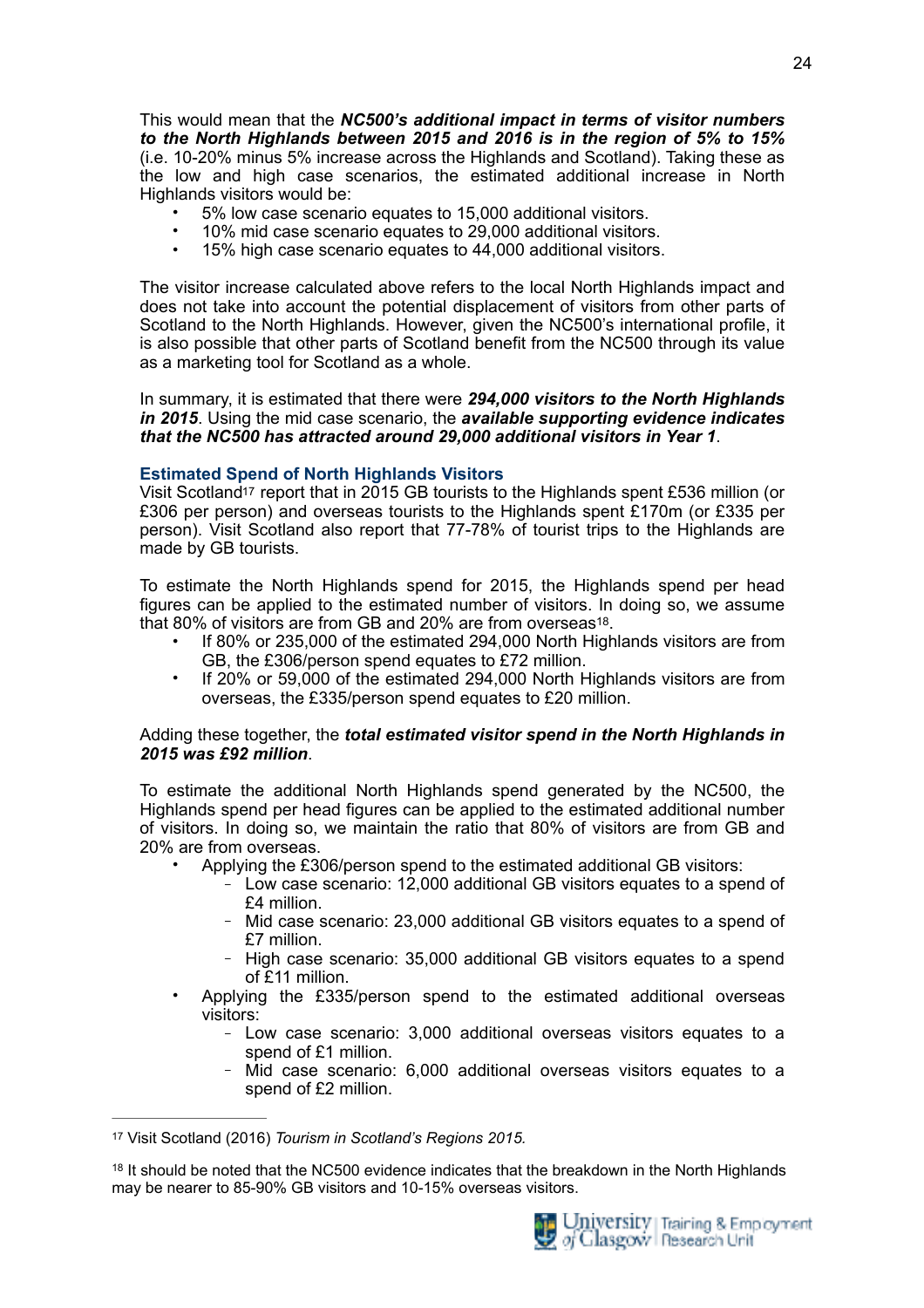High case scenario: 9,000 additional overseas visitors equates to a spend of £3 million.

Adding the GB and overseas estimated together, the estimated additional North Highlands spend generated from the NC500 is:

- Low case scenario: £5 million.
- Mid case scenario: £9 million.
- High case scenario: £14 million.

In summary, it is estimated that the *total visitor spend in the North Highlands in 2015 was £92 million*. Using the mid case scenario, the *available supporting evidence indicates that the NC500 has generated around £9 million additional visitor spend in Year 1*.

#### **Estimated Tourism Employment**

For employment data, Chapter 2 set out the BRES *estimate of 4,200 tourism jobs in the North Highlands in 2015* – noting that we do not know whether these are fulltime or part-time jobs, nor whether they are permanent or temporary contracts.

BRES data for 2016 is not yet available and will be published in September 2017. In the interim period before the BRES data is released, the evidence from the businesses interviewed (see Chapter 2) indicates that the employment impact of the NC500 in 2016 (Year 1) was small because businesses tried to meet the additional tourism demand through their existing staffing capacity. In light of this, it is therefore *recommended that the 2015 employment estimate is maintained for 2016* (i.e. 4,200 tourism jobs in the North Highlands).

Looking to tourism employment in 2017, the NC500 Business Survey (see Chapter 2) found that tourism businesses were anticipating an increase employment of around 16% in 2017, although again we do not know whether these are full-time or part-time jobs, nor whether they are permanent or temporary contracts.

Tourism employment in the North Highlands is therefore likely to increase and a more robust approach to assess how many jobs (and specifically full-time equivalent FTE jobs) will be created is to use the tourism FTE employment to turnover ratio calculated from the STEAM Highland Council report<sup>19</sup>. It reports that £50,000 turnover will support 1 FTE job (inclusive of multipliers). Applying this ratio to the additional spend generated in Year 1 (and with the assumption that this increase is replicated in Year 2, i.e. 2017, and noting there may be some displacement of jobs in other parts of Scotland) would lead to between 100 and 280 additional FTE jobs (inclusive of multipliers) in the North Highlands in 2017.

- <span id="page-25-1"></span>Low case scenario of £5 million  $\div$  £50,000 turnover/job = 100 additional FTE jobs.
- Mid case scenario: £9 million  $\div$  £50,000 turnover/job = 180 additional FTE jobs.
- High case scenario: £14 million ÷ £50,000 turnover/job = 280 additional FTE jobs.

In summary, it is *estimated that there were 4,200 tourism jobs in the North Highlands in 2015 and 2016*. The number of tourism jobs is expected to increase in 2017 but the level of increase cannot be confidently estimated. However, using the STEAM turnover:employment ratio indicates that *the tourism employment increase will be in the range of 100 to 280 additional FTE jobs in 2017*. For the North Highlands labour market, this is a large volume of jobs and it is important that employers and partners work together to help meet the employment and skills

<span id="page-25-0"></span><sup>&</sup>lt;sup>[19](#page-25-1)</sup> Global Tourism Solutions (UK) Ltd (2016) *STEAM Final Trend Report for 2009-2015 – Highland Council*.

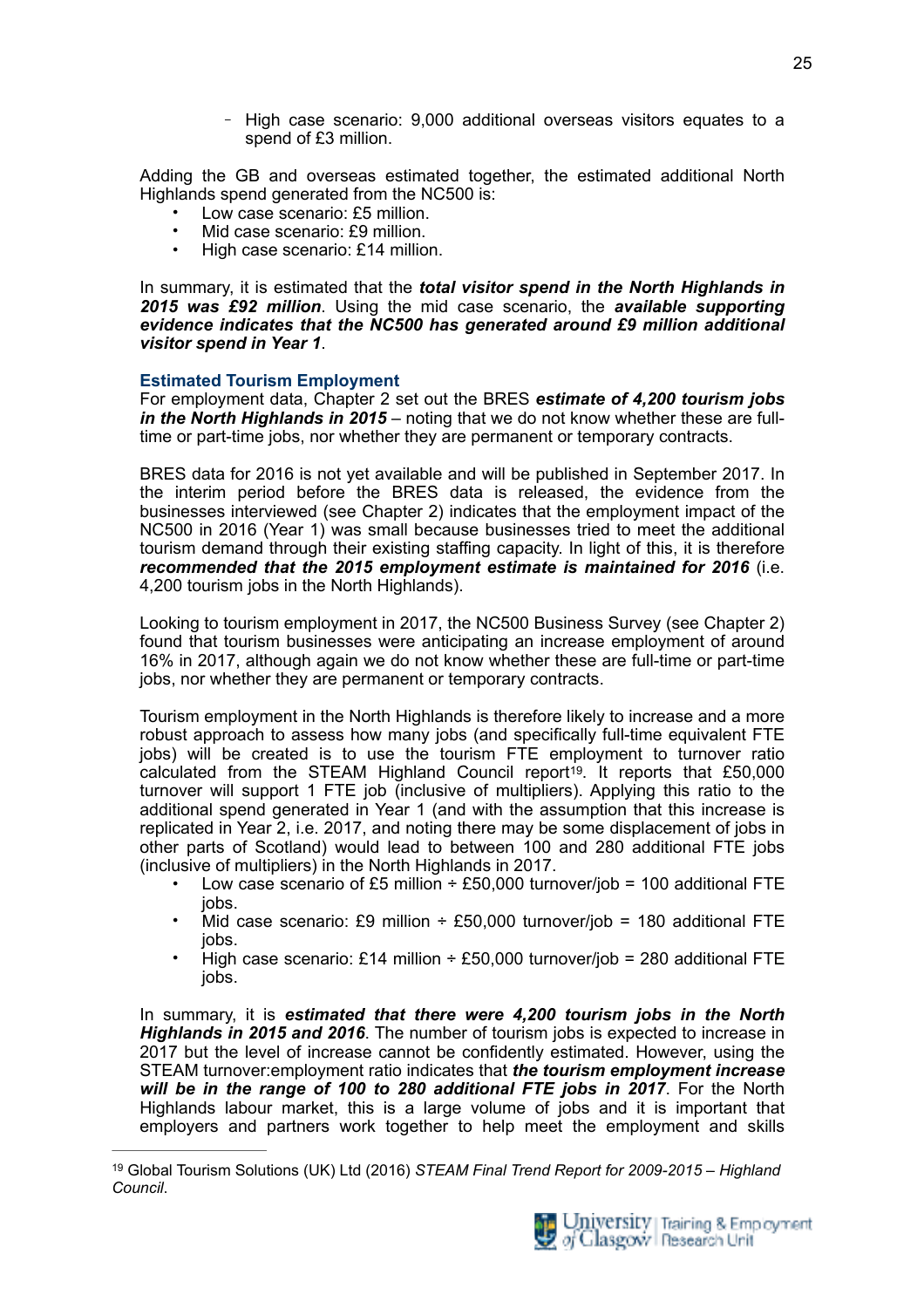demand given that recruitment and retention difficulties are already reported by some employers.

#### **Chapter Summary**

This chapter has used the available data to provide estimates of the impact that the NC500 has had on visitor numbers, total visitor spend and tourism employment in the North Highlands.

Each estimate presented must be interpreted with caution but, based on the methodologies and data used, the estimates indicate a very positive impact on the North Highlands economy.

- There were estimated to be 294,000 visitors to the North Highlands in 2015. Using the mid case (10% impact) scenario, the available supporting evidence indicates that the NC500 attracted around 29,000 additional visitors to the North Highlands in Year 1.
- The 294,000 visitors generated an estimated total visitor spend in the North Highlands of £92 million in 2015. Using the mid case (10% impact) scenario and the 29,000 visitor increase, the available supporting evidence indicates that the NC500 generated around £9 million additional visitor spend in the North Highlands in Year 1.
- The North Highlands is estimated to have 4,200 tourism jobs in 2015 and 2016. Looking forward to 2017, the number of tourism jobs in the North Highlands is expected to increase in the range of 100 to 280 additional FTE jobs.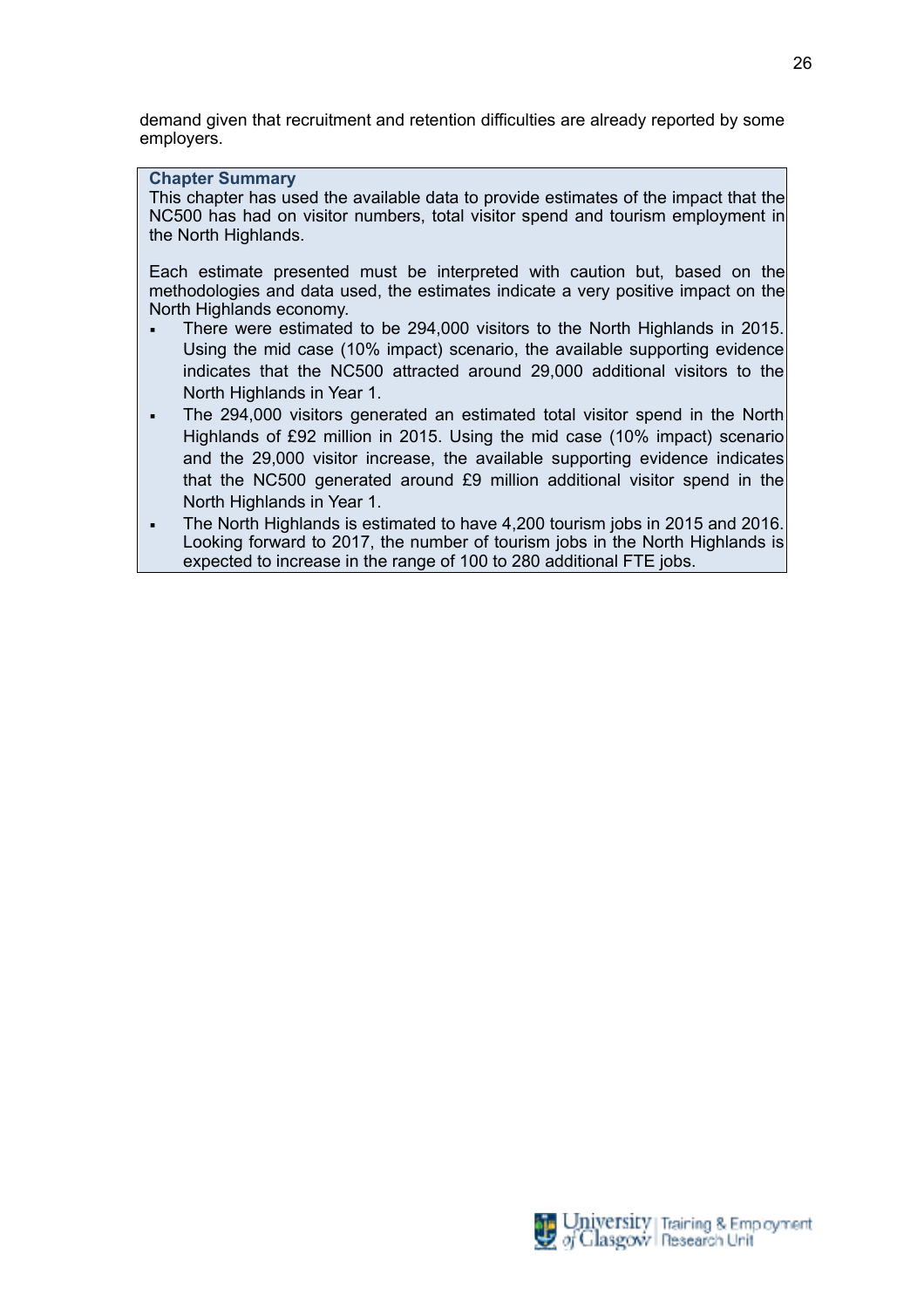## **6. CONCLUSIONS AND RECOMMENDATIONS**

#### **Conclusions**

This research was tasked with producing an economic baseline against which the impact of the NC500 on the North Highlands can be measured over the medium- to longer-term. Notwithstanding the data limitations set out in Chapter 1, this has been achieved through the development of the *NC500 Impact Measurement Framework* (see Appendices 2 and 3) which combines nationally published datasets and data held by NC500 Working Group partners to provide evidence of the NC500 impact on the tourism sector, transport and road infrastructure, social media, and wider areas of impact.

A related objective of the research was to assess the impact of the NC500 to date. This has proved more challenging as the timing of this research means that only baseline (2015) data is currently available for the majority of the indicators within the NC500 Impact Measurement Framework. However, 2016 data is available for some of the framework's indicators and these indicate that the NC500 has had a very positive impact on visitor numbers to the North Highlands. For example, between 2015 and 2016:

- The four Visit Scotland i-Centres along the NC500 experienced an average 26% increase in use, compared to a 6% increase across the Highlands' i-Centres.
- The Highland Council traffic counts on the NC500 route indicate a 10% increase in traffic volume.

In addition to this data, the research has:

- Interviewed 15 businesses along the NC500 and these identified an average 15%-20% increase in trade in 2016.
- Analysed the NC500 Visitor and Business surveys that were developed and distributed by NC500 Ltd in mid-September 2016. The NC500 Business Survey data is particularly valuable here with the results indicating:
	- A 10%-20% increase in business trade in 2016.
	- An increase of 200 jobs in 2017 across the businesses responding to the survey.

The data and evidence collected by the research are therefore extremely positive and point towards a 10%-20% increase in trade among North Highlands tourism businesses which, set against early indications that tourism levels across the Highlands (and Scotland) increased by 5%[20](#page-27-0), means the *NC500's additional impact in terms of visitor numbers to the North Highlands between 2015 and 2016 is in the region of 5% to 15%.* Taking the 10% midpoint, it is estimated that an *additional 29,000 visitors* have been attracted to and an additional *£9 million visitor spend* generated for the North Highlands in Year 1. This level of impact is significant given that:

- <span id="page-27-1"></span>• The North Highlands has struggled historically to attract large volumes of visitors, even when Scotland and the Highlands as a whole have had good tourism years.
- The positive impacts of the NC500 have been reported across all parts of the North Highlands and across different business types.

The challenge lies in ensuring the sustainability of the Year 1 impact over the medium- to longer-term. The upkeep and ongoing development of the NC500 Impact Measurement Framework is important here but, above all, there is a need for

[www.visitscotland.org/pdf/2016%20Q3%20Stats%20Summary.pdf](http://www.visitscotland.org/pdf/2016%2520Q3%2520Stats%2520Summary.pdf); and Visit Scotland i-Centre data for Highlands



<span id="page-27-0"></span><sup>&</sup>lt;sup>20</sup> Tourism Scotland (2017) Scotland's Tourism Performance Quarter 3 / 2016 [http://](http://www.visitscotland.org/pdf/2016%2520Q3%2520Stats%2520Summary.pdf)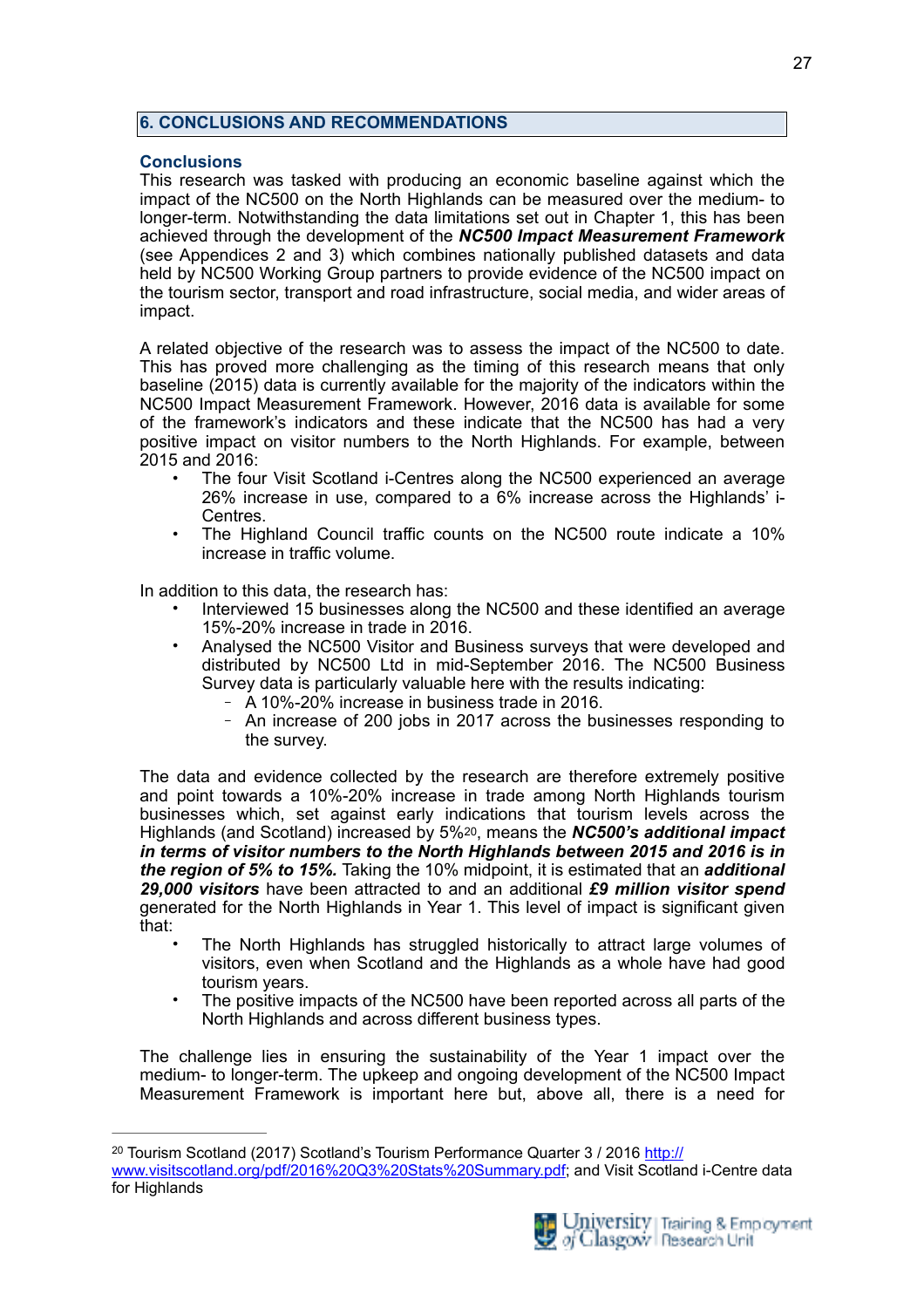partners to come together, working collaboratively with the communities and businesses along the NC500, to agree and resource actions that respond to the issues identified as part of this research (and others that may emerge in the future). These challenges include maintaining the condition of some stretches of the NC500 route, ensuring the supporting road infrastructure is of sufficient capacity (e.g. parking, waste facilities and public toilets), continued efforts are made to encourage better driving standards, and meeting the increased demand for labour generated by the success of the NC500 (with potentially 100-280 additional FTE jobs created in 2017). If this is done, one can be optimistic that the tourism success of the NC500 can be maintained over the longer term alongside the preservation and considerate development of the North Highlands' communities, landscape and environment.

## **Recommendations**

The research's recommendations focus on how to enhance the NC500 Impact Measurement Framework so that it continues to provide the NC500 Working Group and wider stakeholders a robust evidence base that can inform the strategic development and management of the NC500.

## *1. Resource the Updating of the NC500 Impact Measurement Framework*

It is important that the NC500 Working Group partners agree to the updating of the NC500 Impact Measurement Framework. This requires:

- Partners taking collective responsibility for collating updated annual statistics and adding these to the accompanying Microsoft Excel workbook.
- Partner organisations that hold NC500-relevant datasets sharing updated data with the organisation above. Partners that have provided data for this research are Visit Scotland, Highland Council, and NC500 Ltd.

#### *2. Review Opportunities to Enhance the NC500 Impact Measurement Framework*

The NC500 Impact Measurement Framework that has been developed as part of this research and is presented in Appendix A.1 (with supporting data in the Microsoft Excel workbook) should be taken as a starting point. On an ongoing basis partners should consider what other sources of data could be added to the NC500 Impact Measurement Framework to provide a more comprehensive resource. In particular, and drawing on some of the challenges discussed in this report, data relating to the following themes would be of value:

- *Road conditions survey data* which would ideally include assessment of road verges and supporting road infrastructure.
- *Attractions and accommodation 'quality' data*, e.g. Trip Advisor data, that assesses whether quality of products and services have been maintained (and even increased) in the context of the increasing number of visitors to the North Highlands.
- *Environmental/ecological indicators* that assess what impact the increased number of visitors to the North Highlands is having on the landscape and environment.
- *NC500 marketing reach* data which helps to evidence the national and/or global awareness of the NC500. The Melt Water media analysis tool outlined in Chapter 4 could be a useful resource here.

## *3. Hold Annual NC500 Impact Review Meeting*

It is important that partners dedicate time to reflect on, discuss and agree on the implications arising from the data collated in the NC500 Impact Measurement Framework. Our recommendation is that an NC500 Working Group meeting is convened annually to specifically focus on the impact data – with this best scheduled in the tourism 'low season' (e.g. late November/early December) to reflect on the previous year and to help plan for the year ahead. As part of this, partners should consider what information can be published as local communities, businesses, and wider stakeholders have shown interest in understanding the impact of the NC500.



University | Training & Employment of Clasgovy Research Unit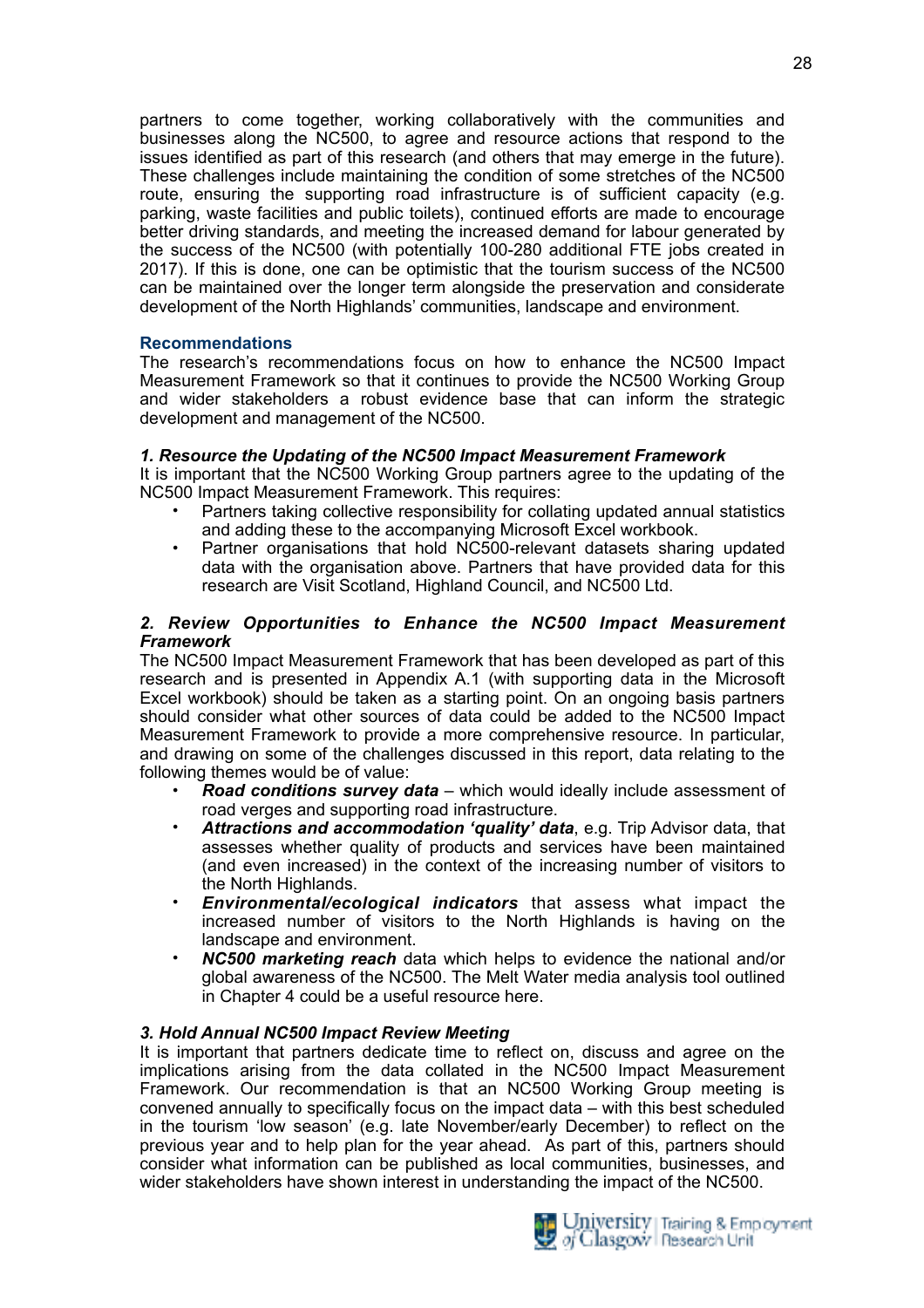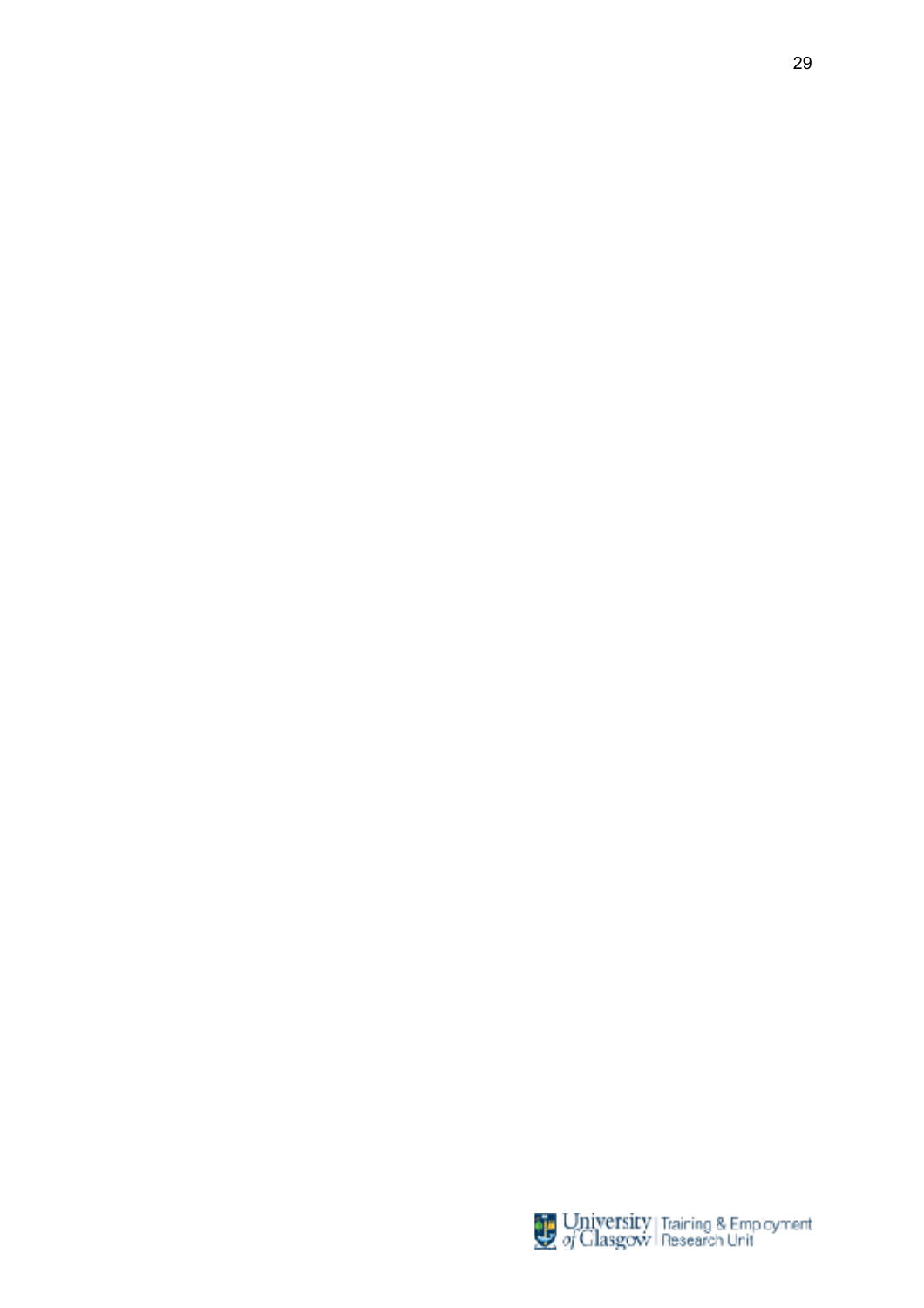### **APPENDIX 1: NORTH COAST 500 VISITOR SURVEY**

#### **Introduction**

In mid-September 2016, NC500 Ltd distributed the North Coast 500 Visitor Survey that it had developed to gain a better understanding of the visitor profile and their experiences of visiting the NC500. It was distributed via its own Facebook site and two other independent, NC500-focused Facebook sites.

The survey attracted *819 responses and, in these 819 parties, there were a total of 2,604 visitors*. This is a large sample size and the results can therefore be interpreted with some confidence. However, because the size of the total NC500 visitor base is not known, the survey's proportion of the visitor base cannot be calculated. Furthermore, the sample is based on respondents who were selfselecting.

#### **Characteristics of NC500 Visitors**

Reviewing the characteristics of the 819 visitor parties, and noting that these accounted for 2,604 visitors in total, Figure 2.6 shows the *number of people in each party*.

- By breakdown by party size, 64% are two-person parties.
- By breakdown of visitor numbers, two-person parties remain the largest (40%) but other sizes of groupings are more prominent in this analysis – for example:
	- 13% of visitors are in parties of between 5 and 9 people.
	- 12% of visitors are in parties of 50 or more people.

|                 |                | <b>Number of Parties</b> |               | Number of Visitors |
|-----------------|----------------|--------------------------|---------------|--------------------|
|                 | <b>Number</b>  | %                        | <b>Number</b> | %                  |
| 1 person        | 79             | 10                       | 79            | $\mathsf 3$        |
| 2 people        | 524            | 64                       | 1,048         | 40                 |
| 3 people        | 71             | 9                        | 213           | 8                  |
| 4 people        | 66             | 8                        | 264           | 10                 |
| 5 to 9 people   | 52             | 6                        | 329           | 13                 |
| 10 to 14 people | 13             | $\overline{2}$           | 156           | 6                  |
| 15 to 19 people | $\overline{5}$ | 1                        | 82            | 3                  |
| 20 to 24 people | $\overline{4}$ | $\pmb{0}$                | 87            | 3                  |
| 25 to 49 people | 1              | $\pmb{0}$                | 26            | 1                  |
| 50+ people      | $\overline{4}$ | 0                        | 320           | 12 <sup>°</sup>    |
| Total           | 819            | 100                      | 2,604         | 100                |

#### **Figure A1.1: Size of Visitor Party**

*Source*: NC500 Visitor Survey

*By gender*, and with the data available for the total number of visitors, there are a higher proportion of males who have visited the NC500.

- 61% of visitors were male.
- 39% of visitors were female.

*By age*, and again with the data available for the total number of visitors, the NC500 clearly attracts an older demographic profile with 60% of visitors aged 45 or above.

- 4% of visitors were aged under 18.
- 4% of visitors were aged 18-24.

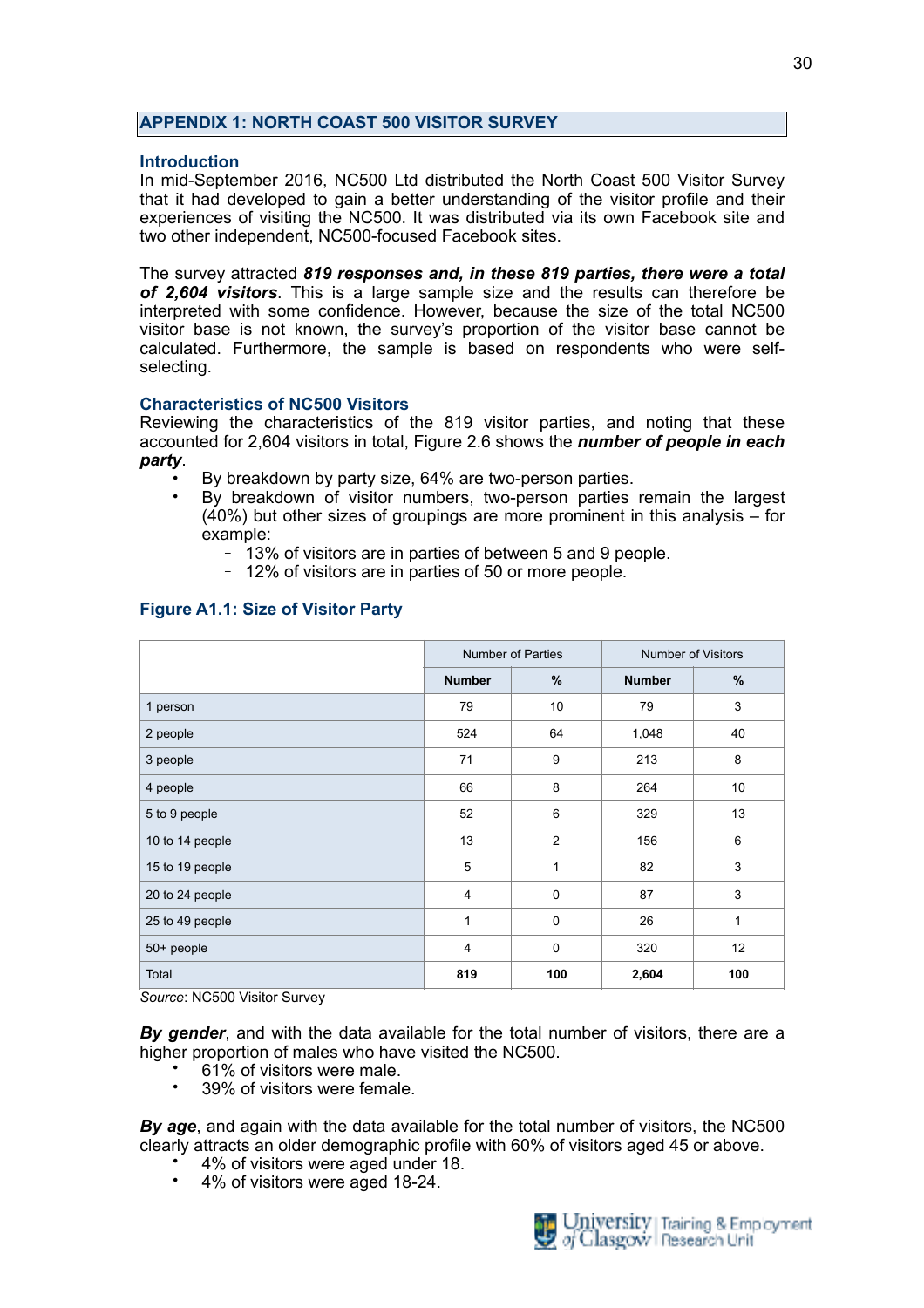- 15% of visitors were aged 25-34.
- 16% of visitors were aged 35-44.
- 32% of visitors were aged 45-54.
- 22% of visitors were aged 55-64.
- 6% of visitors were aged 65 or above.

*By country of residence*, and with the data available for the 819 parties rather than for each individual visitor, the UK provides over 90% of NC500 visitors. In interpreting this data, one must appreciate that international visitors may be less prepared to complete an English-language e-survey.

- 50% of visitor parties came from Scotland.
- 40% of visitor parties came from England.
- 2% of visitor parties came from the USA.
- 1% of visitor parties came from Wales.
- 1% of visitor parties came from Germany.
- 1% of visitor parties came from the Netherlands.

### **NC500 Visitor Itineraries**

With the caveat that the survey was distributed in mid-September and so later visitors may have been less likely to complete the survey, Figure A1.2 shows that the *most popular months for visiting the NC500* were:

- August  $27\%$ .
- September 20%.
- $July 17%$ .
- June 13%.

## **Figure A1.2: Month of NC500 Journey**

|           | Number    | $\%$           |
|-----------|-----------|----------------|
| January   | 6         | $\mathbf{1}$   |
| February  | 3         | $\mathbf 0$    |
| March     | 19        | $\overline{2}$ |
| April     | 48        | 6              |
| May       | 88        | 11             |
| June      | 108       | 13             |
| July      | 134       | 17             |
| August    | 215       | 27             |
| September | 163       | 20             |
| October   | 12        | 1              |
| November  | 5         | 1              |
| December  | $\pmb{0}$ | $\mathbf 0$    |
| Total     | 801       | 100            |

*Source*: NC500 Visitor Survey

*By direction of travel*, travelling in a clockwise direction (i.e. West first) was marginally more popular:

- 57% of visitor parties travelled clockwise.
- 43% of visitor parties travelled anti-clockwise.

*By length of journey*, trips/holidays of 5 or more days were most common.

- 36% of visitor parties spent 1 week or more travelling the NC500.
- 30% of visitor parties spend 5-6 days travelling the NC500.

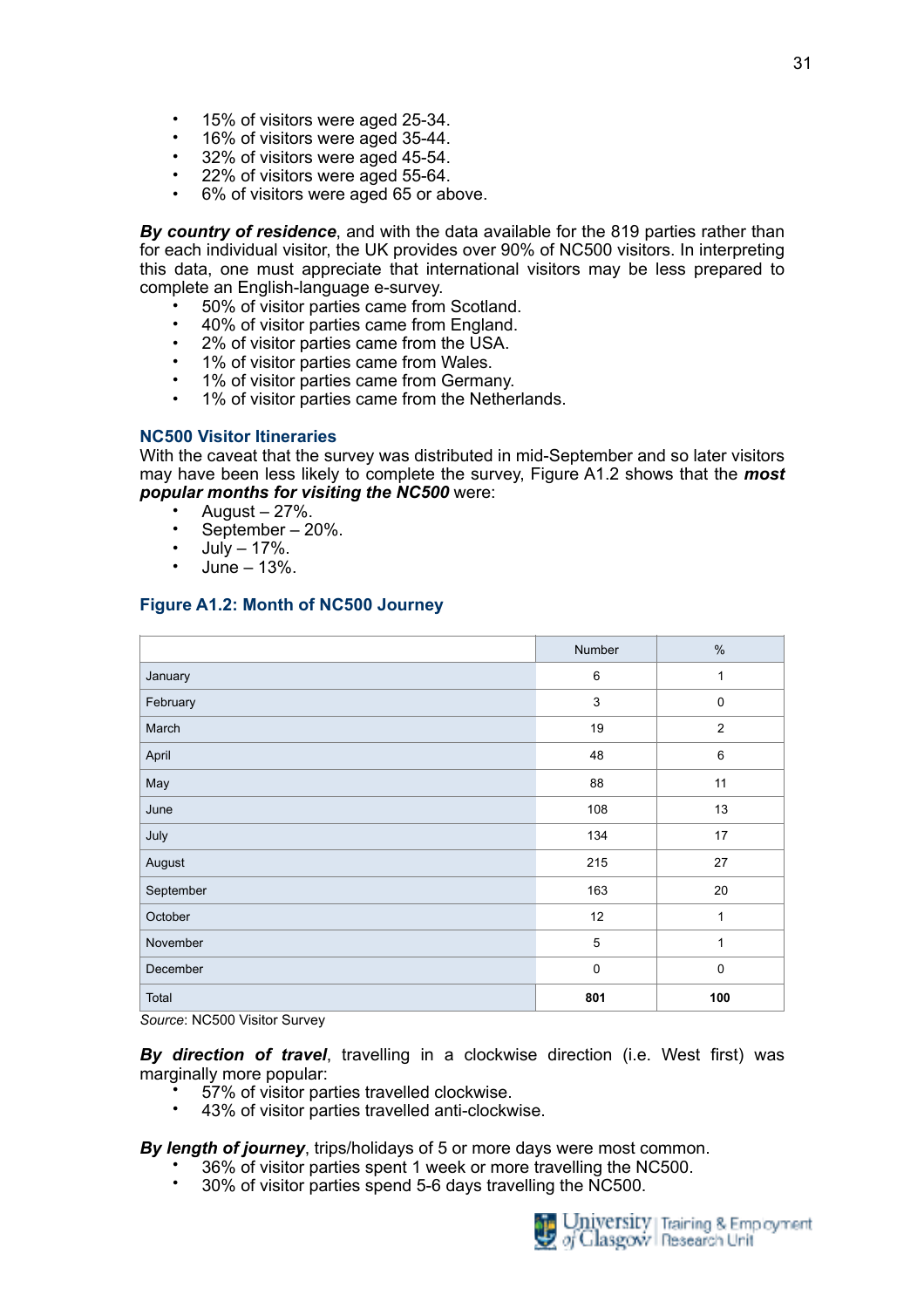- 26% of visitor parties spend 3-4 days travelling the NC500.
- 9% of visitor parties spend 1-2 days travelling the NC500.

**By type of vehicle**, the breakdown of the visitor parties was:

- $Car 54%$ .
- Motorhome / campervan 26%.
- Motorcycle 11%.
- Bicycle  $-6%$ .
- $Van 3\%$ .
- Bus / coach  $-1\%$ .

*By type of accommodation used*, and noting that some visitor parties would have used more than one accommodation type, the breakdown was:

- Motorhome / camping  $-51\%$ .
- Guest House / B&B 37%.
- $\cdot$  Hotel 32%.
- Self-catering 8%.
- Hostel / bunkhouse 7%.
- Friends / family house  $-2\%$ .

#### **NC500 Satisfaction Levels**

Overall, the visitor parties' *satisfaction levels with their NC500 experience were very high*. The results were:

- Very satisfied 87%.
- Somewhat satisfied 11%.
- Somewhat dissatisfied  $-2\%$ .
- Very dissatisfied <1%.

Reflecting the very high satisfaction levels with the NC500, Figure A1.3 shows whether the visitor parties would do the NC500 again in the future and/or recommend it to others. On both measures, the NC500 gets very positive responses.

## **Figure A1.3: Doing the NC500 Again and Recommend to Others (%)**

|                     | Do the NC500 Again | Recommend NC500 to Others |
|---------------------|--------------------|---------------------------|
| Yes - Definitely    | 70                 | 92                        |
| Yes - Probably      | 24                 | 6                         |
| No - Probably Not   | 6                  |                           |
| No - Definitely Not |                    |                           |

*Source*: NC500 Visitor Survey

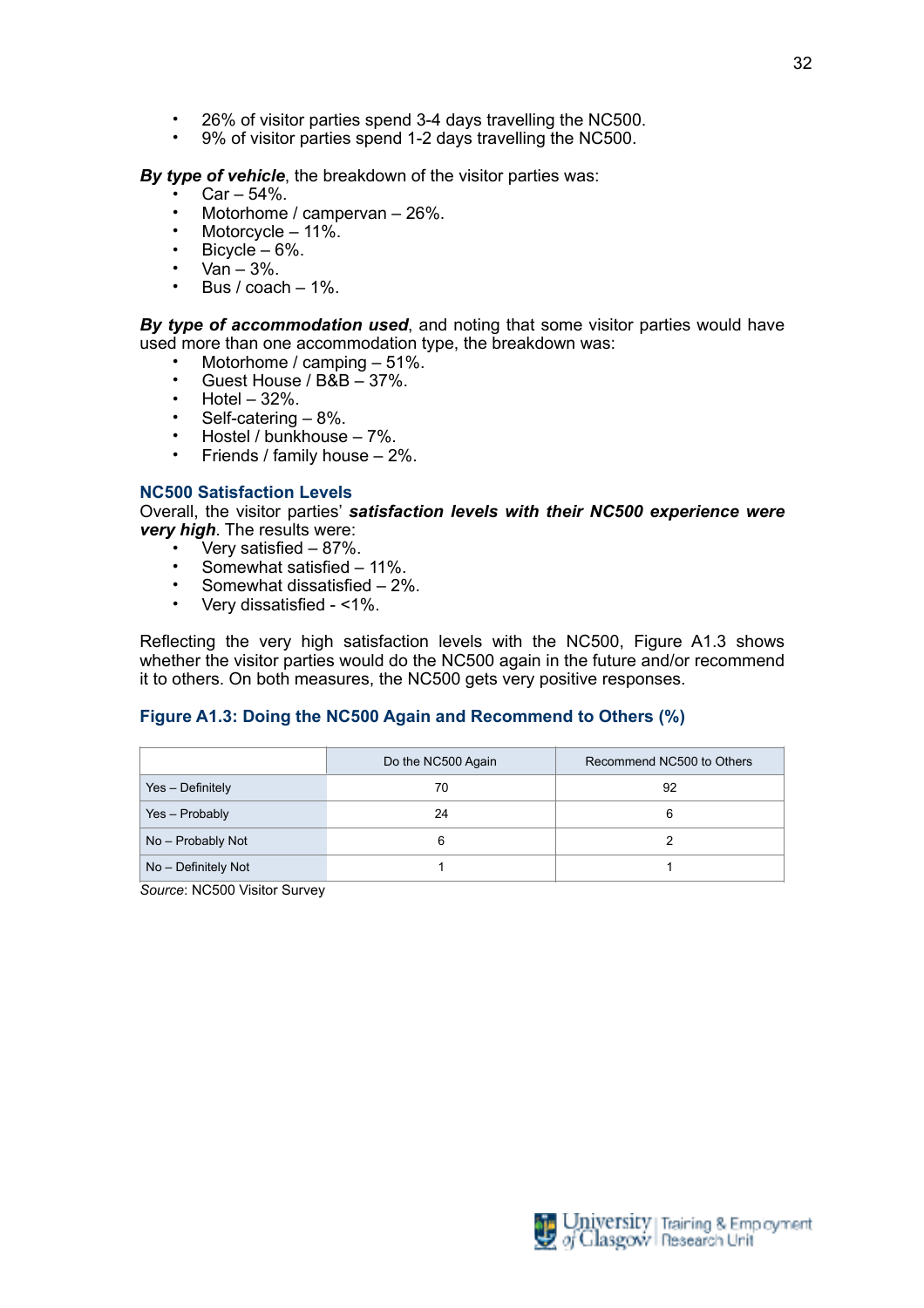## **APPENDIX 2: PROPOSED NC500 IMPACT MEASUREMENT FRAMEWORK**

## **Geographies**

The proposed NC500 impact measurement framework involves collecting annual data for the following geographies (where available):

- **NC500 route** using the 107 datazones which the NC500 passes through or adjoins but excluding Inverness' datazones because:
	- Including Inverness could skew the data and 'hide' the impact of the NC500 on the North Highlands.
	- Any impacts on Inverness would likely be identified in the analysis of the Inner Moray Firth and Highland Council local authority area.
- **Key settlements**  with the proposed settlements at different stages along the route and of sufficient scale where there is more than one datazone in the settlement (e.g. Ullapool is the smallest settlement with two datazones).
	- Dingwall.
	- Thurso.
	- Wick
	- Ullapool.
- **HIE Areas**:
	- Caithness and Sutherland.
	- Inner Moray Firth
	- Lochaber, Skye and Wester Ross.
- **Highland Council local authority area**.
- **Highlands and Islands**.
- **Scotland**.

The proposed geographies and the geographical units for each of these are set out in Figure A2.1.

#### **Indicators**

The proposed NC500 impact measurement framework involves collating data for 25 different indicators spanning six themes – **tourism, transport/road use, social media, economy/ GVA, population,** and **employment**. Figure A.2 provides detail on each of these indicators – including which geographies and years the data is available for.

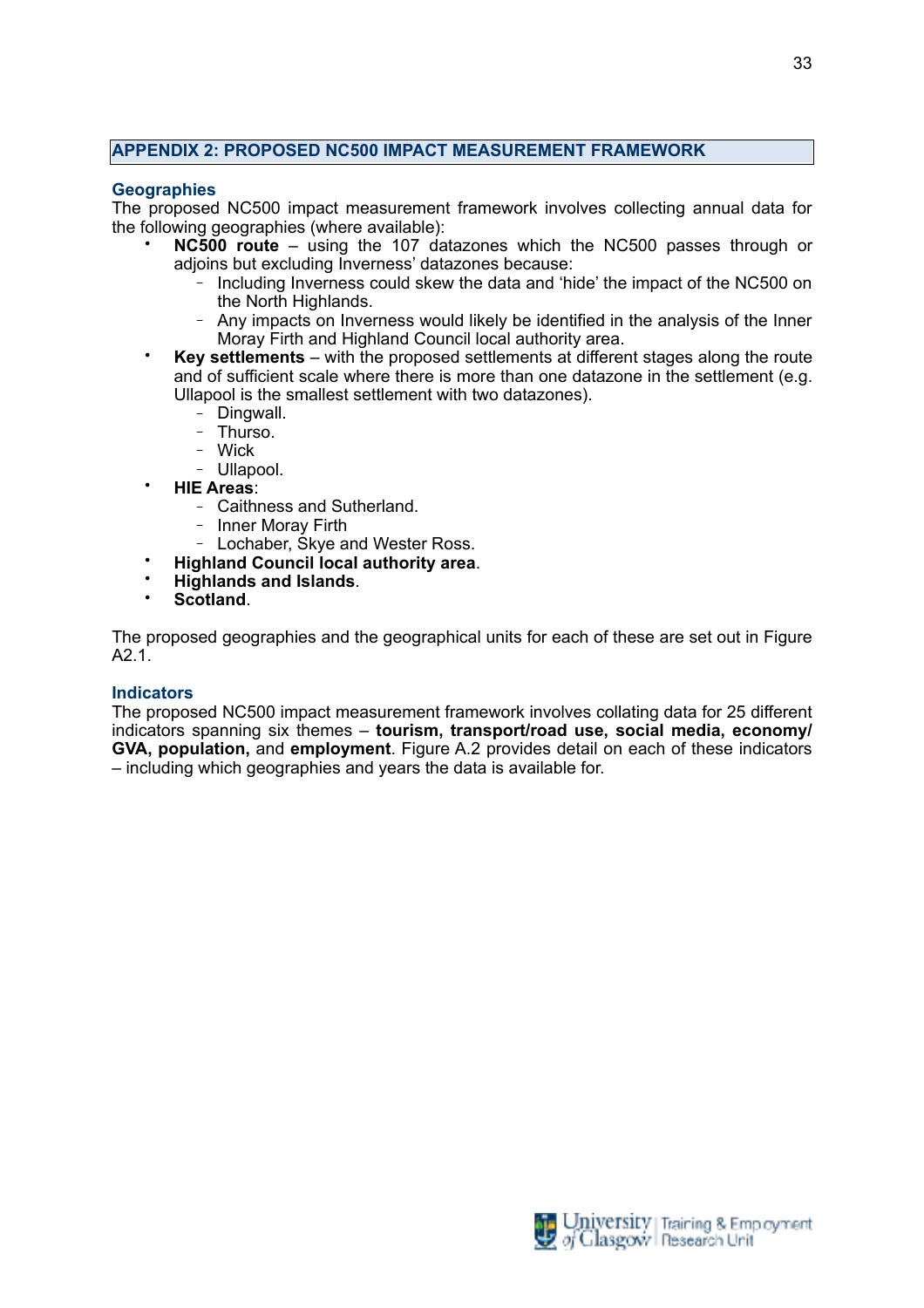## **Figure A2.1: Proposed Geographies**

| Area                                                                                                                          | <b>Geographical Units</b>    | <b>Definition</b>                                                                                                                         |
|-------------------------------------------------------------------------------------------------------------------------------|------------------------------|-------------------------------------------------------------------------------------------------------------------------------------------|
| NC500 Route                                                                                                                   | 2011 Datazones               | 2011 Datazones = 107 Datazones (note: Highland Council<br>area composed of 312 datazones)<br>See Excel spreadsheet for specific datazones |
| <b>Key Settlements</b><br>Dingwall<br>Thurso<br><b>Wick</b><br>Ullapool                                                       | 2011 Datazones               | See Excel spreadsheet for specific datazones                                                                                              |
| <b>HIE Areas</b><br>Caithness and<br>Sutherland<br>Inner Moray Firth<br>$\bullet$<br>Lochaber, Skye and<br><b>Wester Ross</b> | 2011 Datazones               | See Excel spreadsheet for specific datazones                                                                                              |
| <b>Highland Council Area</b>                                                                                                  | Local Authority Area         | <b>Highland Council area</b>                                                                                                              |
| Highlands and Islands                                                                                                         | <b>Local Authority Areas</b> | Aggregation of 6 local authority areas:<br>Argyll and Bute<br>٠<br>Eilean Siar<br>٠<br>Highland<br>٠<br>Moray<br>Orkney<br>Shetland<br>٠  |
| Scotland                                                                                                                      | Scotland                     | Scotland                                                                                                                                  |

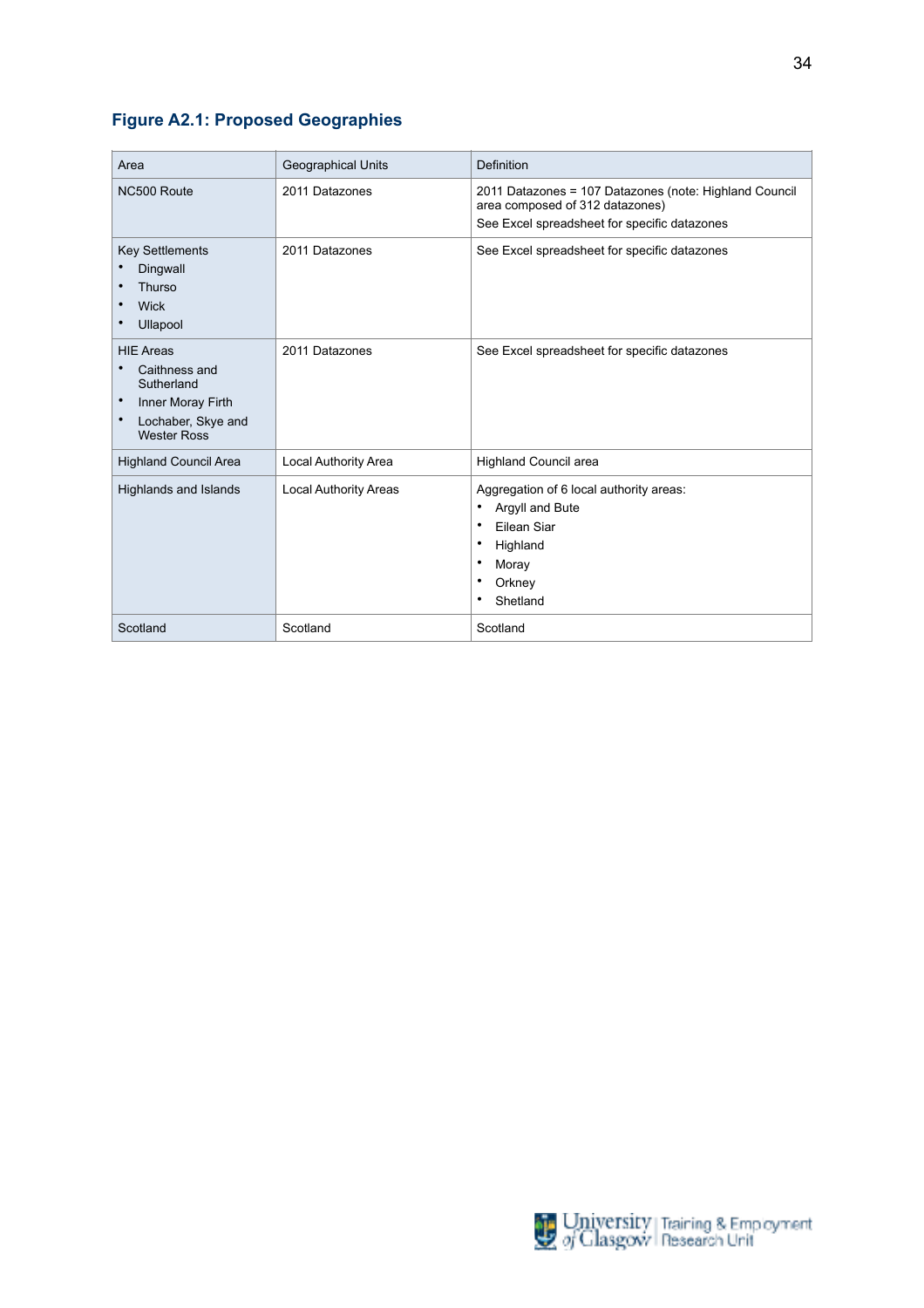# **Figure A2.2: Proposed Indicators**

| <b>THEME</b>   | <b>INDICATOR</b>                                                                                                        | <b>SOURCE</b>     | <b>DATA</b><br><b>RELE</b><br><b>ASE</b> |                          | AVAILABILITY BY AREA AND DATES |                 |                                                             |  |
|----------------|-------------------------------------------------------------------------------------------------------------------------|-------------------|------------------------------------------|--------------------------|--------------------------------|-----------------|-------------------------------------------------------------|--|
|                |                                                                                                                         |                   |                                          | 2011<br><b>Datazones</b> | Local<br><b>Authority</b>      | <b>Scotland</b> | Other                                                       |  |
| <b>TOURISM</b> | Number of customers<br>using Visit Scotland<br><b>Information Centres</b><br>Durness<br>Lochinver<br>Thurso<br>Ullapool | Visit<br>Scotland | Annua                                    | No                       | No                             | No              | Visit Scotland<br>Information<br>Centres $-2014$<br>to 2016 |  |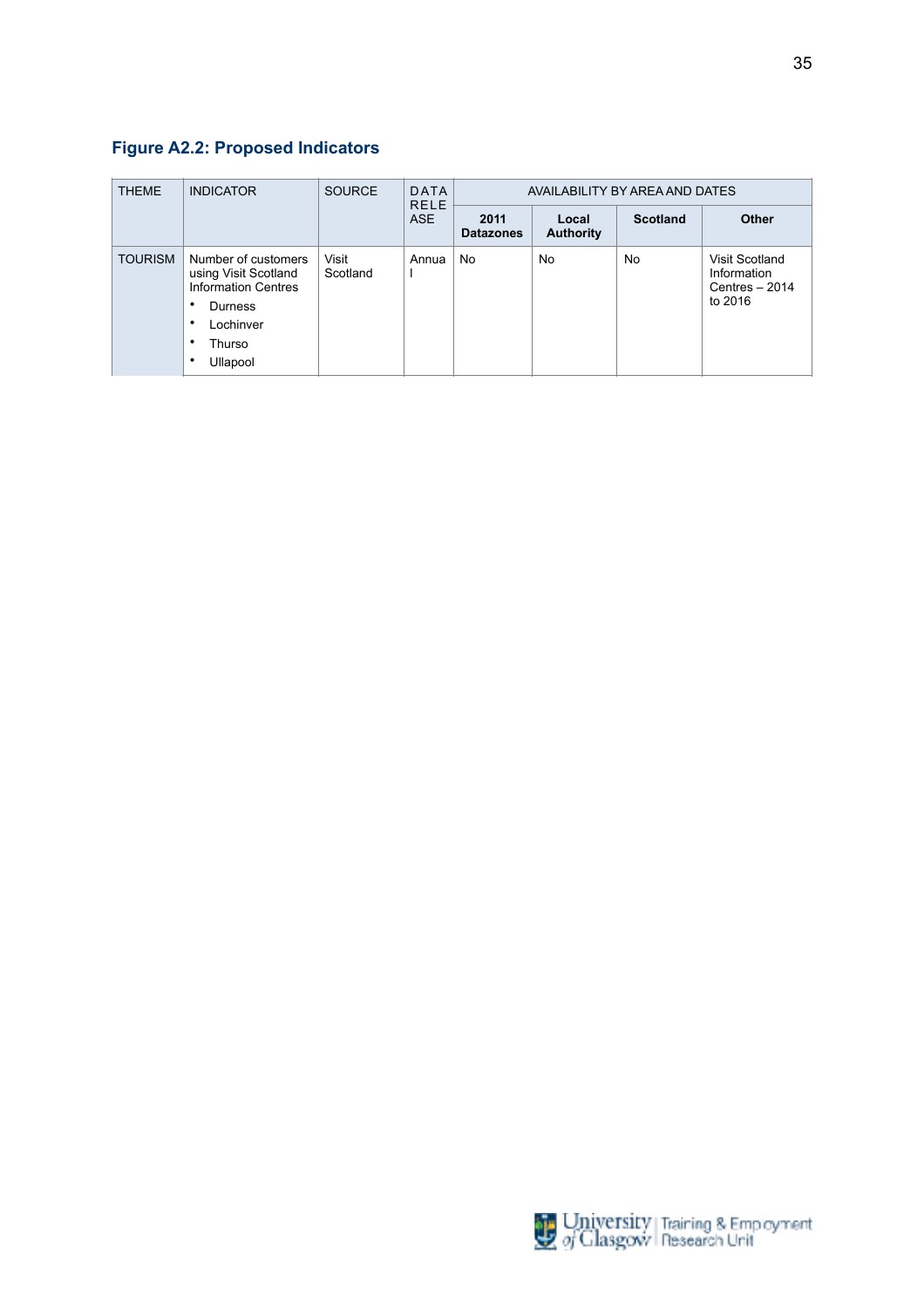| Number of visitors by<br>attraction<br>$\bullet$<br>Attadale Gardens,<br>Strathcarron<br>$\bullet$<br>Caithness Broch<br>Centre, Wick<br>$\bullet$<br>Caithness<br>Horizons, Thurso<br>٠<br><b>Clynelish Visitor</b><br>Centre, Brora<br>$\bullet$<br>Corrieshalloch<br>Gorge, Ullapool<br>$\bullet$<br>Cromarty<br>Courthouse<br>Museum,<br>Cromarty<br>$\bullet$<br>Dunrobin Castle,<br>Golpsie<br>$\bullet$<br>Gairloch Heritage<br>Museum<br>$\bullet$<br>Glenmorangie<br>Distillery, Tain<br>$\bullet$<br>Historylinks<br>Museum, Dornoch<br>$\bullet$<br>Hugh Miller's<br>Cottage, Cromarty<br>$\bullet$<br>Inverewe Garden,<br>Poolewe<br>$\bullet$<br>Knockan Crag<br>Visitor Centre,<br>Ullapool<br>$\bullet$<br>Laidhay Croft<br>Museum,<br>Dunbeath<br>$\bullet$<br>Lybster Harbour<br><b>Visitor Centre</b><br>$\bullet$<br>Orcadian Stone<br>Company Ltd,<br>Golspie<br>$\bullet$<br>Pulteney Distillery,<br>Wick<br>Rogie Falls,<br>Strathpeffer<br>Seadrift, Dunnet<br>$\bullet$<br>St Fergus Gallery,<br>Wick<br>$\bullet$<br>Tain Through<br>Time, Tain<br>$\bullet$<br><b>Tarbat Discovery</b><br>Centre, Tain<br>$\bullet$<br>Timespan<br>Heritage Centre,<br>Helmsdale<br>$\bullet$<br>Torridon<br>Countryside<br>Centre<br><b>GB Tourist Trips</b> | Visitor<br>Attraction<br>Monitor<br>(Moffat<br>Centre,<br>Glasgow<br>Caledonian<br>University) $-$<br>provided by<br>Highland<br>Council<br>Visit | Annua<br>ı<br>Annua | No<br>No | $Yes - 2014$<br>to 2015<br>No | $Yes - 2014$<br>to 2015<br>Yes $-$ up to | Attractions in<br>North Highlands<br>Highlands area               |
|-------------------------------------------------------------------------------------------------------------------------------------------------------------------------------------------------------------------------------------------------------------------------------------------------------------------------------------------------------------------------------------------------------------------------------------------------------------------------------------------------------------------------------------------------------------------------------------------------------------------------------------------------------------------------------------------------------------------------------------------------------------------------------------------------------------------------------------------------------------------------------------------------------------------------------------------------------------------------------------------------------------------------------------------------------------------------------------------------------------------------------------------------------------------------------------------------------------------------------------------------------------------------|---------------------------------------------------------------------------------------------------------------------------------------------------|---------------------|----------|-------------------------------|------------------------------------------|-------------------------------------------------------------------|
|                                                                                                                                                                                                                                                                                                                                                                                                                                                                                                                                                                                                                                                                                                                                                                                                                                                                                                                                                                                                                                                                                                                                                                                                                                                                         | Scotland                                                                                                                                          |                     |          |                               | 2015                                     | (Highland and<br>Moray local<br>authority area)                   |
| Seasonality of GB<br>Tourist Trips (by<br>month)                                                                                                                                                                                                                                                                                                                                                                                                                                                                                                                                                                                                                                                                                                                                                                                                                                                                                                                                                                                                                                                                                                                                                                                                                        | Visit<br>Scotland                                                                                                                                 | Annua               | No       | No                            | $Yes - up to$<br>2015                    | Highlands area<br>(Highland and<br>Moray local<br>authority area) |

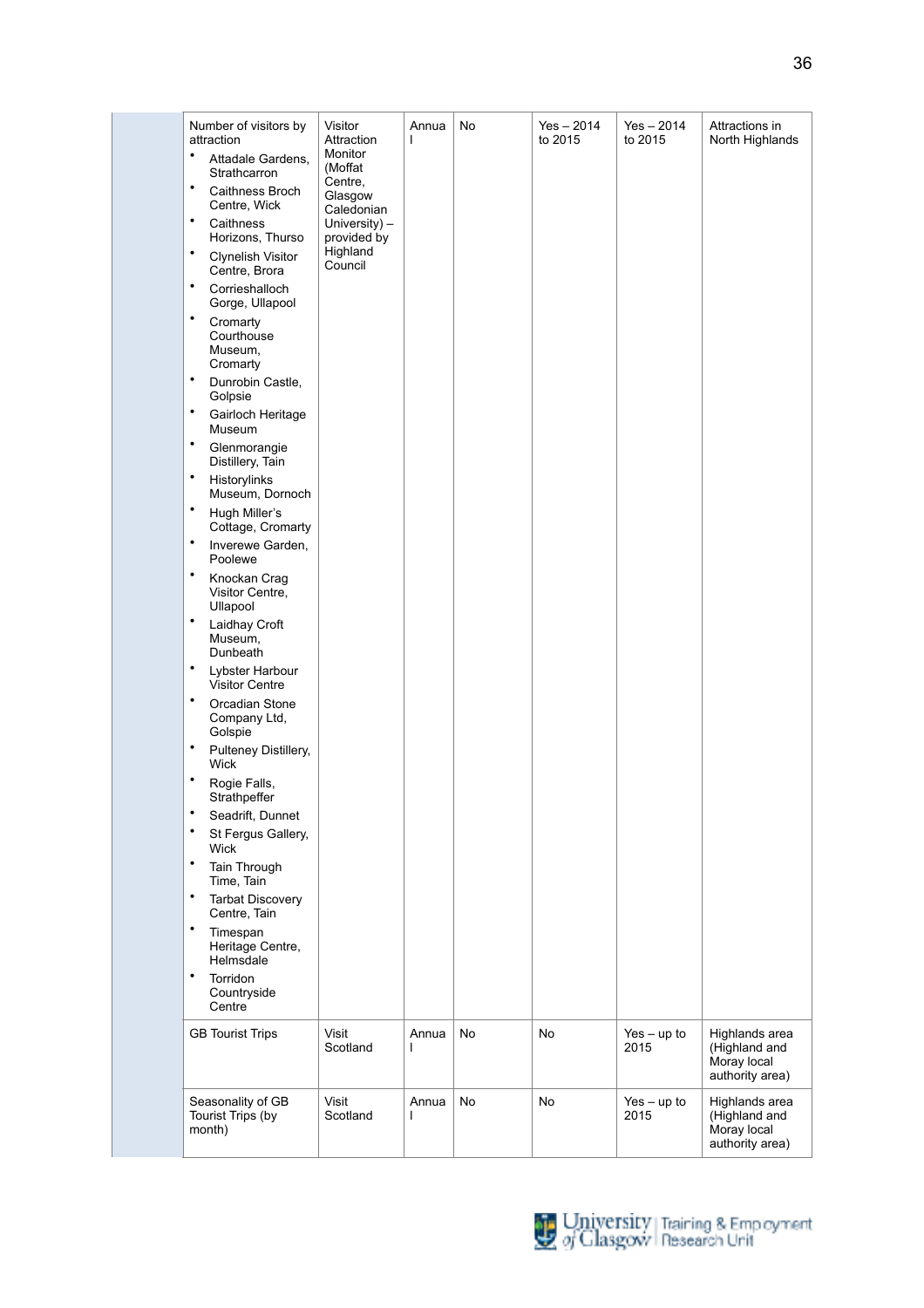| Average Trip Duration<br>of GB Tourist Trips                                                                                                                                                                                                                              | Visit<br>Scotland                                                  | Annua<br>I            | No                                                                                                        | No                           | $Yes - up to$<br>2015        | Highlands area<br>(Highland and<br>Moray local<br>authority area) |
|---------------------------------------------------------------------------------------------------------------------------------------------------------------------------------------------------------------------------------------------------------------------------|--------------------------------------------------------------------|-----------------------|-----------------------------------------------------------------------------------------------------------|------------------------------|------------------------------|-------------------------------------------------------------------|
| <b>GB Tourist Spend</b>                                                                                                                                                                                                                                                   | Visit<br>Scotland                                                  | Annua                 | No                                                                                                        | No                           | $Yes - up to$<br>2015        | Highlands area<br>(Highland and<br>Moray local<br>authority area) |
| Overseas Tourist<br>Trips                                                                                                                                                                                                                                                 | Visit<br>Scotland                                                  | Annua<br>I            | No                                                                                                        | No                           | $Yes - up to$<br>2015        | Highlands area<br>(Highland and<br>Moray local<br>authority area) |
| Average Trip Duration<br>of Overseas Tourist<br>Trips                                                                                                                                                                                                                     | Visit<br>Scotland                                                  | Annua<br>I            | No                                                                                                        | No                           | $Yes - up to$<br>2015        | Highlands area<br>(Highland and<br>Moray local<br>authority area) |
| Overseas Tourist<br>Spend                                                                                                                                                                                                                                                 | Visit<br>Scotland                                                  | Annua                 | No                                                                                                        | No                           | $Yes - up to$<br>2015        | Highlands area<br>(Highland and<br>Moray local<br>authority area) |
| <b>Hotel Occupancy</b><br>Rates (by month)                                                                                                                                                                                                                                | Visit<br>Scotland                                                  | Annua<br>I            | No                                                                                                        | No                           | $Yes - up to$<br>2015        | Highlands area<br>(Highland and<br>Moray local<br>authority area) |
| Guest House and<br><b>B&amp;Bs Occupancy</b><br>Rates (by month)                                                                                                                                                                                                          | Visit<br>Scotland                                                  | Annua<br>ı            | No                                                                                                        | No                           | $Yes - up to$<br>2015        | Highlands area<br>(Highland and<br>Moray local<br>authority area) |
| Self-Catering<br>Occupancy Rates (by<br>month)                                                                                                                                                                                                                            | Visit<br>Scotland                                                  | Annua                 | No                                                                                                        | No                           | $Yes - up to$<br>2015        | Highlands area<br>(Highland and<br>Moray local<br>authority area) |
| 'Sustainable Tourism'<br>employment                                                                                                                                                                                                                                       | <b>Business</b><br>Register and<br>Employment<br>Survey<br>(NOMIS) | Annua<br>I            | $Yes - 2015$<br>data (but<br>2009 to<br>2014 data<br>provided<br>using 2001-<br>constructed<br>datazones) | $Yes - 2009$<br>to 2015 data | $Yes - 2009$<br>to 2015 data |                                                                   |
| Traffic counts - 206<br>count points in<br><b>Highland Council</b><br>area. Propose<br>following for NC500:<br>A9 Brora (code:<br>30721)<br>$\bullet$<br>A836 Tongue<br>(code: 50938)<br>$\bullet$<br>A837 Lochinver<br>(code: 50936)<br>$\bullet$<br>A832:<br>Achnasheen | Department<br>for Transport                                        | Annua<br>$\mathbf{I}$ | No                                                                                                        | $Yes - 2000$<br>to 2015      | $Yes - 2000$<br>to 2015      | 206 count points<br>in Highland<br>Council area                   |
|                                                                                                                                                                                                                                                                           | (code: 40933)                                                      |                       |                                                                                                           |                              |                              |                                                                   |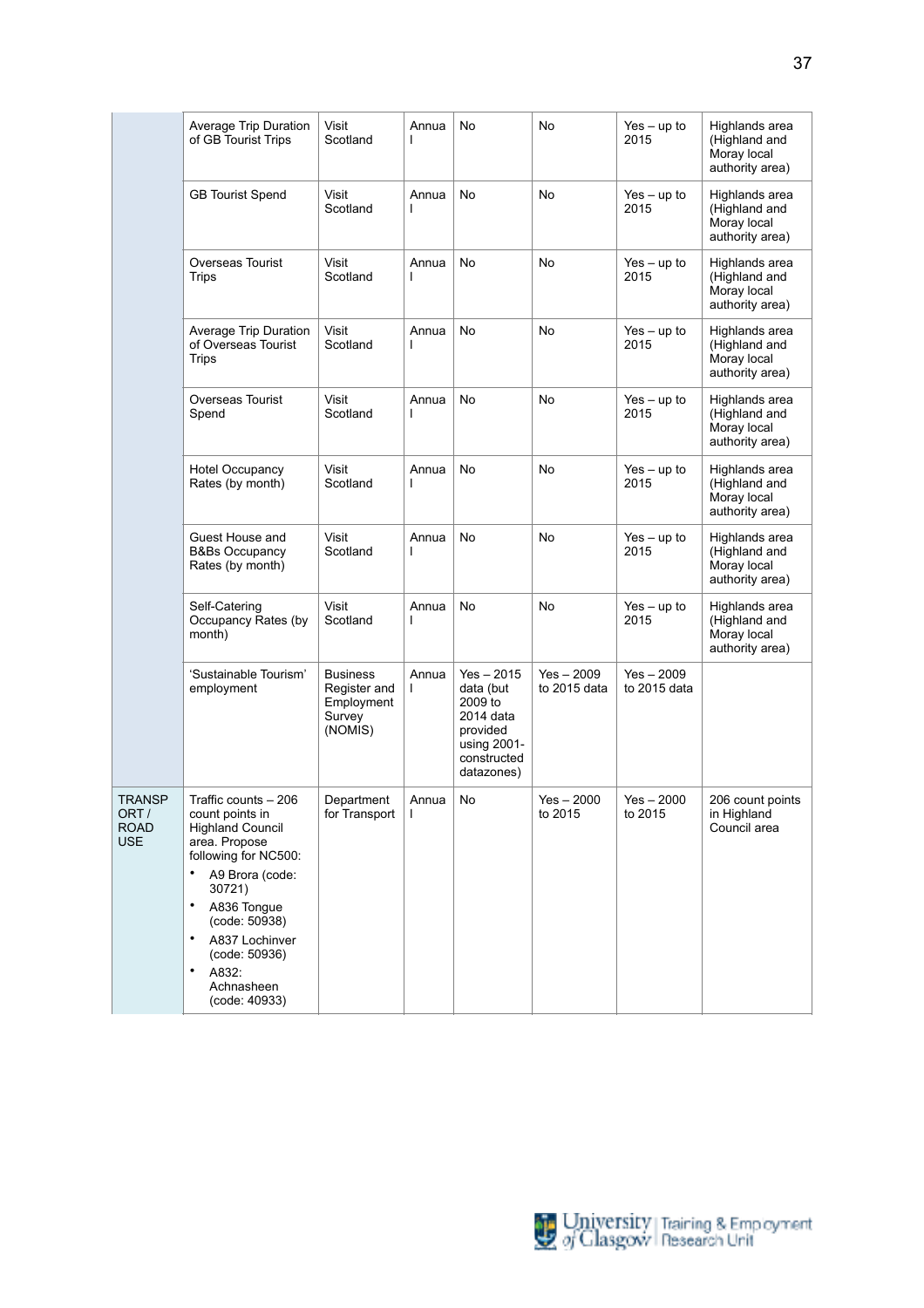|                                                                     | <b>Traffic counts</b><br>٠<br>A832 Gairloch to<br>Poolewe<br>٠<br>A832 Dundonnell<br>to Braemare<br>Junction<br>٠<br>A832 Gortson to<br>Achnasheen<br>$\bullet$<br>A836 Dounreay to<br>Thurso<br>٠<br>A838 Laxford<br>Bridge to<br>Rhiconish | Highland<br>Council                                                         | Annua<br>L | No                      | No                    | No                    | Five traffic count<br>points $-2011$ to<br>2015                                                                                                                                            |
|---------------------------------------------------------------------|----------------------------------------------------------------------------------------------------------------------------------------------------------------------------------------------------------------------------------------------|-----------------------------------------------------------------------------|------------|-------------------------|-----------------------|-----------------------|--------------------------------------------------------------------------------------------------------------------------------------------------------------------------------------------|
|                                                                     | Ullapool-Stornoway<br>Ferry - Total Cars                                                                                                                                                                                                     | Calmac<br>Annual<br>Carrying<br><b>Statistics</b>                           | Annua<br>L | <b>No</b>               | No                    | No                    | Ullapool-<br>Stornoway route:<br>2007 to 2015<br>data                                                                                                                                      |
|                                                                     | Stromness-Scrabster<br>Ferry - Total Cares                                                                                                                                                                                                   | NorthLink<br>Annual<br>Carrying<br><b>Statistics</b>                        | Annua<br>T | No                      | No                    | No                    | Stromness-<br>Scrabster route:<br>2013 to 2015<br>data                                                                                                                                     |
| <b>SOCIAL</b><br><b>MEDIA</b>                                       | Number of NC500<br>website users<br>$\bullet$<br><b>Total Users</b><br><b>UK Users</b><br>$\bullet$<br>Non-UK Users<br>$\bullet$                                                                                                             | $NC500 -$<br>Google<br>Analytics                                            | Annua<br>L | No                      | No                    | No                    | NC500 website                                                                                                                                                                              |
|                                                                     | NC500 Facebook<br>page users<br>٠<br><b>Total Fans</b><br>$\bullet$<br><b>Total Impressions</b><br>٠<br>Total<br>Engagements                                                                                                                 | <b>NC500</b><br>Facebook<br>Page Report                                     | Annua      | <b>No</b>               | No                    | No                    | <b>NC500</b><br>Facebook page                                                                                                                                                              |
|                                                                     | NC500 Twitter<br>followers                                                                                                                                                                                                                   | <b>NC500</b>                                                                | Annua      | <b>No</b>               | No                    | No                    | NC500 Twitter                                                                                                                                                                              |
|                                                                     | NC500 Instagram<br>followers                                                                                                                                                                                                                 | <b>NC500</b>                                                                | Annua<br>T | No                      | No                    | No                    | <b>NC500</b><br>Instagram                                                                                                                                                                  |
|                                                                     | NC500 YouTube<br>$\bullet$<br>Subscribers<br>Video Shows<br>٠                                                                                                                                                                                | <b>NC500</b>                                                                | Annua<br>I | No                      | No                    | No                    | NC500 YouTube                                                                                                                                                                              |
| <b>ECONOM</b><br>Y/<br><b>GROSS</b><br><b>VALUE</b><br><b>ADDED</b> | <b>GVA</b>                                                                                                                                                                                                                                   | Regional<br><b>Gross Value</b><br>Added ONS                                 | Annua<br>L | <b>No</b>               | No                    | $Yes - up to$<br>2015 | Caithness &<br>Sutherland and<br>Ross & Cromarty<br>NUTS 3 area<br>Inverness &<br>Nairn and Moray,<br>Badenoch and<br>Strathspey<br>NUTS 3 area<br>Highlands and<br>Islands NUTS 2<br>area |
| <b>POPULAT</b><br><b>ION</b>                                        | Total population                                                                                                                                                                                                                             | Mid-year<br>population<br>estimates<br>(National<br>Records of<br>Scotland) | Annua<br>L | $Yes - 2011$<br>to 2015 | $Yes - up to$<br>2015 | $Yes - up to$<br>2015 |                                                                                                                                                                                            |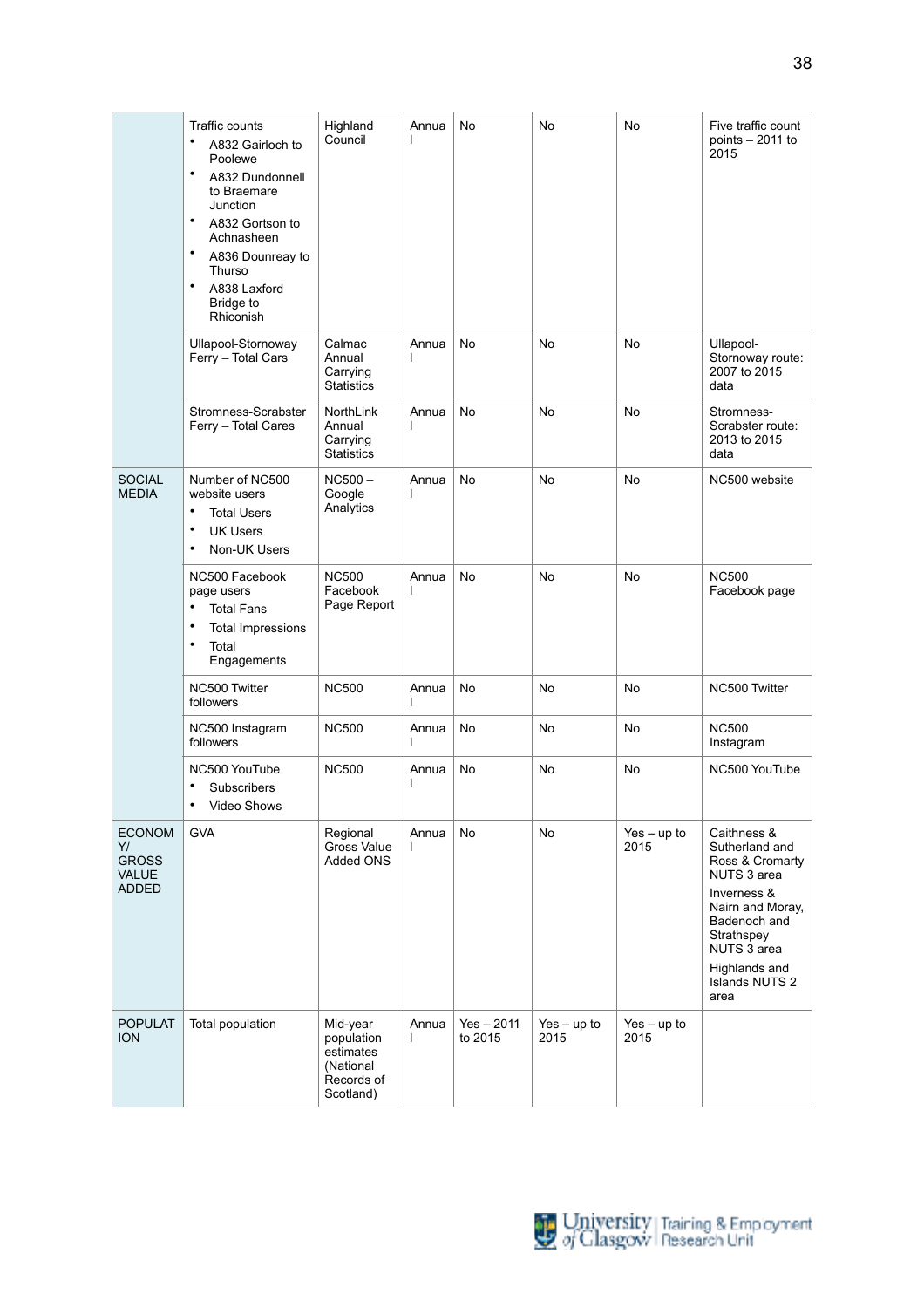|                              | 16-64 population                                                                                                                                                                   | Mid-year<br>population<br>estimates<br>(National<br>Records of<br>Scotland) | Annua<br>T | $Yes - 2011$<br>to 2015                                                                                   | $Yes - up to$<br>2015        | $Yes - up to$<br>2015        |  |
|------------------------------|------------------------------------------------------------------------------------------------------------------------------------------------------------------------------------|-----------------------------------------------------------------------------|------------|-----------------------------------------------------------------------------------------------------------|------------------------------|------------------------------|--|
| <b>EMPLOY</b><br><b>MENT</b> | Total employment<br>(employees and<br>working proprietors)                                                                                                                         | <b>Business</b><br>Register and<br>Employment<br>Survey<br>(NOMIS)          | Annua      | $Yes - 2015$<br>data (but<br>2009 to<br>2014 data<br>provided<br>using 2001-<br>constructed<br>datazones) | $Yes - 2009$<br>to 2015 data | $Yes - 2009$<br>to 2015 data |  |
|                              | Employment by<br>$sector - e.g.$ :<br>$\bullet$<br>Retail<br>$\bullet$<br>Accommodation<br>and food service<br>activities<br>$\bullet$<br>Arts,<br>entertainment and<br>recreation | <b>Business</b><br>Register and<br>Employment<br>Survey<br>(NOMIS)          | Annua<br>L | $Yes - 2015$<br>data (but<br>2009 to<br>2014 data<br>provided<br>using 2001-<br>constructed<br>datazones) | $Yes - 2009$<br>to 2015 data | $Yes - 2009$<br>to 2015 data |  |

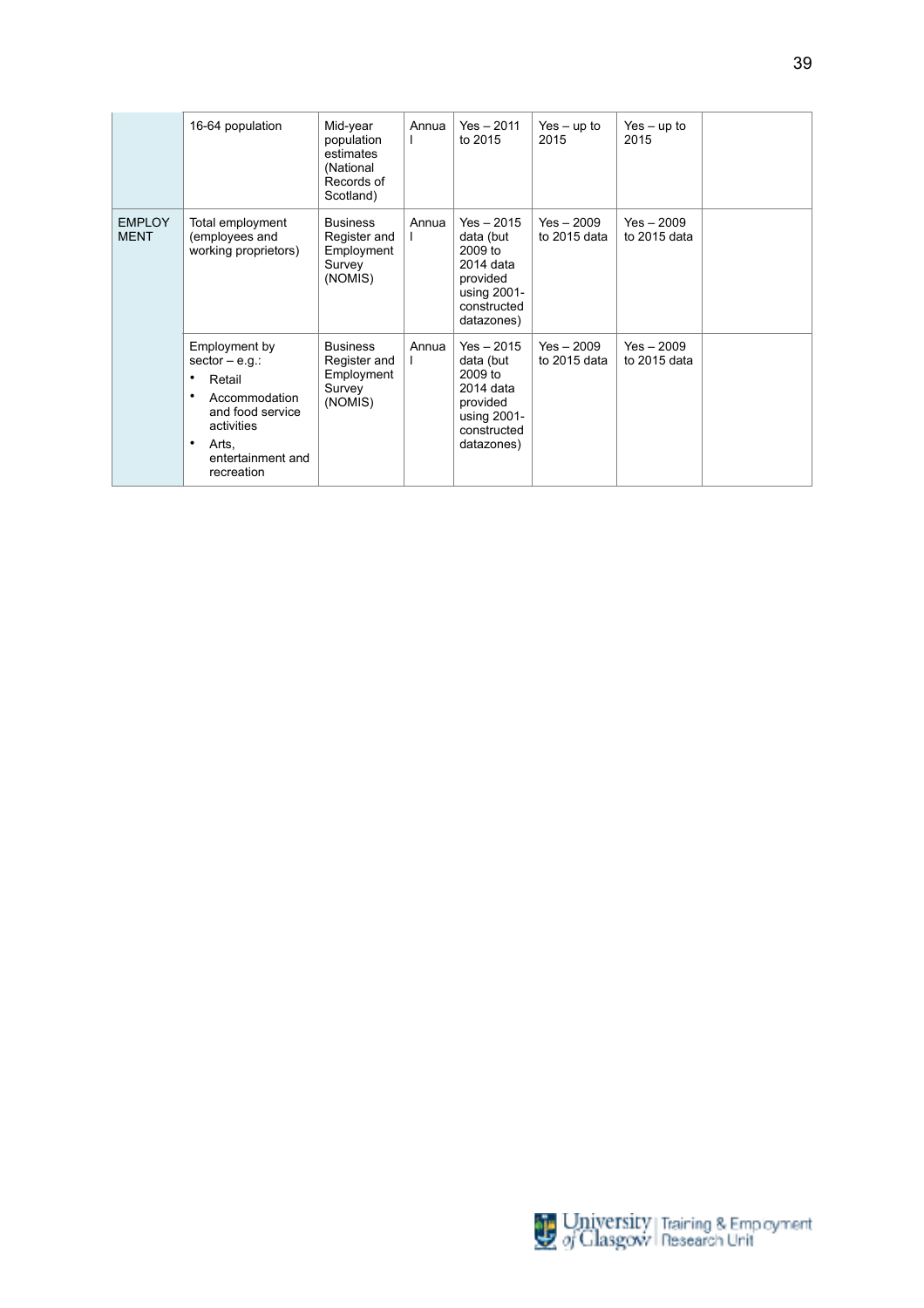## **APPENDIX 3 – DATAZONES USED FOR GEOGRAPHIES**

| <b>NC500</b><br><b>(EXCLUDING</b><br><b>INVERNESS)</b> | <b>NC500</b><br><b>(INCLUDING)</b><br><b>INVERNESS)</b> | <b>DINGWALL</b> | <b>CAITHNESS</b><br><b>SUTHERLAND</b> | <b>LOCHABER</b><br><b>SKYE WESTER</b><br><b>ROSS</b> | <b>INNER MORAY</b><br><b>FIRTH</b> |
|--------------------------------------------------------|---------------------------------------------------------|-----------------|---------------------------------------|------------------------------------------------------|------------------------------------|
| S01010686                                              | S01010556                                               | S01010695       | S01010757                             | S01010504                                            | S01010531                          |
| S01010687                                              | S01010557                                               | S01010712       | S01010758                             | S01010505                                            | S01010532                          |
| S01010688                                              | S01010558                                               | S01010713       | S01010759                             | S01010506                                            | S01010533                          |
| S01010689                                              | S01010559                                               | S01010714       | S01010760                             | S01010507                                            | S01010534                          |
| S01010690                                              | S01010560                                               | S01010715       | S01010761                             | S01010508                                            | S01010535                          |
| S01010691                                              | S01010561                                               | S01010716       | S01010763                             | S01010509                                            | S01010536                          |
| S01010692                                              | S01010562                                               | S01010717       | S01010764                             | S01010510                                            | S01010537                          |
| S01010693                                              | S01010563                                               | S01010718       | S01010765                             | S01010511                                            | S01010538                          |
| S01010694                                              | S01010564                                               | <b>THURSO</b>   | S01010766                             | S01010512                                            | S01010539                          |
| S01010695                                              | S01010565                                               | S01010794       | S01010767                             | S01010513                                            | S01010540                          |
| S01010696                                              | S01010566                                               | S01010797       | S01010768                             | S01010514                                            | S01010541                          |
| S01010697                                              | S01010567                                               | S01010799       | S01010769                             | S01010515                                            | S01010542                          |
| S01010698                                              | S01010568                                               | S01010800       | S01010770                             | S01010516                                            | S01010543                          |
| S01010699                                              | S01010569                                               | S01010801       | S01010771                             | S01010517                                            | S01010544                          |
| S01010700                                              | S01010570                                               | S01010802       | S01010772                             | S01010518                                            | S01010545                          |
| S01010701                                              | S01010571                                               | S01010803       | S01010773                             | S01010519                                            | S01010546                          |
| S01010702                                              | S01010572                                               | S01010804       | S01010774                             | S01010520                                            | S01010547                          |
| S01010703                                              | S01010573                                               | S01010805       | S01010775                             | S01010521                                            | S01010548                          |
| S01010704                                              | S01010574                                               | S01010806       | S01010776                             | S01010522                                            | S01010549                          |
| S01010705                                              | S01010575                                               | S01010807       | S01010777                             | S01010523                                            | S01010550                          |
| S01010706                                              | S01010576                                               | S01010808       | S01010778                             | S01010524                                            | S01010551                          |
| S01010707                                              | S01010577                                               | S01010809       | S01010779                             | S01010525                                            | S01010552                          |
| S01010708                                              | S01010578                                               | <b>WICK</b>     | S01010780                             | S01010526                                            | S01010553                          |
| S01010709                                              | S01010579                                               | S01010775       | S01010781                             | S01010527                                            | S01010554                          |
| S01010710                                              | S01010580                                               | S01010776       | S01010782                             | S01010528                                            | S01010555                          |
| S01010711                                              | S01010581                                               | S01010777       | S01010783                             | S01010529                                            | S01010556                          |
| S01010712                                              | S01010582                                               | S01010778       | S01010784                             | S01010530                                            | S01010557                          |
| S01010713                                              | S01010583                                               | S01010779       | S01010785                             | S01010669                                            | S01010558                          |
| S01010714                                              | S01010584                                               | S01010780       | S01010786                             | S01010670                                            | S01010559                          |
| S01010715                                              | S01010585                                               | S01010781       | S01010787                             | S01010671                                            | S01010560                          |
| S01010716                                              | S01010586                                               | S01010782       | S01010788                             | S01010672                                            | S01010561                          |
| S01010717                                              | S01010587                                               | S01010783       | S01010789                             | S01010673                                            | S01010562                          |
| S01010718                                              | S01010588                                               | S01010784       | S01010790                             | S01010674                                            | S01010563                          |
| S01010732                                              | S01010589                                               | S01010785       | S01010791                             | S01010675                                            | S01010564                          |
| S01010733                                              | S01010590                                               | S01010786       | S01010792                             | S01010676                                            | S01010565                          |
| S01010734                                              | S01010591                                               | S01010788       | S01010793                             | S01010677                                            | S01010566                          |

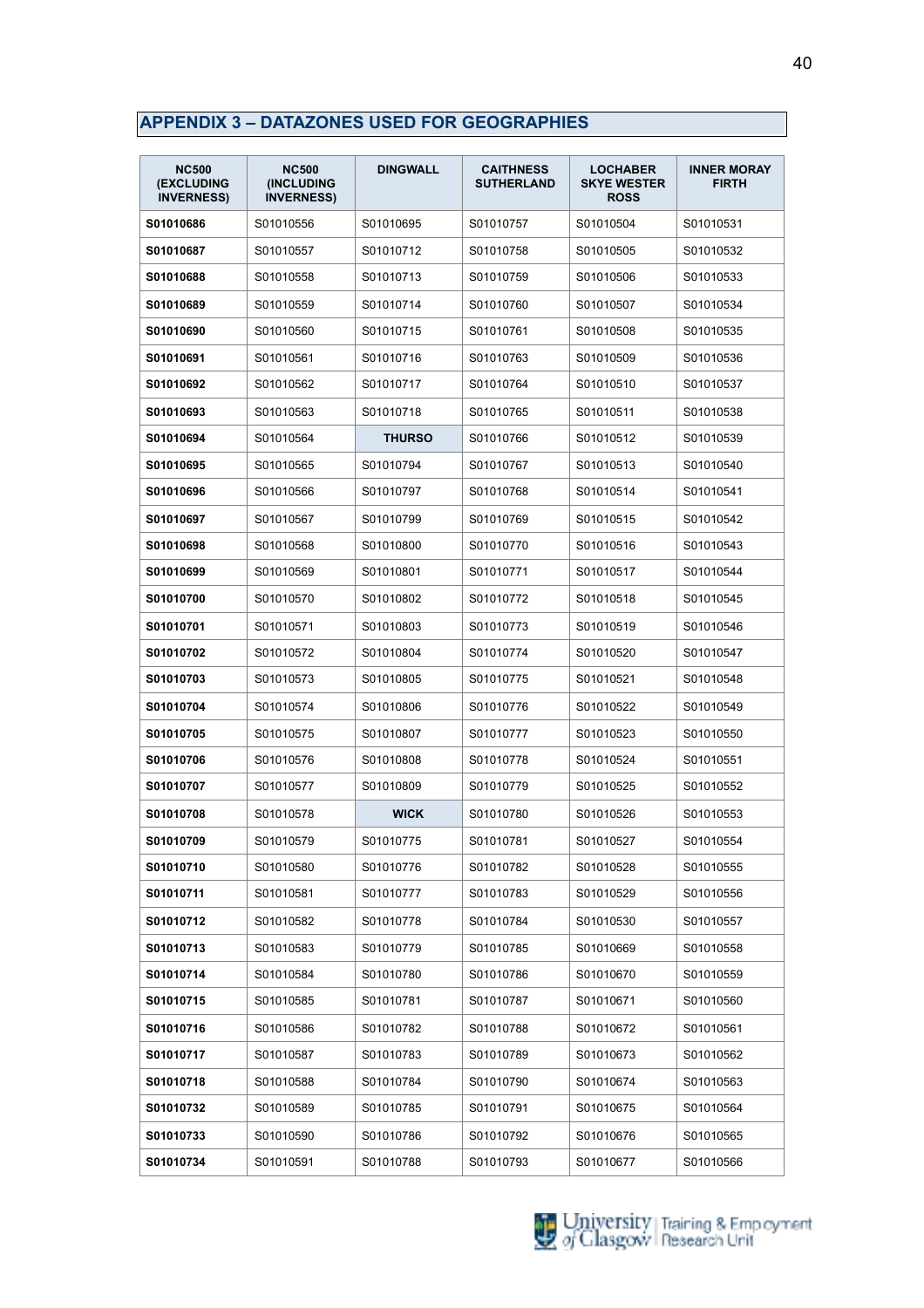| S01010735 | S01010592 | <b>ULLAPOOL</b> | S01010794 | S01010678 | S01010567 |
|-----------|-----------|-----------------|-----------|-----------|-----------|
| S01010736 | S01010593 | S01010692       | S01010795 | S01010679 | S01010568 |
| S01010737 | S01010594 | S01010690       | S01010796 | S01010680 | S01010569 |
| S01010738 | S01010595 |                 | S01010797 | S01010681 | S01010570 |
| S01010739 | S01010596 |                 | S01010798 | S01010682 | S01010571 |
| S01010740 | S01010597 |                 | S01010799 | S01010683 | S01010572 |
| S01010741 | S01010598 |                 | S01010800 | S01010684 | S01010573 |
| S01010742 | S01010599 |                 | S01010801 | S01010685 | S01010574 |
| S01010743 | S01010600 |                 | S01010802 | S01010686 | S01010575 |
| S01010744 | S01010601 |                 | S01010803 | S01010687 | S01010576 |
| S01010745 | S01010602 |                 | S01010804 | S01010688 | S01010577 |
| S01010746 | S01010603 |                 | S01010805 | S01010689 | S01010578 |
| S01010747 | S01010604 |                 | S01010806 | S01010690 | S01010579 |
| S01010749 | S01010605 |                 | S01010807 | S01010691 | S01010580 |
| S01010752 | S01010606 |                 | S01010808 | S01010692 | S01010581 |
| S01010753 | S01010607 |                 | S01010809 | S01010693 | S01010582 |
| S01010754 | S01010608 |                 | S01010810 | S01010694 | S01010583 |
| S01010755 | S01010609 |                 | S01010811 |           | S01010584 |
| S01010756 | S01010610 |                 | S01010812 |           | S01010585 |
| S01010758 | S01010611 |                 | S01010813 |           | S01010586 |
| S01010761 | S01010612 |                 | S01010814 |           | S01010587 |
| S01010762 | S01010613 |                 | S01010815 |           | S01010588 |
| S01010764 | S01010614 |                 |           |           | S01010589 |
| S01010765 | S01010615 |                 |           |           | S01010590 |
| S01010766 | S01010616 |                 |           |           | S01010591 |
| S01010767 | S01010617 |                 |           |           | S01010592 |
| S01010768 | S01010618 |                 |           |           | S01010593 |
| S01010769 | S01010619 |                 |           |           | S01010594 |
| S01010770 | S01010620 |                 |           |           | S01010595 |
| S01010771 | S01010621 |                 |           |           | S01010596 |
| S01010772 | S01010622 |                 |           |           | S01010597 |
| S01010773 | S01010623 |                 |           |           | S01010598 |
| S01010774 | S01010624 |                 |           |           | S01010599 |
| S01010775 | S01010625 |                 |           |           | S01010600 |
| S01010776 | S01010626 |                 |           |           | S01010601 |
| S01010777 | S01010627 |                 |           |           | S01010602 |
| S01010778 | S01010628 |                 |           |           | S01010603 |
| S01010779 | S01010629 |                 |           |           | S01010604 |
| S01010780 | S01010630 |                 |           |           | S01010605 |
| S01010781 | S01010631 |                 |           |           | S01010606 |

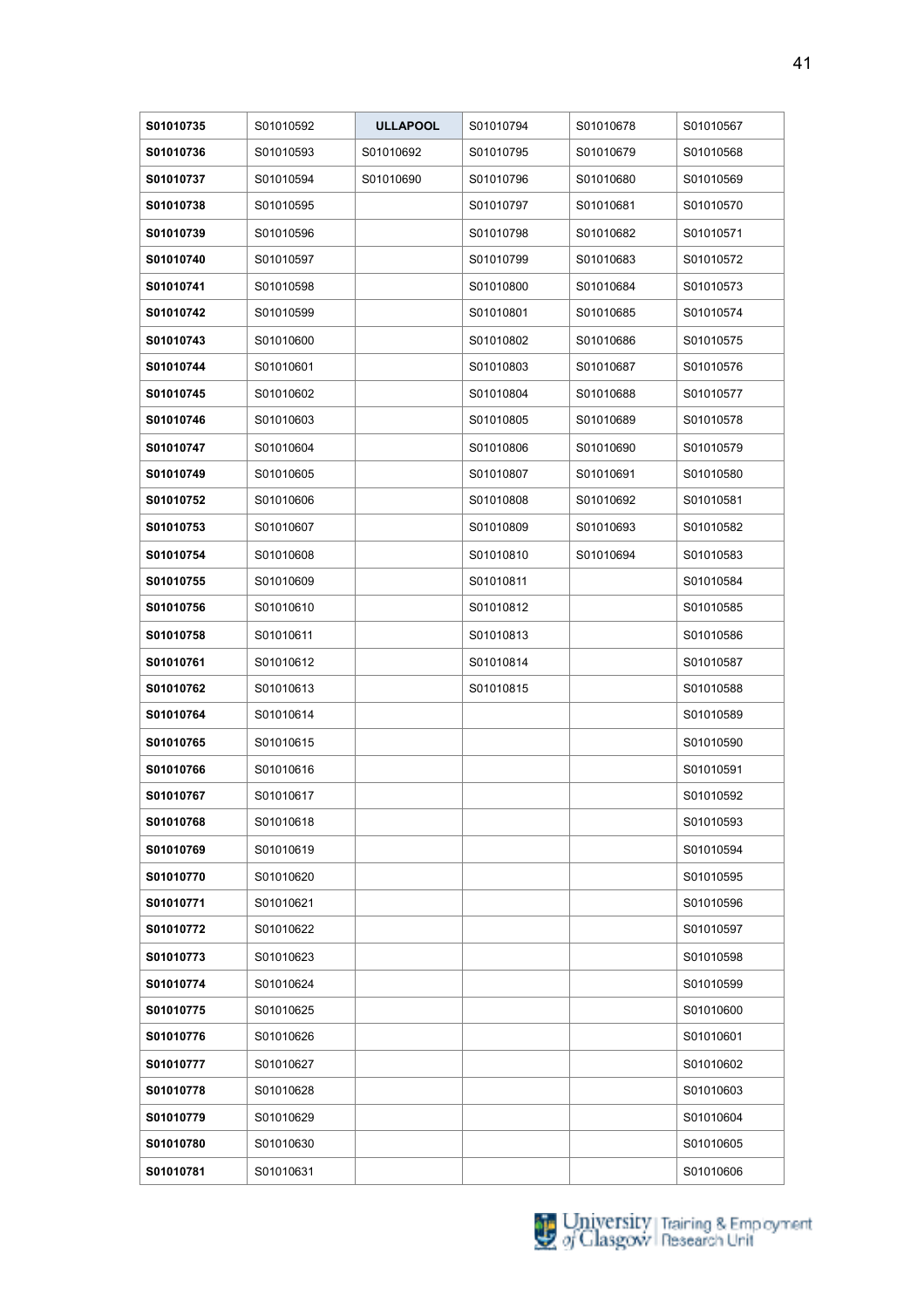| S01010782 | S01010632 |  | S01010607 |
|-----------|-----------|--|-----------|
| S01010783 | S01010633 |  | S01010608 |
| S01010784 | S01010634 |  | S01010609 |
| S01010785 | S01010635 |  | S01010610 |
| S01010786 | S01010636 |  | S01010611 |
| S01010788 | S01010637 |  | S01010612 |
| S01010789 | S01010638 |  | S01010613 |
| S01010790 | S01010639 |  | S01010614 |
| S01010791 | S01010640 |  | S01010615 |
| S01010792 | S01010641 |  | S01010616 |
| S01010793 | S01010642 |  | S01010617 |
| S01010794 | S01010643 |  | S01010618 |
| S01010797 | S01010644 |  | S01010619 |
| S01010798 | S01010645 |  | S01010620 |
| S01010799 | S01010646 |  | S01010621 |
| S01010800 | S01010647 |  | S01010622 |
| S01010801 | S01010648 |  | S01010623 |
| S01010802 | S01010649 |  | S01010624 |
| S01010803 | S01010650 |  | S01010625 |
| S01010804 | S01010651 |  | S01010626 |
| S01010805 | S01010652 |  | S01010627 |
| S01010806 | S01010653 |  | S01010628 |
| S01010807 | S01010654 |  | S01010629 |
| S01010808 | S01010655 |  | S01010630 |
| S01010809 | S01010656 |  | S01010631 |
| S01010810 | S01010657 |  | S01010632 |
| S01010811 | S01010658 |  | S01010633 |
| S01010812 | S01010659 |  | S01010634 |
| S01010813 | S01010660 |  | S01010635 |
| S01010814 | S01010661 |  | S01010636 |
| S01010815 | S01010662 |  | S01010637 |
|           | S01010663 |  | S01010638 |
|           | S01010686 |  | S01010639 |
|           | S01010687 |  | S01010640 |
|           | S01010688 |  | S01010641 |
|           | S01010689 |  | S01010642 |
|           | S01010690 |  | S01010643 |
|           | S01010691 |  | S01010644 |
|           | S01010692 |  | S01010645 |
|           | S01010693 |  | S01010646 |

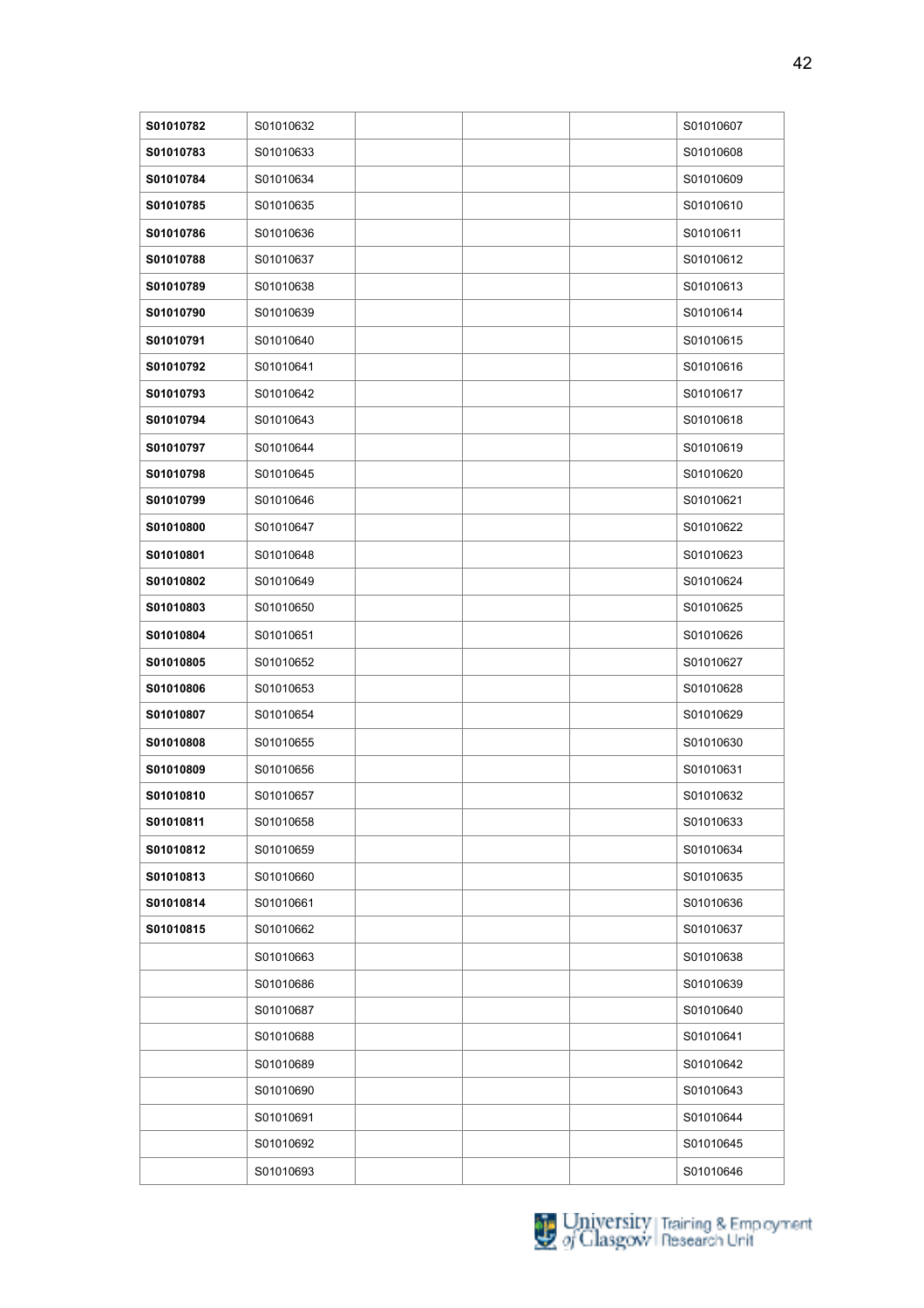| S01010694 |  | S01010647 |
|-----------|--|-----------|
| S01010695 |  | S01010648 |
| S01010696 |  | S01010649 |
| S01010697 |  | S01010650 |
| S01010698 |  | S01010651 |
| S01010699 |  | S01010652 |
| S01010700 |  | S01010653 |
| S01010701 |  | S01010654 |
| S01010702 |  | S01010655 |
| S01010703 |  | S01010656 |
| S01010704 |  | S01010657 |
| S01010705 |  | S01010658 |
| S01010706 |  | S01010659 |
| S01010707 |  | S01010660 |
| S01010708 |  | S01010661 |
| S01010709 |  | S01010662 |
| S01010710 |  | S01010663 |
| S01010711 |  | S01010664 |
| S01010712 |  | S01010665 |
| S01010713 |  | S01010666 |
| S01010714 |  | S01010667 |
| S01010715 |  | S01010668 |
| S01010716 |  | S01010695 |
| S01010717 |  | S01010696 |
| S01010718 |  | S01010697 |
| S01010732 |  | S01010698 |
| S01010733 |  | S01010699 |
| S01010734 |  | S01010700 |
| S01010735 |  | S01010701 |
| S01010736 |  | S01010702 |
| S01010737 |  | S01010703 |
| S01010738 |  | S01010704 |
| S01010739 |  | S01010705 |
| S01010740 |  | S01010706 |
| S01010741 |  | S01010707 |
| S01010742 |  | S01010708 |
| S01010743 |  | S01010709 |
| S01010744 |  | S01010710 |
| S01010745 |  | S01010711 |
| S01010746 |  | S01010712 |

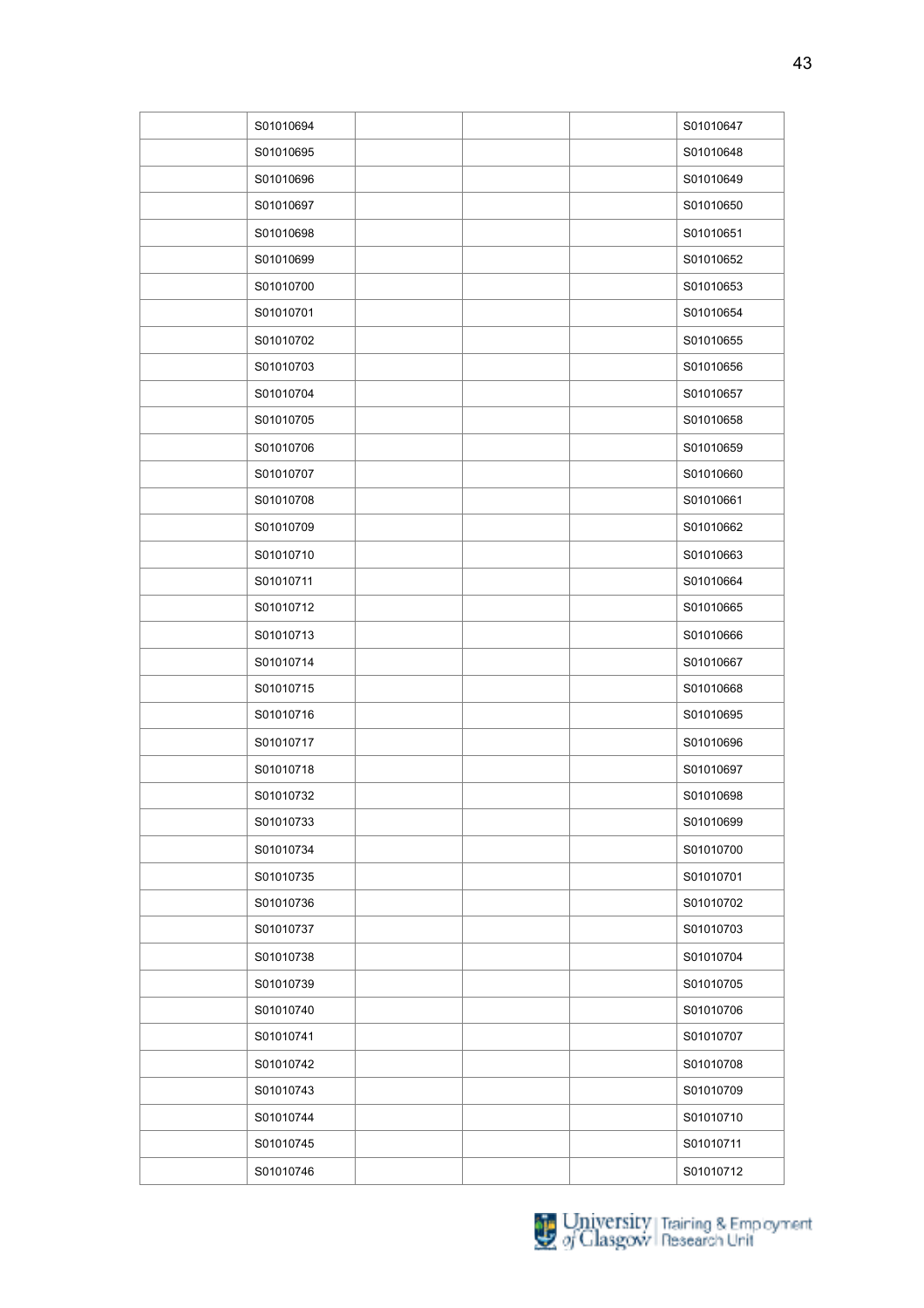| S01010747 |  | S01010713 |
|-----------|--|-----------|
| S01010749 |  | S01010714 |
| S01010752 |  | S01010715 |
| S01010753 |  | S01010716 |
| S01010754 |  | S01010717 |
| S01010755 |  | S01010718 |
| S01010756 |  | S01010719 |
| S01010758 |  | S01010720 |
| S01010761 |  | S01010721 |
| S01010762 |  | S01010722 |
| S01010764 |  | S01010723 |
| S01010765 |  | S01010724 |
| S01010766 |  | S01010725 |
| S01010767 |  | S01010726 |
| S01010768 |  | S01010727 |
| S01010769 |  | S01010728 |
| S01010770 |  | S01010729 |
| S01010771 |  | S01010730 |
| S01010772 |  | S01010731 |
| S01010773 |  | S01010732 |
| S01010774 |  | S01010733 |
| S01010775 |  | S01010734 |
| S01010776 |  | S01010735 |
| S01010777 |  | S01010736 |
| S01010778 |  | S01010737 |
| S01010779 |  | S01010738 |
| S01010780 |  | S01010739 |
| S01010781 |  | S01010740 |
| S01010782 |  | S01010741 |
| S01010783 |  | S01010742 |
| S01010784 |  | S01010743 |
| S01010785 |  | S01010744 |
| S01010786 |  | S01010745 |
| S01010788 |  | S01010746 |
| S01010789 |  | S01010747 |
| S01010790 |  | S01010748 |
| S01010791 |  | S01010749 |
| S01010792 |  | S01010750 |
| S01010793 |  | S01010751 |
| S01010794 |  | S01010752 |

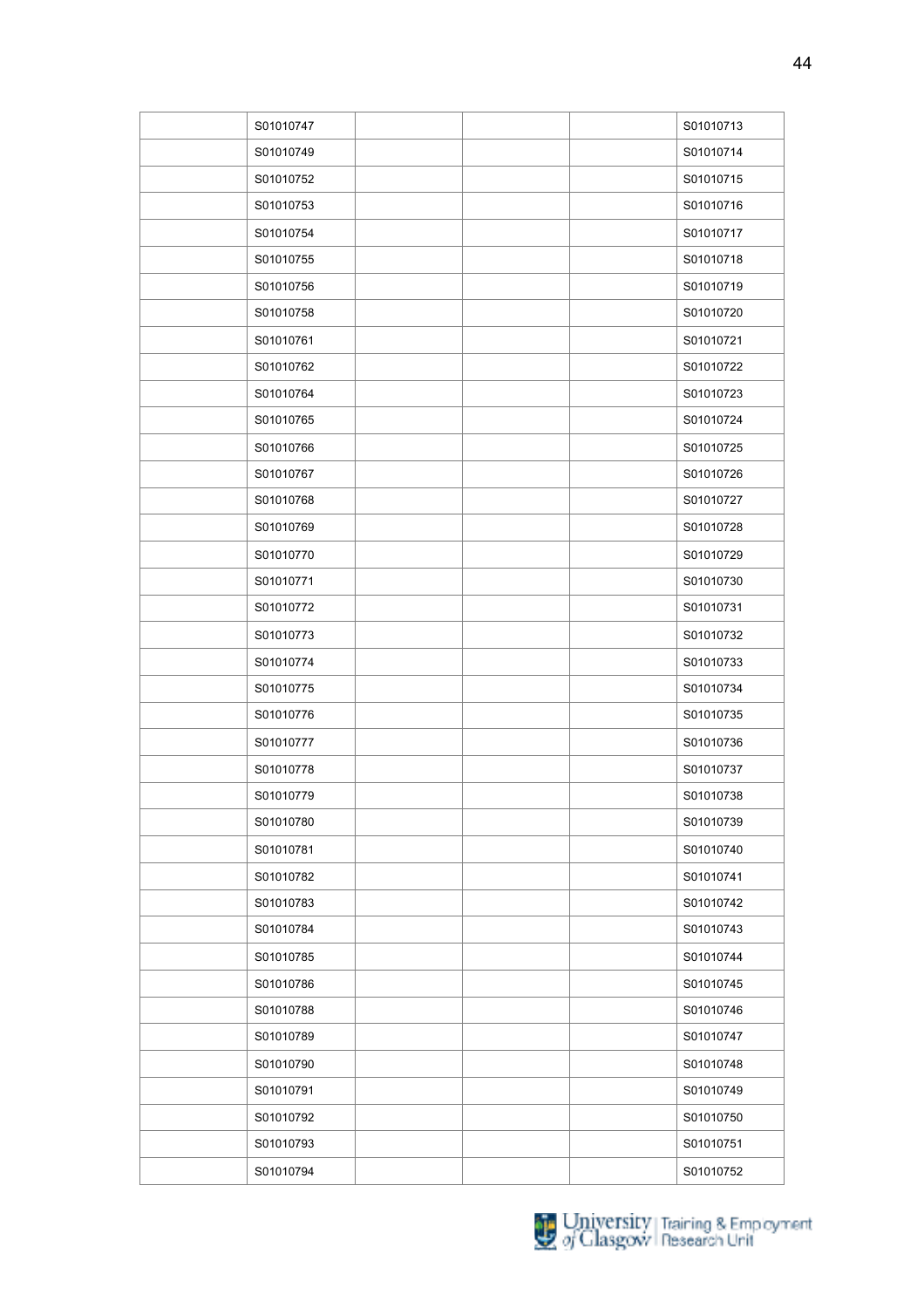| S01010797 |  | S01010753 |
|-----------|--|-----------|
| S01010798 |  | S01010754 |
| S01010799 |  | S01010755 |
| S01010800 |  | S01010756 |
| S01010801 |  | S01010762 |
| S01010802 |  |           |
| S01010803 |  |           |
| S01010804 |  |           |
| S01010805 |  |           |
| S01010806 |  |           |
| S01010807 |  |           |
| S01010808 |  |           |
| S01010809 |  |           |
| S01010810 |  |           |
| S01010811 |  |           |
| S01010812 |  |           |
| S01010813 |  |           |
| S01010814 |  |           |
| S01010815 |  |           |
|           |  |           |

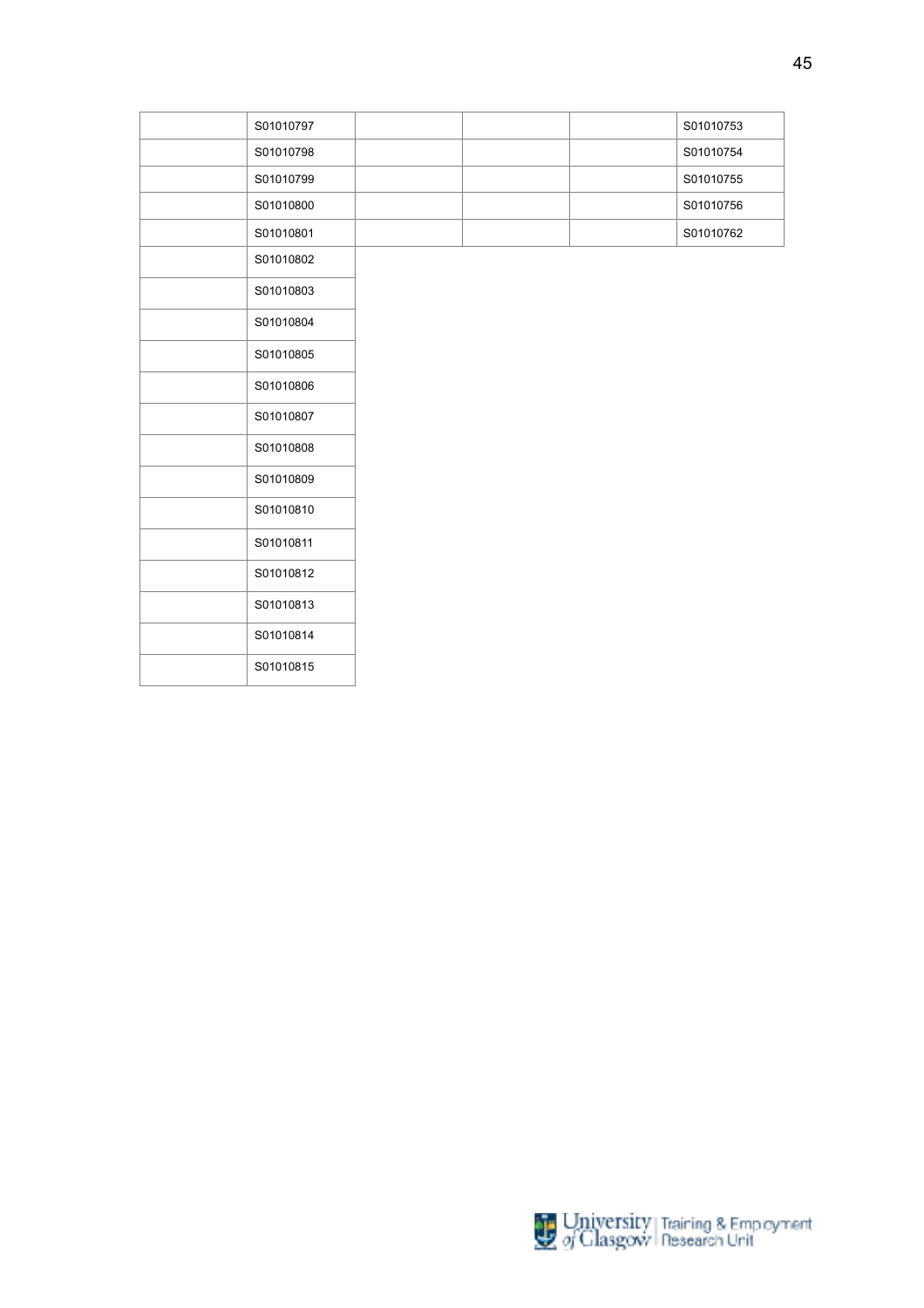### **APPENDIX 4: PROFILE OF NC500 BUSINESS SURVEY COMPLETERS**

The survey was completed by 221 businesses. *By type of business* (and noting that some businesses have more than one business activity) Figure A.3 shows the main business types responding to the survey were:

- B&Bs and Guest Houses 71 businesses.
- Self-catering accommodation 61 businesses.

## **Figure A4.1: Business Type of Respondents**

|                           | Number         | $\%$           |
|---------------------------|----------------|----------------|
| B&B / Guest House         | 71             | 32             |
| Self-catering             | 61             | 28             |
| Food and Drink            | 38             | 17             |
| Hotel                     | 31             | 14             |
| Retail                    | 28             | 13             |
| Activity                  | 20             | 9              |
| <b>Visitor Attraction</b> | 16             | 7              |
| Campsite                  | 8              | 4              |
| Hostel / Bunkhouse        | 5              | $\overline{2}$ |
| Other                     | $\overline{2}$ | 1              |

*By location of business*, Figure A4.2 provides two different types of analysis.

- First, it shows whether the business is *located 'on' or 'off' the NC500* (with the businesses that stated they were 'just off' the route included in the 'on NC500' cohort). The analysis shows:
	- 145 (or 65% of) businesses were located on or 'just off' the NC500 route.
	- 76 (or 35% of) businesses were located off the NC500 route.
- Second, it categorises the businesses according to their *location in the North Highlands* – i.e. East (from Dingwall to Wick), North (from John O'Groats to Durness), West (from Kinlochbervie to Achnasheen), or Inverness-based. The analysis shows:
	- 107 (or 48% of) businesses were located in the West.
	- 58 (or 26% of) businesses were located in the North.
	- 42 (or 19% of) businesses were located in the East.
	- 14 (or 6%) were located in Inverness.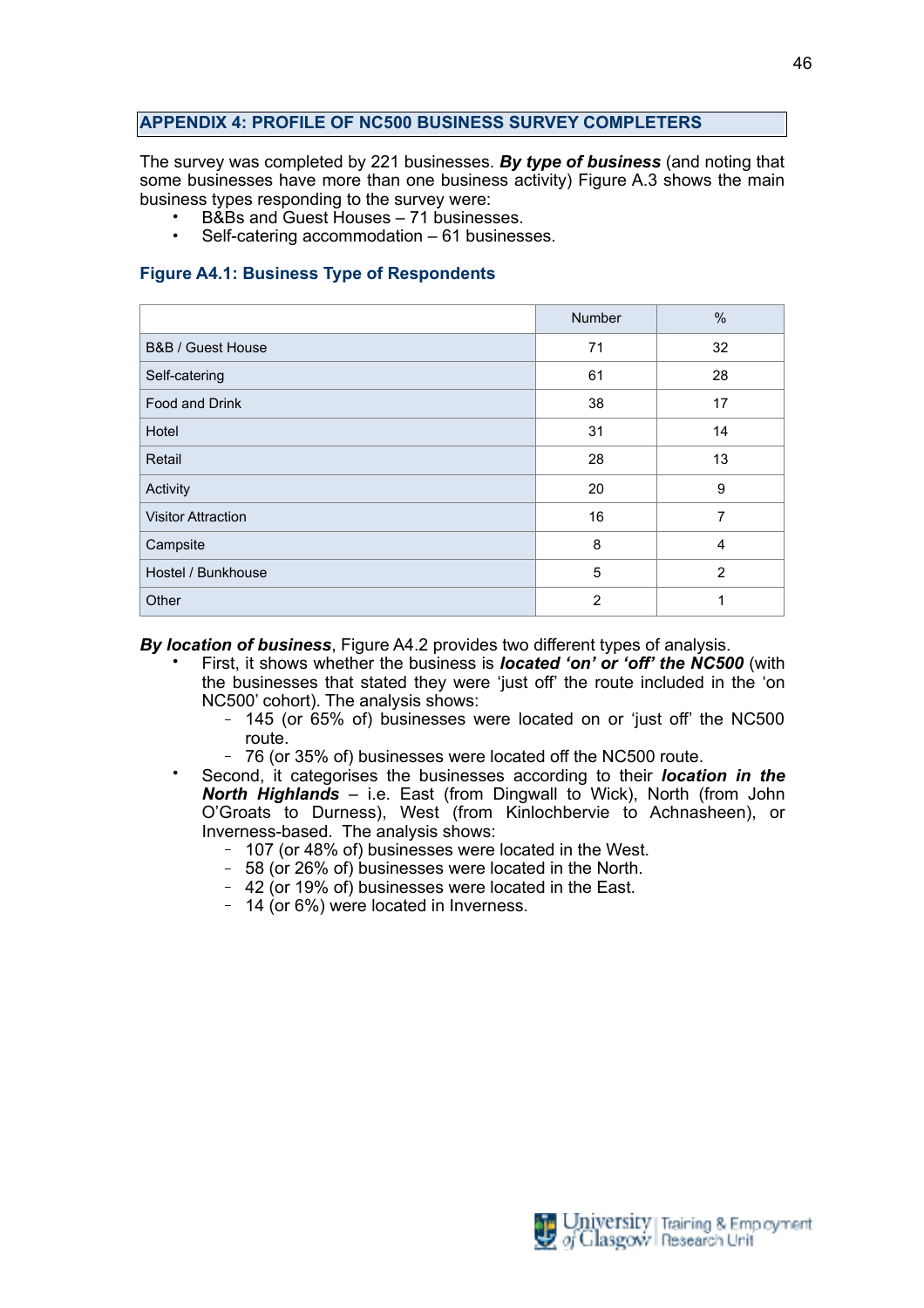## **Figure A4.2: Location of Respondents**

|                          | Number | $\%$ |
|--------------------------|--------|------|
| On (or 'just off') NC500 | 145    | 65   |
| Off NC500                | 76     | 35   |
|                          |        |      |
| East                     | 58     | 26   |
| North                    | 42     | 19   |
| West                     | 107    | 48   |
| Inverness                | 14     | 6    |
|                          |        |      |
| Total                    | 221    | 100  |

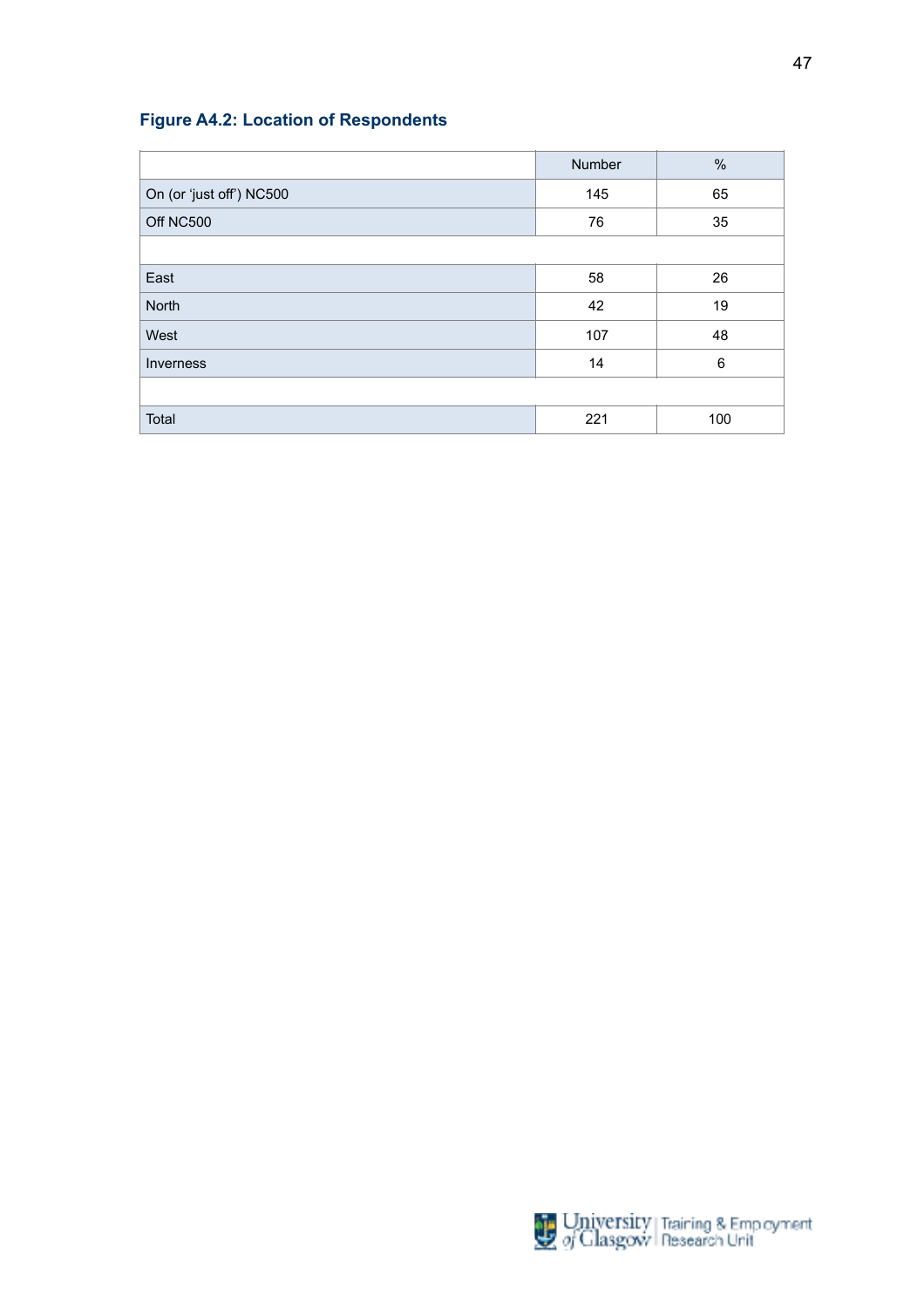# **APPENDIX 5: REVIEW OF SIMILAR ECONOMIC IMPACT STUDY METHODOLOGIES**

|                                          | John Muir Coast to Coast Trail                                                                                                                                                                                                                                                                                                                                                                                                                                                                                                                                                                                           | Jurassic Coast, Dorset                                                                                                                                                                                                                                                                                                                                                                                                                                                                                                                                                                                                                                                     | Mull Long-Distance Route                                                                                                                                                     |
|------------------------------------------|--------------------------------------------------------------------------------------------------------------------------------------------------------------------------------------------------------------------------------------------------------------------------------------------------------------------------------------------------------------------------------------------------------------------------------------------------------------------------------------------------------------------------------------------------------------------------------------------------------------------------|----------------------------------------------------------------------------------------------------------------------------------------------------------------------------------------------------------------------------------------------------------------------------------------------------------------------------------------------------------------------------------------------------------------------------------------------------------------------------------------------------------------------------------------------------------------------------------------------------------------------------------------------------------------------------|------------------------------------------------------------------------------------------------------------------------------------------------------------------------------|
| Type of Route                            | • 134 mile walking route                                                                                                                                                                                                                                                                                                                                                                                                                                                                                                                                                                                                 | • 95 miles of coastline                                                                                                                                                                                                                                                                                                                                                                                                                                                                                                                                                                                                                                                    | • Walking route                                                                                                                                                              |
| <b>Year Established</b>                  | $\cdot$ 2010                                                                                                                                                                                                                                                                                                                                                                                                                                                                                                                                                                                                             | • Designated as a World<br>Heritage Site in 2001                                                                                                                                                                                                                                                                                                                                                                                                                                                                                                                                                                                                                           | • Not yet established                                                                                                                                                        |
| Evidence of<br>Impact - Name<br>of Study | • Glamis Consultancy Ltd and<br><b>Campbell Macrae Associates</b><br>(2012) John Muir Coast to<br>Coast Trail: Economic Benefit<br>Study. Scottish Natural<br>Heritage Commissioned<br>Report No. 508.                                                                                                                                                                                                                                                                                                                                                                                                                   | • Ash Futures (2015) Dorset's<br>Environmental Economy -<br>Placing an Economic Value on<br>the Jurassic Coast                                                                                                                                                                                                                                                                                                                                                                                                                                                                                                                                                             | * SNH (2014) Mull Long<br>Distance Route: A Socio-<br>Economic Study                                                                                                         |
| Purpose of Study                         | • To understand/estimate<br>economic impact of the JMC2C<br>route                                                                                                                                                                                                                                                                                                                                                                                                                                                                                                                                                        | • To estimate the economic<br>impact of the Jurassic Coast<br>World Heritage Site on the<br>wider Dorset area                                                                                                                                                                                                                                                                                                                                                                                                                                                                                                                                                              | • Feasibility study to appraise<br>the economic impact of the<br>proposed Mull long distance<br>route                                                                        |
| Impact Indicators<br>/ Measures Used     | • Route counters and user<br>surveys to estimate number of<br>users<br>• Estimates of number of<br>businesses close to the route<br>• Number of attractions<br>• Estimated spend using tourism<br>multiplier values (taken from<br>Scottish Government Tourism<br>Multipliers for 2007 report)<br>• Estimated economic impact<br>(using GVA Rations Data taken<br>from Scottish Enterprise's 2010<br>Destination Baseline Study)<br>• Estimated employment impact<br>• Datasets used include:<br>- Scottish Tourism Economic<br><b>Activity Monitor (STEAM)</b><br>data<br>- Census data<br>- Scottish Recreation Survey | • Identify Jurassic Coast 'area of<br>influence' - i.e. localities that<br>Jurassic Coast has an<br>economic impact on<br>• Employment in local area<br>(using BRES)<br>• Economic output in local area<br>(applying output estimates<br>against local employment<br>profile)<br>• Triangulation of results from:<br>$-$ Visitor survey – with 146<br>completions<br>$-$ Resident survey $-$ with 319<br>completions<br>$-$ Business survey $-155$<br>completions<br>• Surveys included questions<br>around placing a value on the<br>environmental quality of the<br>Jurassic Coast, use of the<br>Jurassic Coast brand and how<br>it influenced their decision<br>making | • Desk-based research on<br>existing visitor profile, spend<br>and trends<br>• Calculation of additional<br>income per annum based on<br>average spend estimates of<br>users |